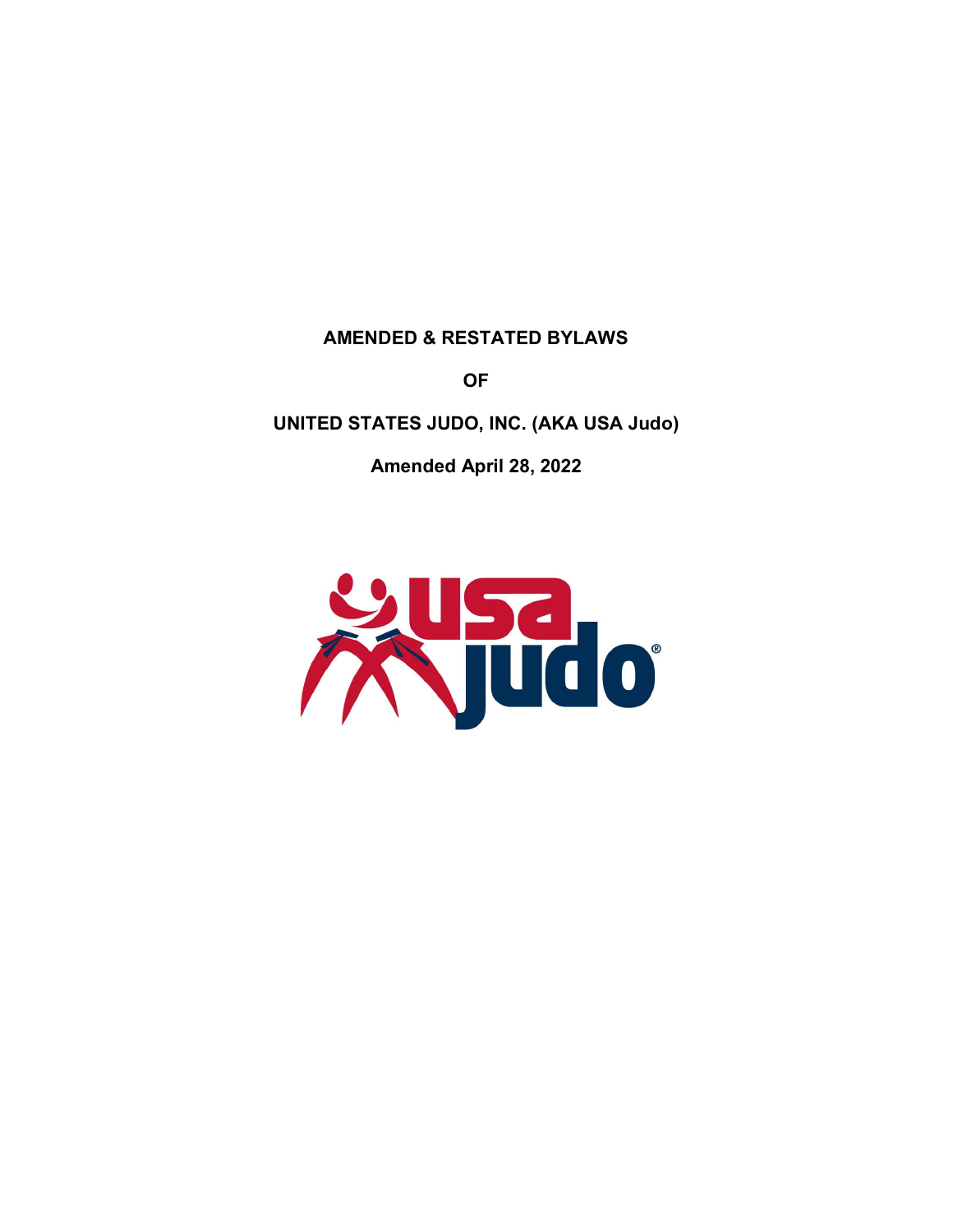# Table of Contents

| SECTION 4. CERTIFICATION AS NATIONAL GOVERNING BODY 3                 |  |
|-----------------------------------------------------------------------|--|
|                                                                       |  |
|                                                                       |  |
|                                                                       |  |
|                                                                       |  |
|                                                                       |  |
|                                                                       |  |
| 4.2. National Governing Body SafeSport and Anti-Doping Obligations.   |  |
| Compliance with the USOPC and U.S. Center for SafeSport (USCSS)<br>a. |  |
| Compliance with the USOPC and United States Anti-Doping Agency<br>b.  |  |
|                                                                       |  |
|                                                                       |  |
| a.                                                                    |  |
| b.                                                                    |  |
|                                                                       |  |
|                                                                       |  |
| Section 5.4. Membership SafeSport and Anti-Doping Obligations15       |  |
|                                                                       |  |
|                                                                       |  |
|                                                                       |  |
|                                                                       |  |
|                                                                       |  |
|                                                                       |  |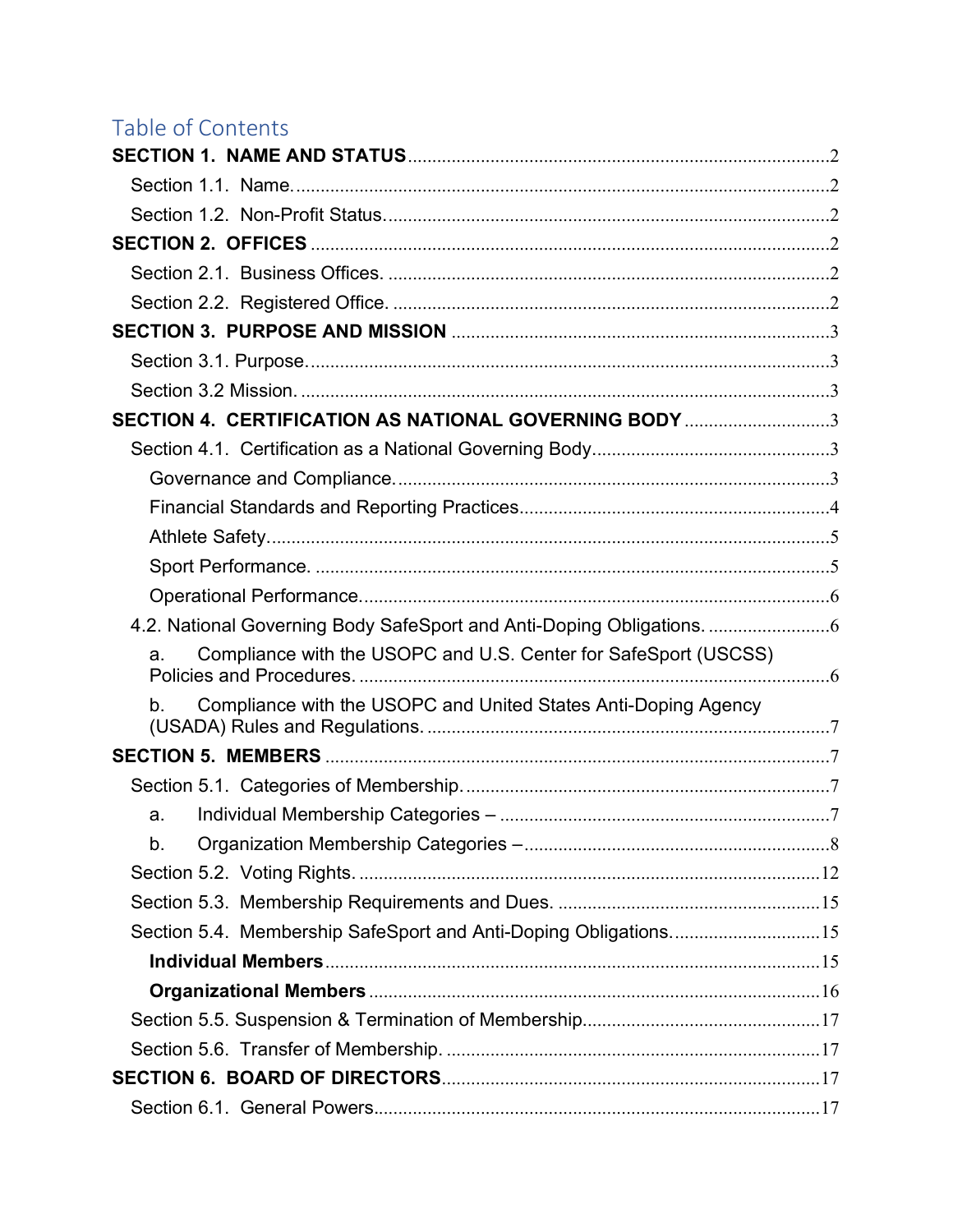| 10 Year + Athletes (same as the 10 Year definition, just with more than 10 years     |  |
|--------------------------------------------------------------------------------------|--|
|                                                                                      |  |
|                                                                                      |  |
|                                                                                      |  |
|                                                                                      |  |
|                                                                                      |  |
|                                                                                      |  |
|                                                                                      |  |
|                                                                                      |  |
|                                                                                      |  |
|                                                                                      |  |
|                                                                                      |  |
|                                                                                      |  |
|                                                                                      |  |
| Section 6.20. Transacting Business by Mail, Electronic Mail, Telephone or Facsimile. |  |
|                                                                                      |  |
|                                                                                      |  |
|                                                                                      |  |
|                                                                                      |  |
|                                                                                      |  |
|                                                                                      |  |
|                                                                                      |  |
|                                                                                      |  |
|                                                                                      |  |
|                                                                                      |  |
|                                                                                      |  |
|                                                                                      |  |
|                                                                                      |  |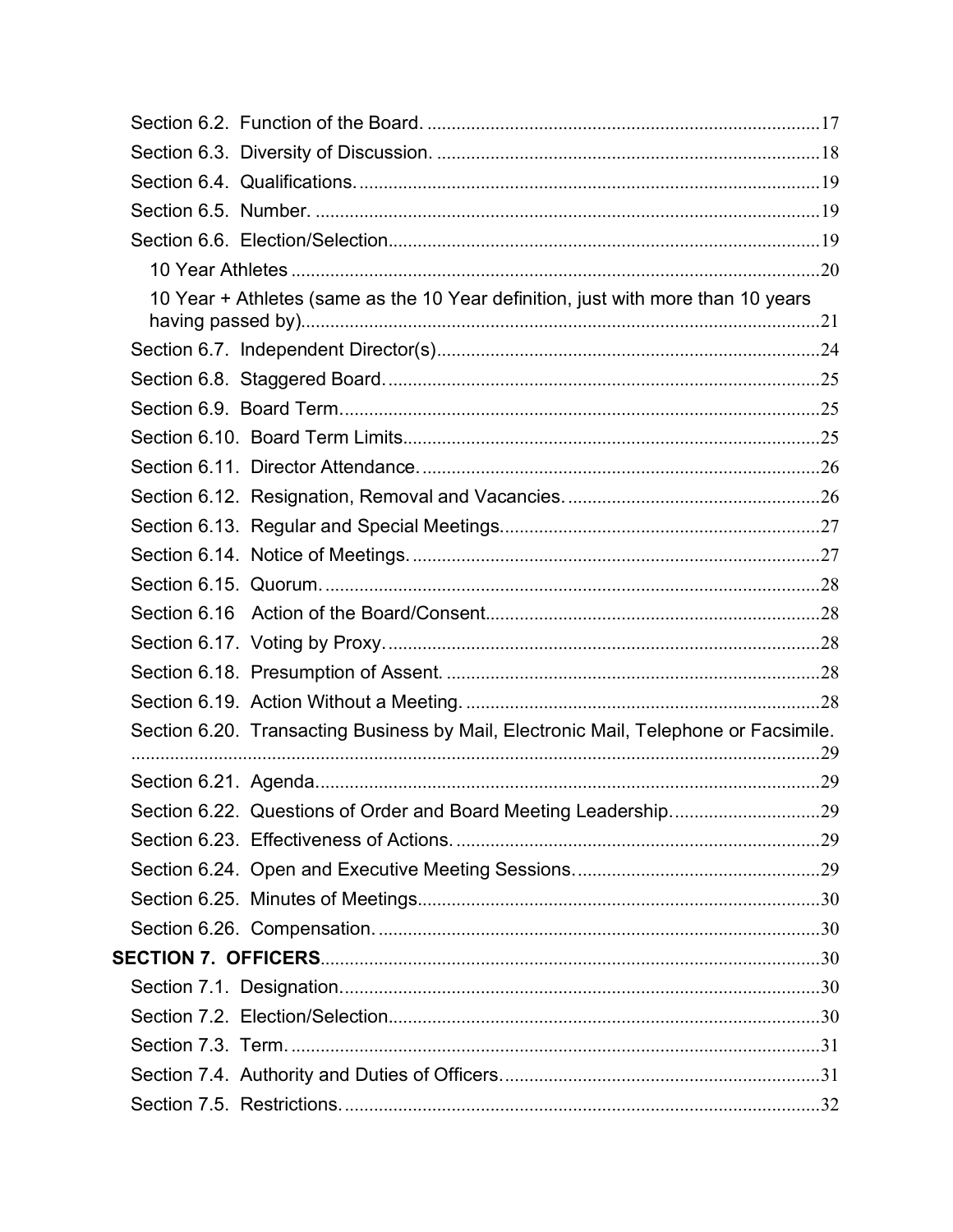| SECTION 10. USA JUDO ATHLETES' ADVISORY COUNCIL45 |  |
|---------------------------------------------------|--|
|                                                   |  |
|                                                   |  |
|                                                   |  |
|                                                   |  |
|                                                   |  |
|                                                   |  |
|                                                   |  |
|                                                   |  |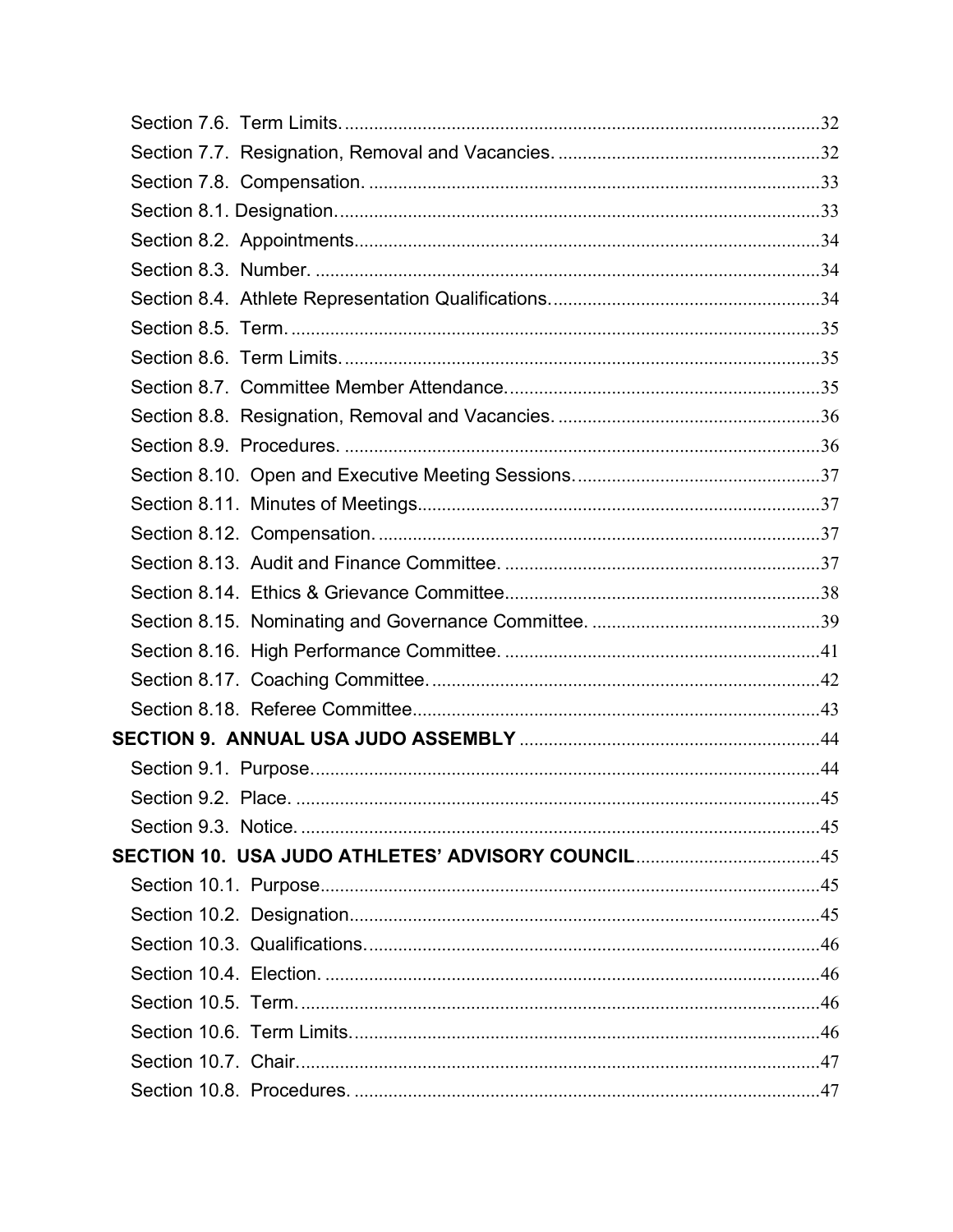| USA Judo shall have a representative and an alternate representative to the USOPC |  |
|-----------------------------------------------------------------------------------|--|
|                                                                                   |  |
|                                                                                   |  |
|                                                                                   |  |
|                                                                                   |  |
| SECTION 12. USOPC NATIONAL GOVERNING BODIES' COUNCIL 49                           |  |
|                                                                                   |  |
|                                                                                   |  |
|                                                                                   |  |
|                                                                                   |  |
|                                                                                   |  |
|                                                                                   |  |
|                                                                                   |  |
|                                                                                   |  |
|                                                                                   |  |
|                                                                                   |  |
|                                                                                   |  |
|                                                                                   |  |
|                                                                                   |  |
|                                                                                   |  |
|                                                                                   |  |
|                                                                                   |  |
|                                                                                   |  |
|                                                                                   |  |
|                                                                                   |  |
| Section 14.12. Complaints Involving Selection to Participate in a Competition55   |  |
|                                                                                   |  |
|                                                                                   |  |
|                                                                                   |  |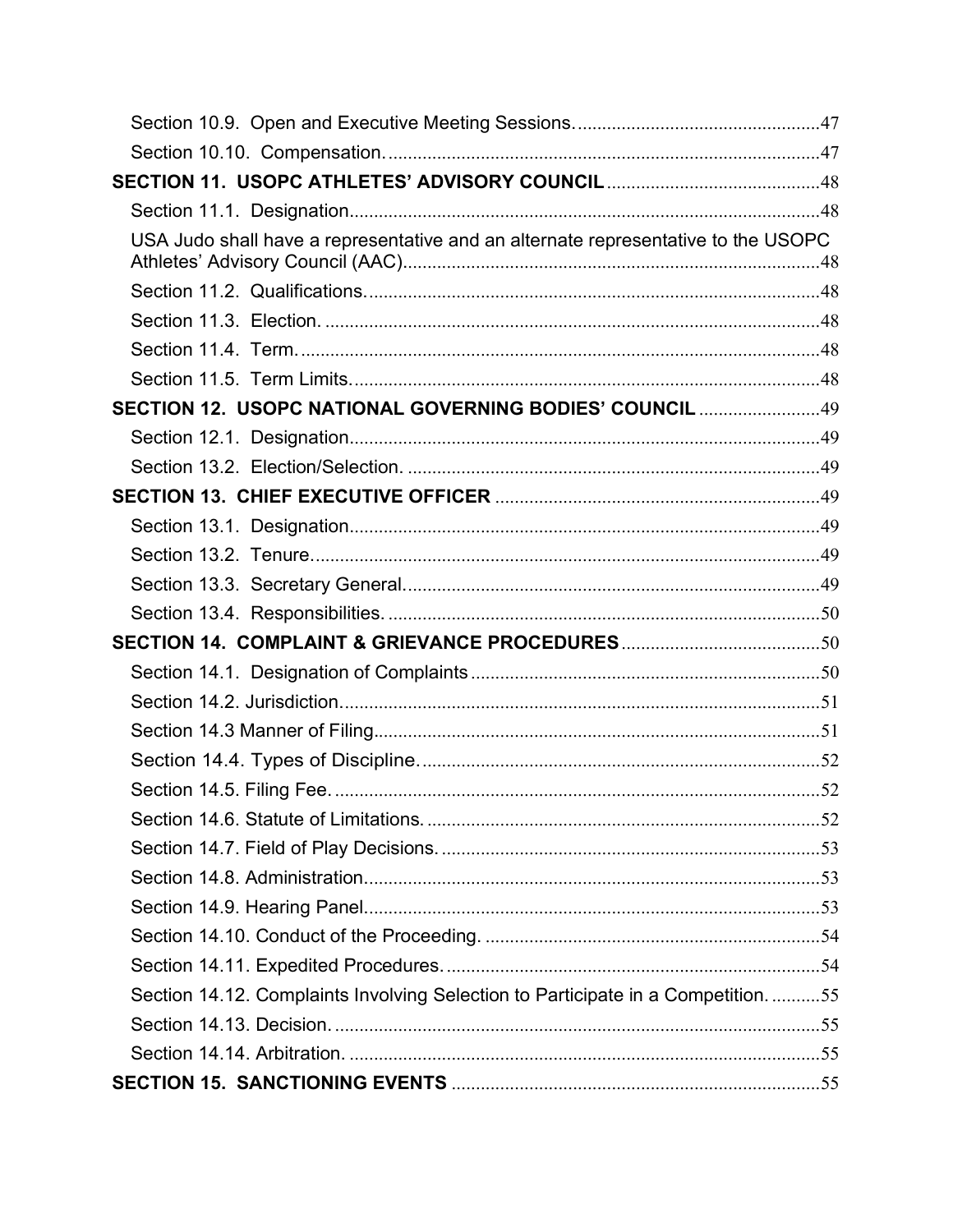|  | Section 15.3. Requirements for Holding an International or National Amateur Athletic                                                                            |  |
|--|-----------------------------------------------------------------------------------------------------------------------------------------------------------------|--|
|  | Section 15.4. Requirements for Sponsoring United States Judo Athletes to Compete<br>in An International Athletic Competition Held Outside the United States. 57 |  |
|  |                                                                                                                                                                 |  |
|  |                                                                                                                                                                 |  |
|  |                                                                                                                                                                 |  |
|  |                                                                                                                                                                 |  |
|  |                                                                                                                                                                 |  |
|  |                                                                                                                                                                 |  |
|  |                                                                                                                                                                 |  |
|  |                                                                                                                                                                 |  |
|  |                                                                                                                                                                 |  |
|  |                                                                                                                                                                 |  |
|  |                                                                                                                                                                 |  |
|  |                                                                                                                                                                 |  |
|  |                                                                                                                                                                 |  |
|  |                                                                                                                                                                 |  |
|  |                                                                                                                                                                 |  |
|  |                                                                                                                                                                 |  |
|  |                                                                                                                                                                 |  |
|  |                                                                                                                                                                 |  |
|  |                                                                                                                                                                 |  |
|  |                                                                                                                                                                 |  |
|  |                                                                                                                                                                 |  |
|  |                                                                                                                                                                 |  |
|  |                                                                                                                                                                 |  |
|  |                                                                                                                                                                 |  |
|  |                                                                                                                                                                 |  |
|  |                                                                                                                                                                 |  |
|  |                                                                                                                                                                 |  |
|  |                                                                                                                                                                 |  |
|  |                                                                                                                                                                 |  |
|  |                                                                                                                                                                 |  |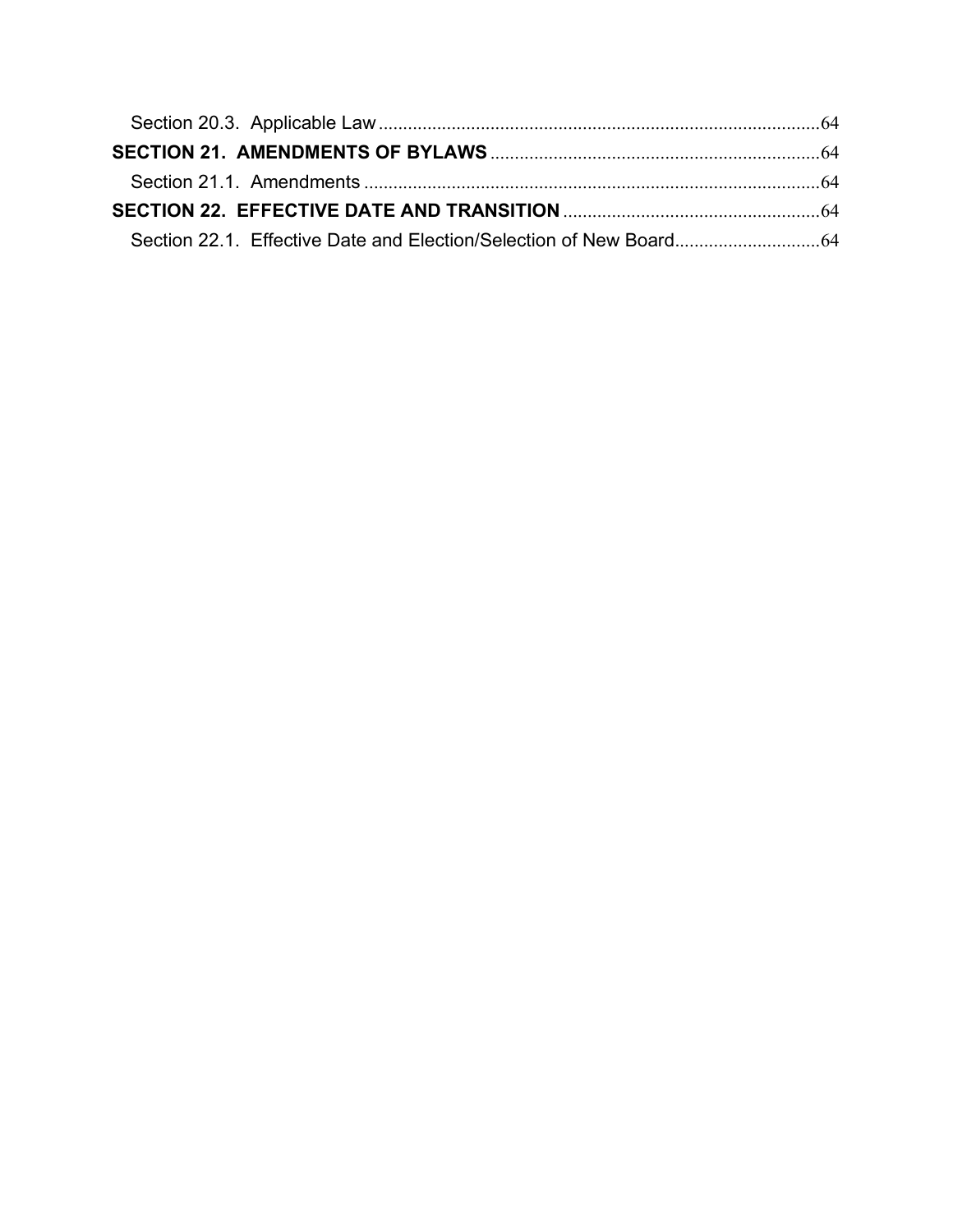# **SECTION 1. NAME AND STATUS**

#### <span id="page-7-1"></span><span id="page-7-0"></span>Section 1.1. Name.

The name of the corporation shall be United States Judo, Inc. (aka and referred to in these Bylaws as "USA Judo"). USA Judo may establish such acronyms or abbreviations as may be appropriate for business use, and may establish logos, service marks or trademarks as may be appropriate to further its purposes, mission recognition and goals.

#### <span id="page-7-2"></span>Section 1.2. Non-Profit Status.

USA Judo shall be a non-profit corporation incorporated and licensed pursuant to the laws of the state of Texas with operations in the state of Colorado. USA Judo shall be operated for charitable and educational purposes and it shall also have as its purpose to foster national and international amateur sports competition in the sport of Judo. To the extent that anything within these Bylaws is inconsistent with the state of Texas, the state of Texas shall take precedent. USA Judo shall operate consistent with and shall maintain a tax-exempt status in accordance with section 501(c)(3) of the Internal Revenue Code.

# **SECTION 2. OFFICES**

#### <span id="page-7-4"></span><span id="page-7-3"></span>Section 2.1. Business Offices.

The principal office of USA Judo shall be in Colorado Springs, Colorado. USA Judo may at any time and from time to time change the location of its principal office. USA Judo may have such other offices, either within or outside the state of Texas**,** as the Board of Directors may designate or as the affairs of USA Judo may require from time to time.

#### <span id="page-7-5"></span>Section 2.2. Registered Office.

The registered office of USA Judo required by the nonprofit corporation act of the states of Colorado and Texas (the "Nonprofit Corporation Act") shall be maintained in both states. The registered office may be changed from time to time by the Board of Directors or by the officers of USA Judo, or to the extent permitted by the Nonprofit Corporation Act by the registered agent of USA Judo. The registered office may be, but need not be, the same as the principal office.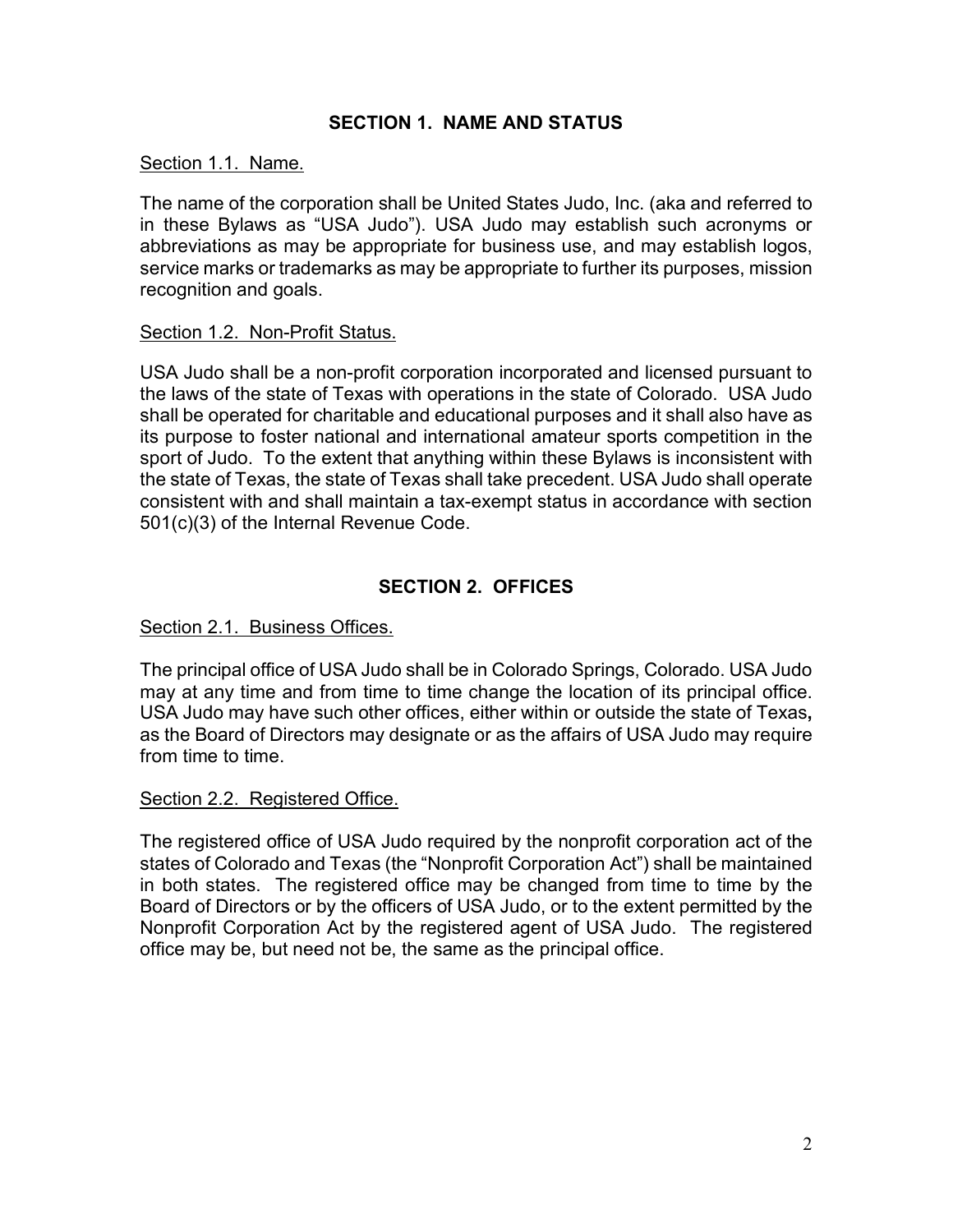# **SECTION 3. PURPOSE AND MISSION**

### <span id="page-8-1"></span><span id="page-8-0"></span>Section 3.1. Purpose.

USA Judo exists for the purpose of serving as the national governing body for the sport of judo in the United States in accordance with the Ted Stevens Olympic and Amateur Sports Act, 36 U.S.C.§ 220501 *et seq.* (the "Sports Act") and, as such, to be a member of the United States Olympic & Paralympic Committee (the "USOPC").

### <span id="page-8-2"></span>Section 3.2 Mission.

The Mission of USA Judo shall be to enable United States athletes to achieve sustained competitive excellence in domestic and international Judo competitions, to include but not be limited to: Olympic, Paralympic, Pan American and Parapan American, World Championships competition and to promote and grow the sport of Judo in the United States.

# <span id="page-8-3"></span>**SECTION 4. CERTIFICATION AS NATIONAL GOVERNING BODY**

### <span id="page-8-4"></span>Section 4.1. Certification as a National Governing Body.

USA Judo shall seek and attempt to maintain certification by the United States Olympic & Paralympic Committee (the "USOPC") as the National Governing Body for the sport of Judo in the United States. In furtherance of that purpose, USA Judo shall comply with the requirements for certification as a National Governing Body as set forth in the Ted Stevens Olympic and Amateur Sports Act (36 U.S.C. §§ 220501 – 220543) and as mandated by the USOPC as such requirements are promulgated or revised from time to time.In fulfilling those requirements USA Judo shall:

#### <span id="page-8-5"></span>Governance and Compliance.

- i. fulfill all responsibilities as an NGB as set forth in the Act
- ii. adopt and maintain governance and athlete representation policies complying with the requirements of these Bylaws
- iii. adopt and maintain an Athletes Advisory Council as a part of its overall governance structure
- iv. adopt and maintain appropriate good governance practices
- v. be recognized by the Internal Revenue Service as a taxexempt organization under the Internal Revenue Code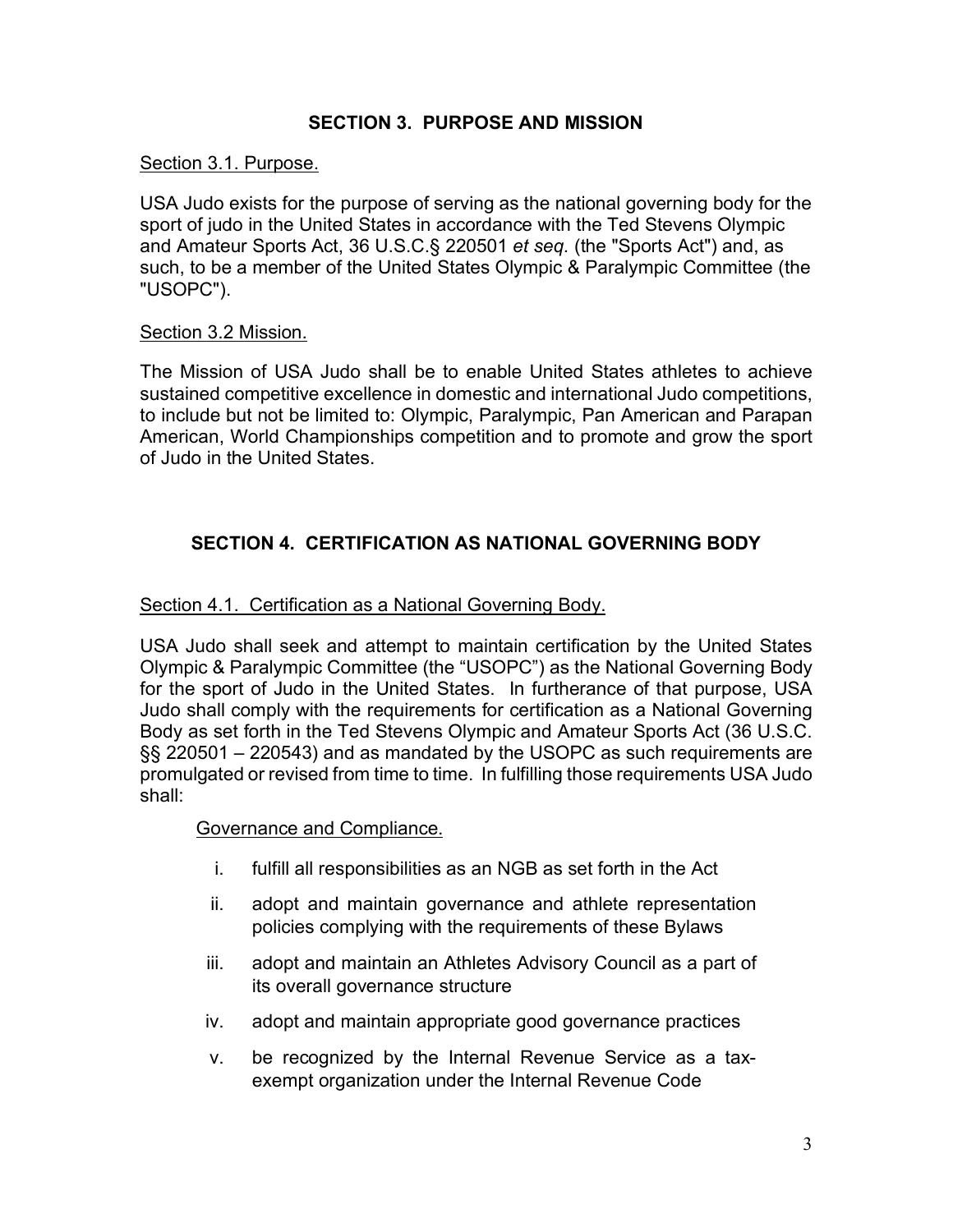- vi. adopt and enforce a code of conduct for its employees, members, board of Directors, and officers including clear conflicts of interest principles
- vii. adopt and enforce ethics policies and procedures
- viii. demonstrate an organizational commitment to diversity and inclusion
- ix. submit to binding arbitration in any controversy involving-
	- a) its certification as a national governing body, upon demand of the USOPC; and
	- b) the opportunity of any amateur athlete, coach, trainer, manager, administrator, or official to participate in amateur athletic competition, upon demand of the USOPC or any aggrieved amateur athlete, coach, trainer, administrator, or official
		- 1. Such arbitration shall be conducted in accordance with the standard commercial arbitration rules of an established major national provider of arbitration and mediation services based in the United States and designated by the USOPC with the concurrence of the USOPC AAC and the National Governing Bodies Council.
- x. satisfy such other requirements as are set forth by the USOPC

<span id="page-9-0"></span>Financial Standards and Reporting Practices.

- i. demonstrate financial operational capability to administer its sport
- ii. be financially and operationally transparent and accountable to its members and to the USOPC
- iii. adopt a budget and maintain accurate accounting records in accordance with accounting principles generally accepted in the United States of America (GAAP)
- iv. submit its complete IRS Form 990 and audited financial statements, including management letter and budget, to the USOPC annually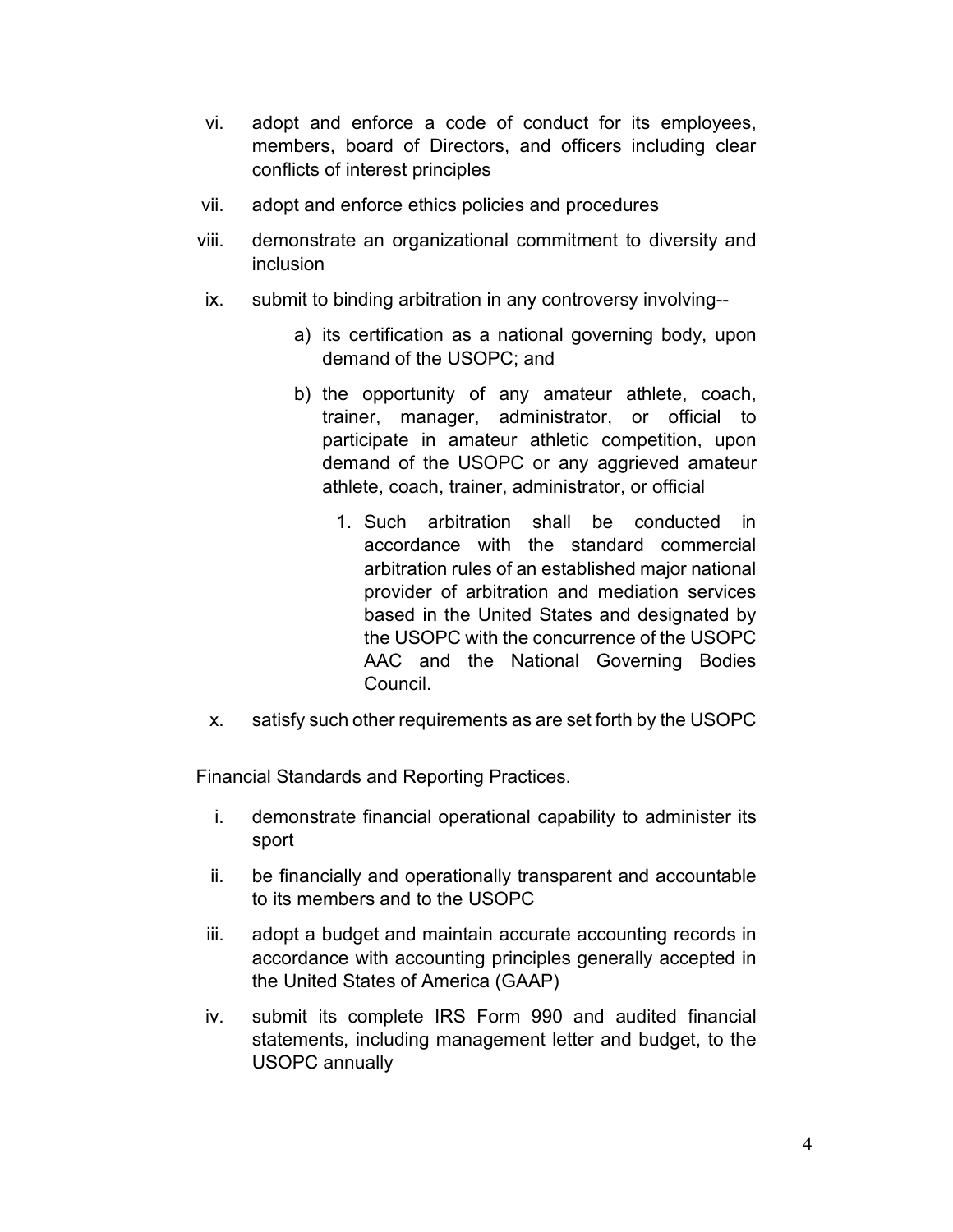- v. post on its website its current bylaws and other organic documents, its IRS Form 990 for the three most recent years, and its audited financial statements for the three most recent years
- vi. satisfy such other requirements as are set forth by the USOPC

<span id="page-10-0"></span>Athlete Safety.

- i. comply with all applicable athlete safety and child protection laws
- ii. comply with the policies and requirements of the U.S. Center for SafeSport (the "USCSS")
- iii. maintain and enforce an athlete safety program consistent with the policy(ies) and standards directed by the USOPC
- iv. comply with the anti-doping policies of the USOPC and with the policies and procedures of U.S. Anti-Doping Agency (the "USADA")
- v. satisfy such other requirements as are set forth by the USOPC

<span id="page-10-1"></span>Sport Performance.

- i. maintain and execute on a strategic plan that is capable of supporting athletes in achieving sustained competitive excellence, and in growing the sport
- ii. establish clear athlete, team, and team official selection procedures approved by a Designated Committee (as defined in the USOPC Bylaws, and by the USOPC, for Delegation Event teams as applicable, and timely disseminate such procedures to the athletes and team officials
- iii. effectively conduct, in accordance with such selection procedures, a selection process, including any trials (as approved by the USOPC), to select athletes for Delegation Event teams
- iv. competently and timely recommend to the USOPC athletes, teams, and team officials for Delegation Event teams as applicable
- v. maintain and implement effective plans for successfully training Delegation Event athletes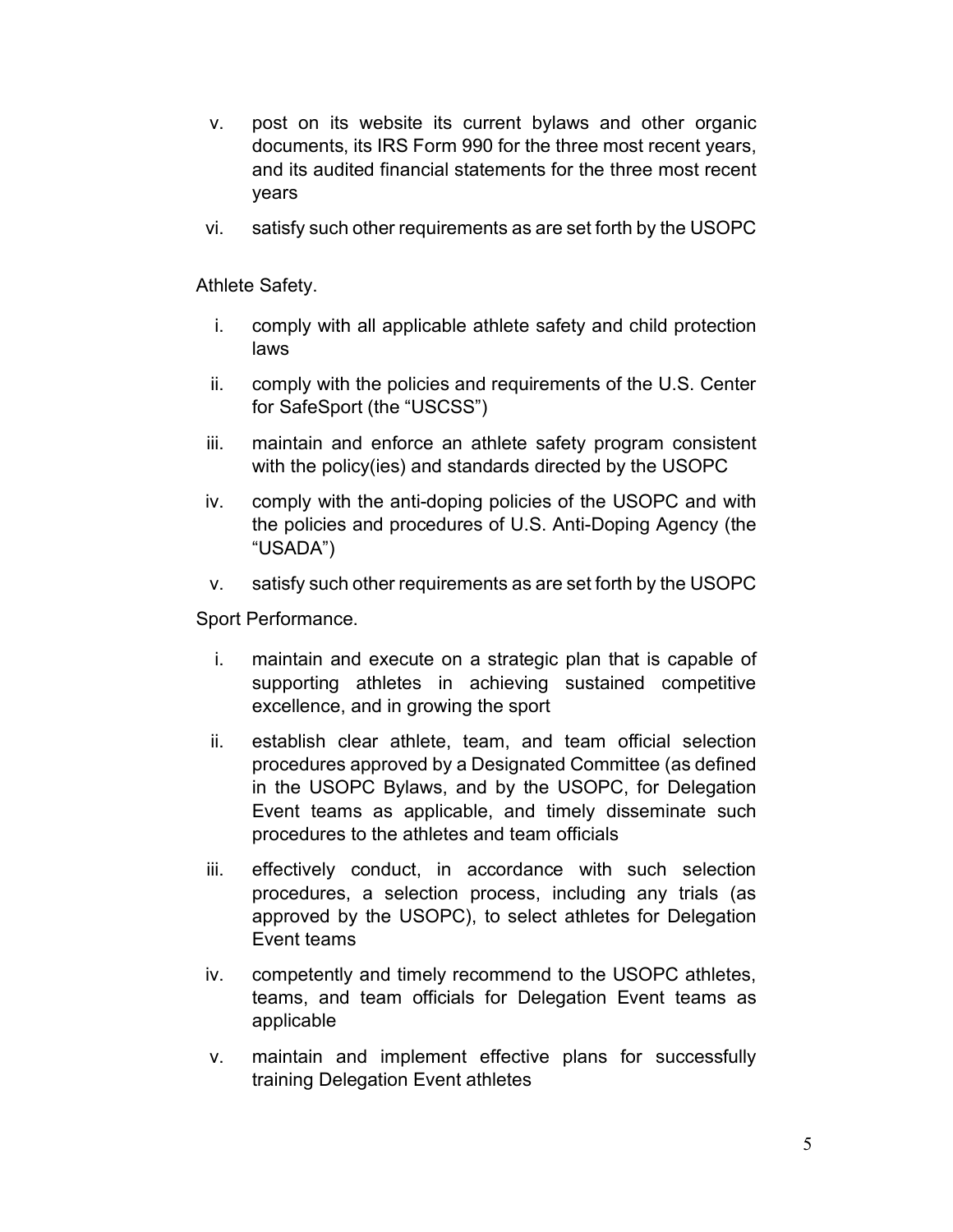vi. satisfy such other requirements as are set forth by the USOPC

<span id="page-11-0"></span>Operational Performance.

- i. demonstrate managerial capability to administer its sport
- ii. obtain and keep current insurance policies in such amount and for such risk management as appropriate
- iii. actively seek, in good faith, to generate revenue in addition to any resources that may be provided by the USOPC, sufficient to achieve financial sustainability
- iv. maintain and enforce grievance procedures that provide for prompt and equitable resolution of grievances and fair notice and an opportunity for a hearing before declaring an individual ineligible to participate;
- v. adopt, maintain, and enforce a whistleblower and antiretaliation policy;
- vi. not interfere in any way with an investigation undertaken by the USCSS
- vii. cooperate with the USOPC in preventing the unauthorized use of the names and trademarks of the USOPC, the words "Olympic," "Paralympic," "Pan American," "Parapan American" and their derivatives, as well as their symbolic equivalents
- viii. satisfy such other requirements as are set forth by the USOPC

### <span id="page-11-1"></span>4.2. National Governing Body SafeSport and Anti-Doping Obligations.

<span id="page-11-2"></span>a. Compliance with the USOPC and U.S. Center for SafeSport (USCSS) Policies and Procedures.

> As a member National Governing Body of the United States Olympic & Paralympic Committee, USA Judo shall adhere to the athlete safety rules and regulations of the USOPC. Additionally, USOPC Bylaw Section 8.4.1(c)(ii) provides that, as a condition of membership in the USOPC, each National Governing Body shall comply with the policies and procedures of the independent safe sport organization designated by the USOPC to investigate and resolve safe sport violations. The USOPC has designated the USCSS as that organization. The current safe sport rules, policies and procedures are available at the offices of USA Judo or on-line at the following website: [www.safesport.org](http://www.safesport.org/) . USA Judo also shall adopt and maintain athlete safety policies and procedures consistent with the USCSS rules, policies, and procedures, as they may be modified or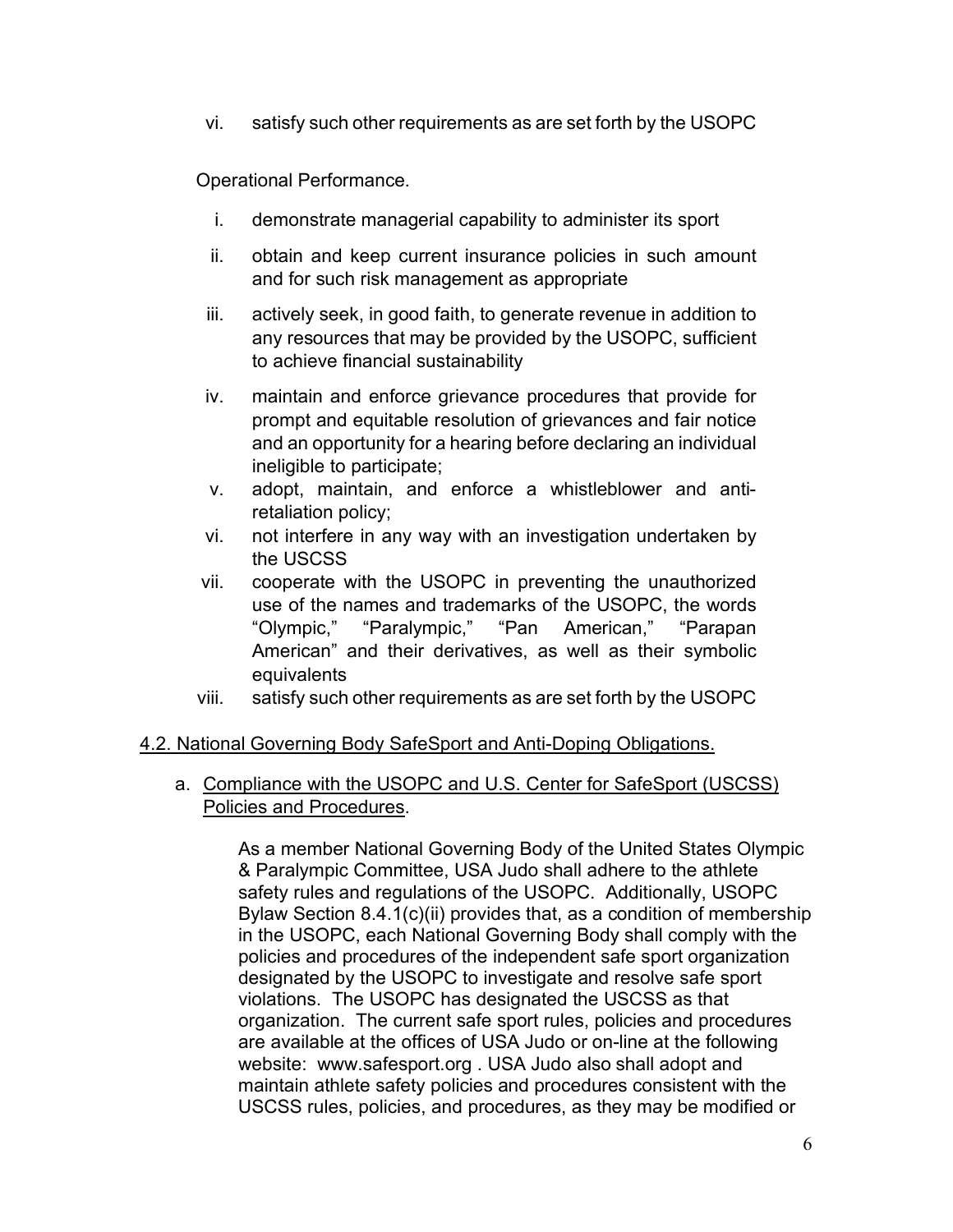amended from time to time. USA Judo's current athlete safety rules, policies, and procedures are available at the offices of USA Judo or on-line at the following website: [https://www.teamusa.org/USA-](https://www.teamusa.org/USA-Judo/Safe-Sport-Program)[Judo/Safe-Sport-Program](https://www.teamusa.org/USA-Judo/Safe-Sport-Program) .

<span id="page-12-0"></span>b. Compliance with the USOPC and United States Anti-Doping Agency (USADA) Rules and Regulations.

> As a member National Governing Body of the United States Olympic & Paralympic Committee, USA Judo shall adhere to the anti-doping rules and regulations of the USOPC. Additionally, USOPC Bylaw Section 8.4.1(c)(iv) provides that, as a condition of membership in the USOPC, each National Governing Body shall comply with the policies and procedures of the independent anti-doping organization designated by the USOPC to investigate and resolve anti-doping rule violations. The USOPC has designated USADA as that organization. The current anti-doping rules, policies and procedures are available at the offices of USA Judo or on-line at the following website: *[www.usada.org.](http://www.usada.org/)*

# **SECTION 5. MEMBERS**

<span id="page-12-2"></span><span id="page-12-1"></span>Section 5.1. Categories of Membership.

USA Judo shall have individual and organization membership categories as follows:

- <span id="page-12-3"></span>a. Individual Membership Categories –
	- 1. *General members*. General members are those individuals who register as actively competing members and are eligible for competition in Judo. Individual membership athlete categories include, but are not limited to:
		- Individual Judo
		- Individual Jiu Jitsu
		- Dual (Judo/Jiu Jitsu)
		- Family
		- Police Athletics/Activities League
		- Judo in Schools
		- Lifetime
		- Trial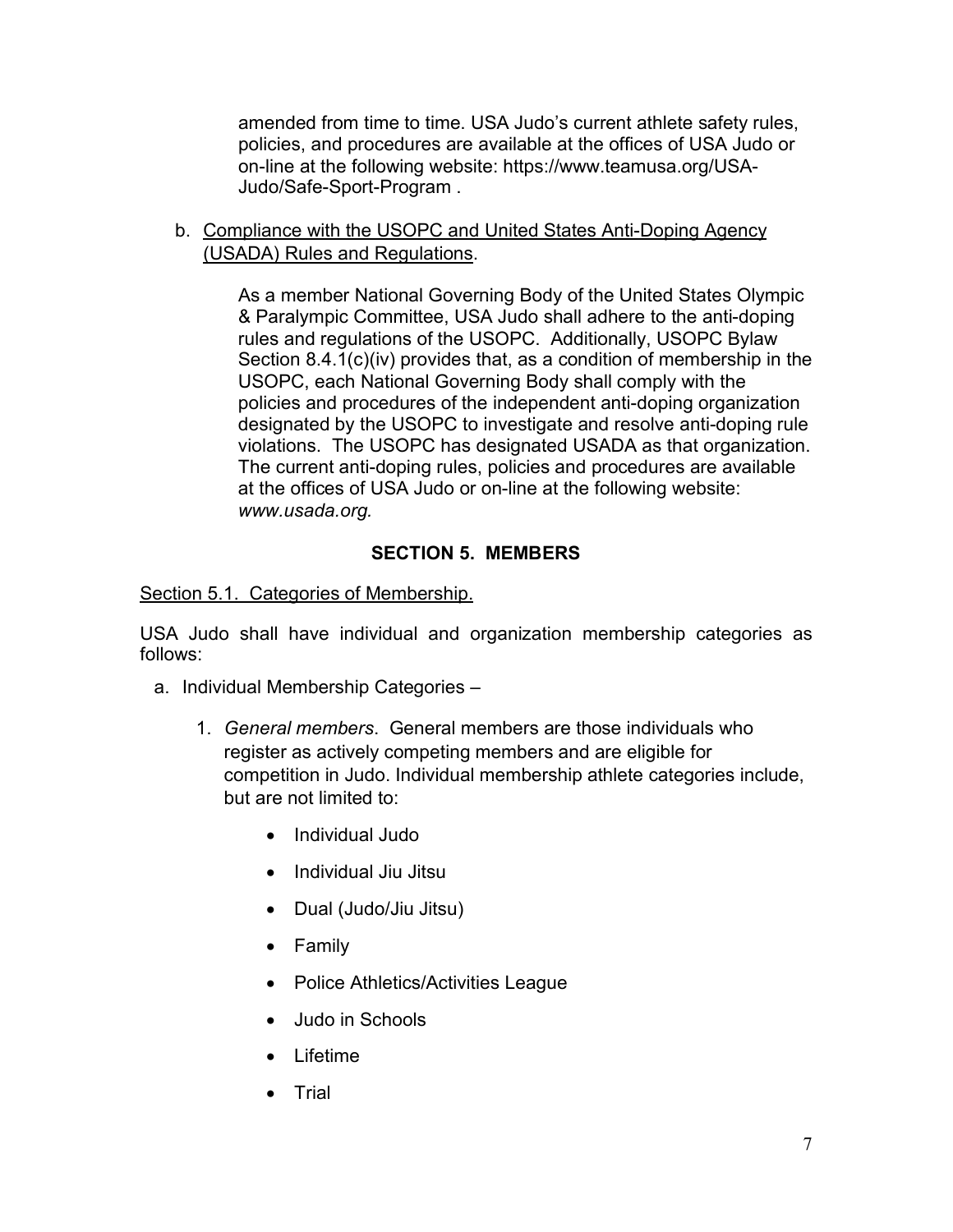- 2. *Coach members*. Coach members are those individuals who register and meet the required certifications to serve as an active coach as determined by USA Judo. Certifications include, but are not limited to, minimum rank of Shodan, USA Judo Coaching Certification, Background Screen, SafeSport Certification and Concussion Training.
- 3. *Referee members*. Referee members are those individuals who register and meet the required certifications to serve as active referees as determined by USA Judo. Certifications include, but are not limited to, National level certification or higher, IJF and/or PJC Referee Certification, Background Screen, SafeSport Certification and Concussion Training.
- <span id="page-13-0"></span>b. Organization Membership Categories –

### **1. Club Members.**

Club members are those Judo clubs that register as clubs and which agree to conduct their programs in accordance with and agree to be bound by the rules and regulations of USA Judo. Registered Club members in good standing will receive membership privileges and services from USA Judo.

### **2. National Affiliated Organizations**

National Affiliated Organization members are those amateur sports organizations that register and are approved as affiliated organizations and which conduct, on a level of proficiency appropriate for the selection of amateur athletes to represent the United States in international amateur athlete competition, a national program or regular national amateur athletic competition in the sport of Judo.

Requirements to be approved as a National Affiliated Organization include, but are not limited to, the following:

- must have a process for selecting athletes on a level of proficiency appropriate for selection of athletes to represent the United States in international amateur athlete competition;
- that selection occurs through a national program or regular national amateur athletic competition in Judo that reflects the nature, scope, quality, and strength of the Judo programs and competitions of that amateur sports organization in relation to all other Judo programs and competitions in the United States.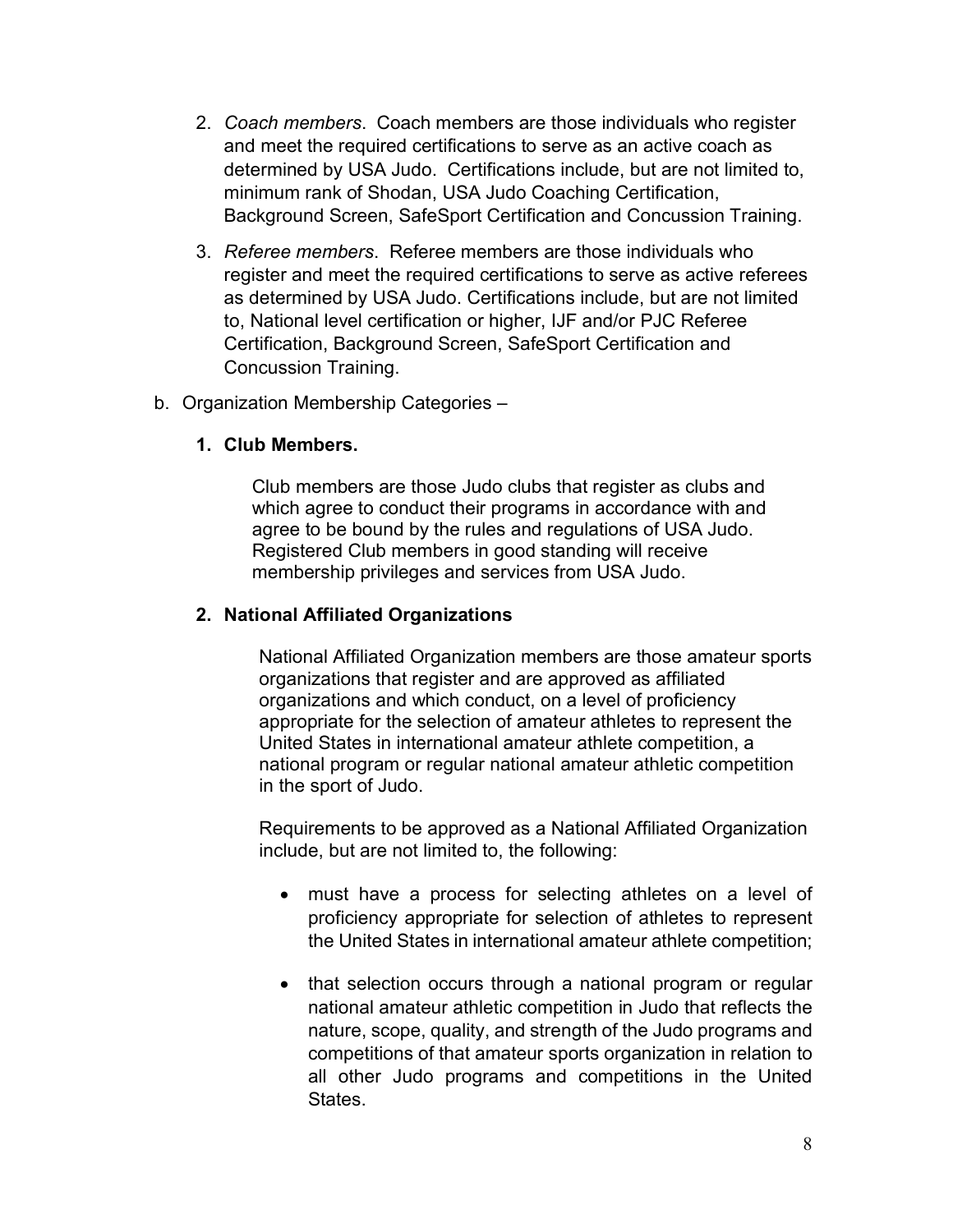- Programs and resources recognized by USA Judo as being contributory to the development of athlete, coaches and referees in the United States. Programs and resources may include, but not be limited to hosting camps, clinics, financial support and events that meet USA Judo Standards.
- Insurance coverage equivalent to or better than the insurance standards required of USA Judo when reciprocal participation and or point and coaching agreements are in place.
- SafeSport and safety guidelines for members equivalent to those implemented by USA Judo, including reciprocal acceptance and publishing of disciplinary actions related to criminal and/or SafeSport-related incidents. Individual organizational governance-related disciplinary actions may or may not be accepted as reciprocal by USA Judo and will be determined by the USA Judo Board of Directors, in consultation with the USA Judo CEO.
- Named officers must be current USA Judo Members in good standing.
- Proof of current bylaws.
- Proof of leadership and governance structure.
- Results from prior year's strategic plan (template to be provided).
- Basic strategic plan including initiatives and goals for following year (template to be provided).

National Affiliated Organizations shall comply with all obligations and requirements that NGBs must follow under the Sports Act and USOPC Bylaws.

Any organization interested in becoming a National Affiliated Organization must apply in writing to the USA Judo Board for recognition and prove their organization meets the above criteria. A review of the application and decision of acceptance as a National Affiliated Organization will be decided by a majority vote of the Board of Directors. Applications will be due each year by November 1.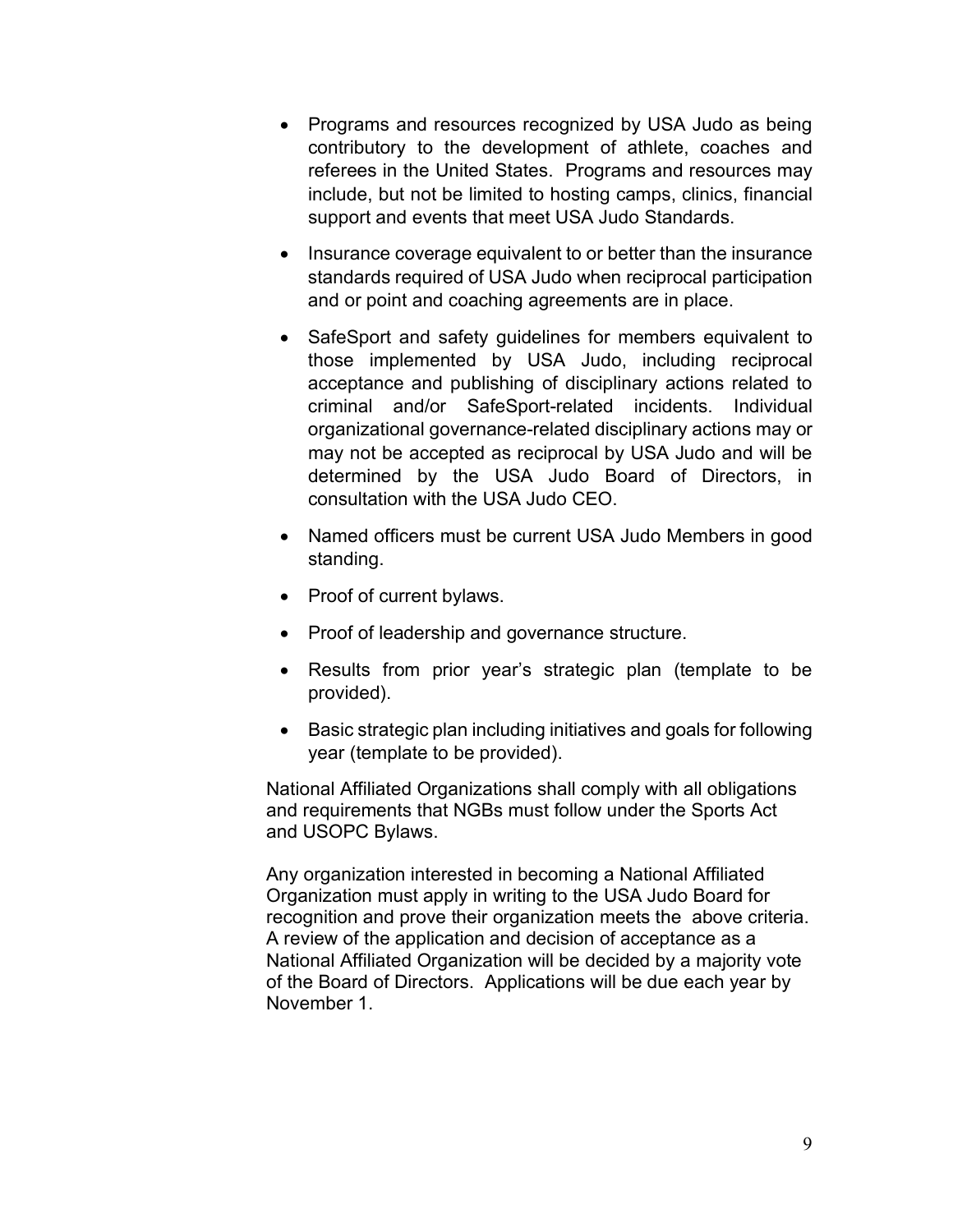# **3. Contributing Organization Members**

Contributing Organization Members are those amateur sports organizations that conduct athletic programs or activities that further the sport of Judo in the United States or which otherwise support the sport of Judo in the United States and that register as Contributing Organizations. Contributing organizations are each given one vote toward the Group Membership Director seat on the board representing both Contributing Organization Members and State Members.

Requirements to be a Contributing Organization Member include, but are not limited to:

- Programs and resources recognized by USA Judo as being contributory to the development of athlete, coaches and referees in the United States. Programs and resources may include, but not be limited to hosting camps, clinics, financial support and events that meet USA Judo Standards.
- Insurance coverage equivalent to or better than the insurance standards required of USA Judo when reciprocal participation and or point and coaching agreements are in place.
- SafeSport and safety guidelines for members equivalent to those implemented by USA Judo, including reciprocal acceptance and publishing of disciplinary actions related to criminal and/or SafeSport-related incidents. Individual organizational governance-related disciplinary actions may or may not be accepted as reciprocal by USA Judo and will be determined by the USA Judo Board of Directors, in consultation with the USA Judo CEO.
- Named officers must be current USA Judo Members in good standing.
- Proof of current bylaws.
- Proof of leadership and governance structure.
- Results from prior year's strategic plan (template to be provided).
- Basic strategic plan including initiatives and goals for following year (template to be provided).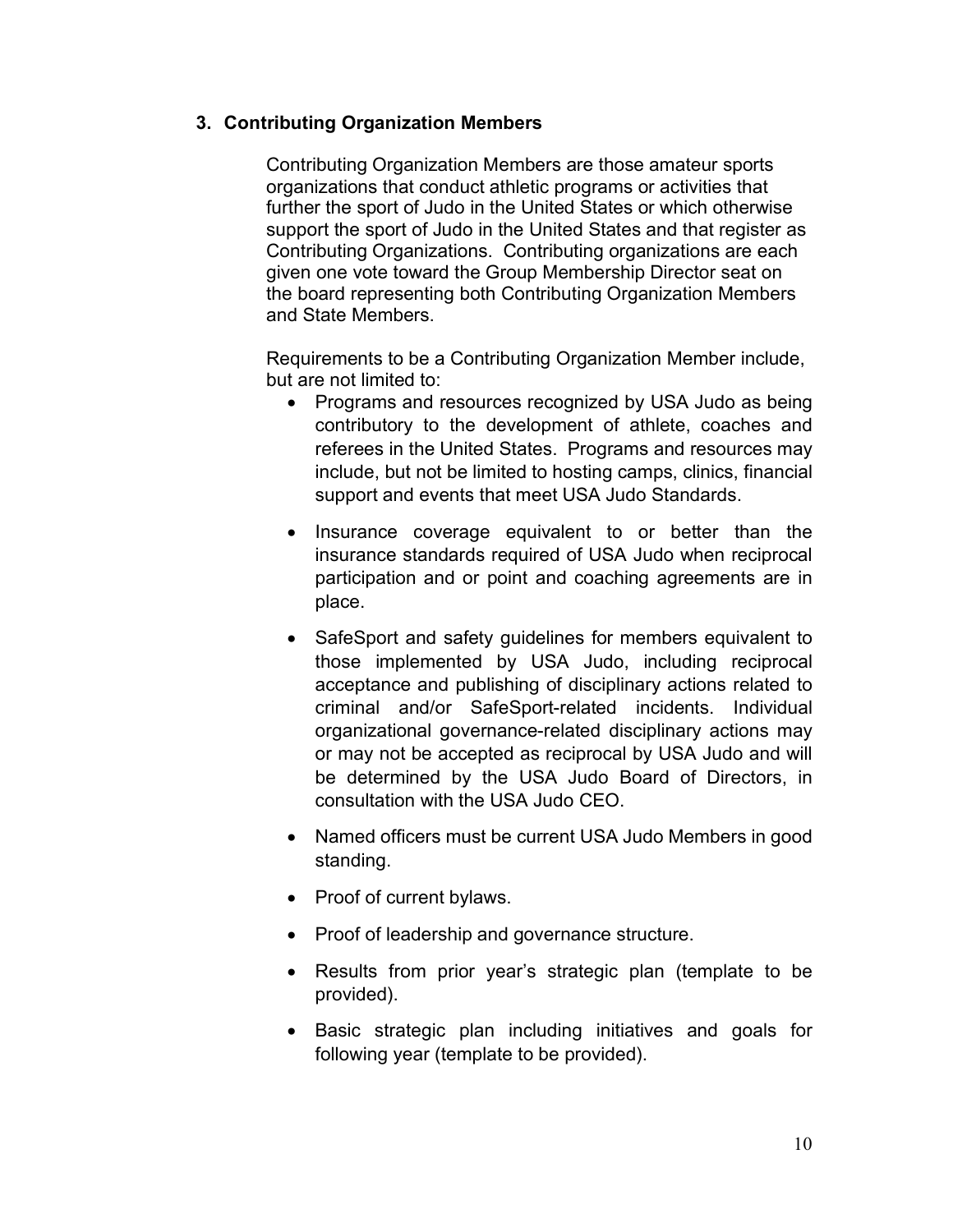To receive recognition as a Contributing Member Organization of USA Judo, current year accomplishments and the following year's strategic plans must be submitted to USA Judo by November 1 for review by USA Judo. Successful implementation of strategic initiatives may result in funding from USA Judo. Failure to fulfill strategic development plans may result in additional membership fees in subsequent years.

Contributing Member Organizations shall comply with all obligations and requirements that NGBs must follow under the Sports Act and USOPC Bylaws.

### **4. State Members**

State Members are State Judo Organizations that are independent 501(c)(3) organizations with bylaws and an established elected leadership and governance structure. State Members register annually with USA Judo as contributing organizations that conduct athletic programs or activities that further the sport of Judo in the United States or which otherwise support the sport of Judo in the United States. Registered USA Judo State Member organizations will be required to provide information annually that will include, but not be limited to, the following:

- Proof of current bylaws.
- Proof of leadership and governance structure with latest election results.
- All named officers must be current USA Judo Members in good standing.
- Results from prior year strategic plan (template to be provided).
- Basic strategic plan including initiatives and goals for following year (template to be provided)

To receive recognition as a State Member of USA Judo, current year accomplishments and following year's strategic plans must be submitted to USA Judo by November 1 for review by USA Judo. Successful implementation of strategic initiatives may result in funding from USA Judo. Failure to fulfill strategic pipeline development plans may result in additional membership fees in subsequent years.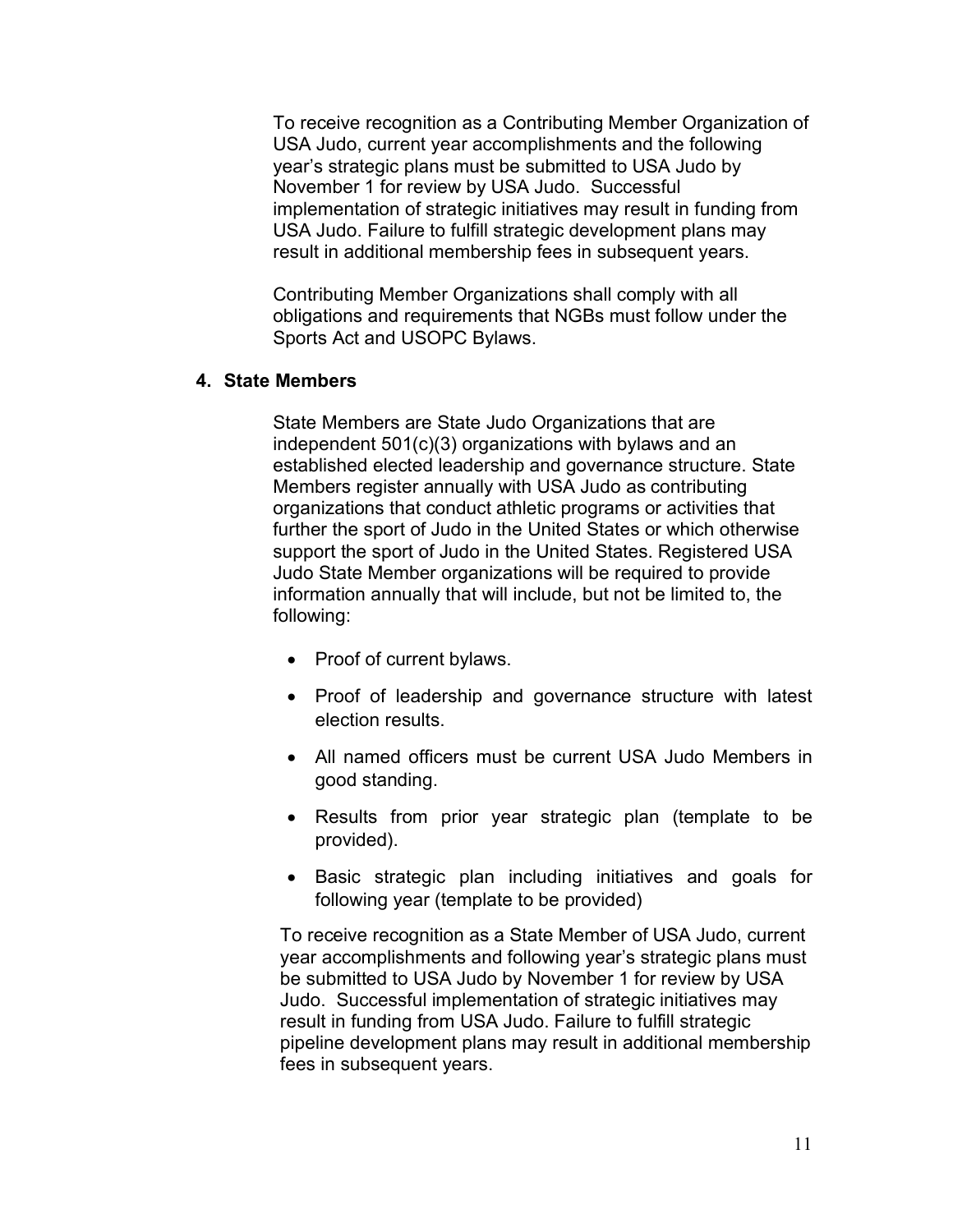State Associations shall comply with all obligations and requirements that NGBs must follow under the Sports Act and USOPC Bylaws.

State Organization Members are each given one vote toward a Group Membership Director seat on the board representing both Contributing Organization Members and State Members.

### **5. Supporting Member Organizations**

Supporting Member Organizations are those who are recognized by USA Judo as partners, sponsors, vendors, or in a role that is supportive of USA Judo's mission, strategic initiatives and/or operations.

# <span id="page-17-0"></span>Section 5.2. Voting Rights.

Individuals belonging to the following membership categories shall be entitled to vote in an election for Directors of the Board:

- **Athlete Director.** Members meeting the Athlete Director qualification standards set forth in Section 6.6(b).
- **Referee Board Member.** The Referee Board Member will come from nominations made by Referee Members of USA Judo who are in good standing. At the appropriate time, the Nominating and Governance Committee will solicit nominations of referees who are Referee Members, in accordance with procedures to be established by the Nominating and Governence Committee. The nominees will be considered by the Nominating and Governance Committee to determine that they each qualify to serve if elected. The Nominating and Governance Committee will then timely present the names of at least three (3) qualified nominees to the Referee Members for election (or, in the event there are fewer than three (3) qualified nominees, the names of all qualified nominees). All current USA Judo Referee Members (as defined in Section 5.1.(a.3) of these Bylaws) in good standing shall then vote for the Referee Board Member in accordance with procedures to be established by USA Judo. Each USA Judo Referee Member in good standing shall have one (1) vote. The individual with the highest vote total is elected.
- **Coach Board Member.** The Coach Board Member will come from nominations made by Coach Members of USA Judo who are in good standing. At the appropriate time, the Nominating and Governance Committee will solicit nominations of coaches who are Coach Members, in accordance with procedures to be established by the Nominating and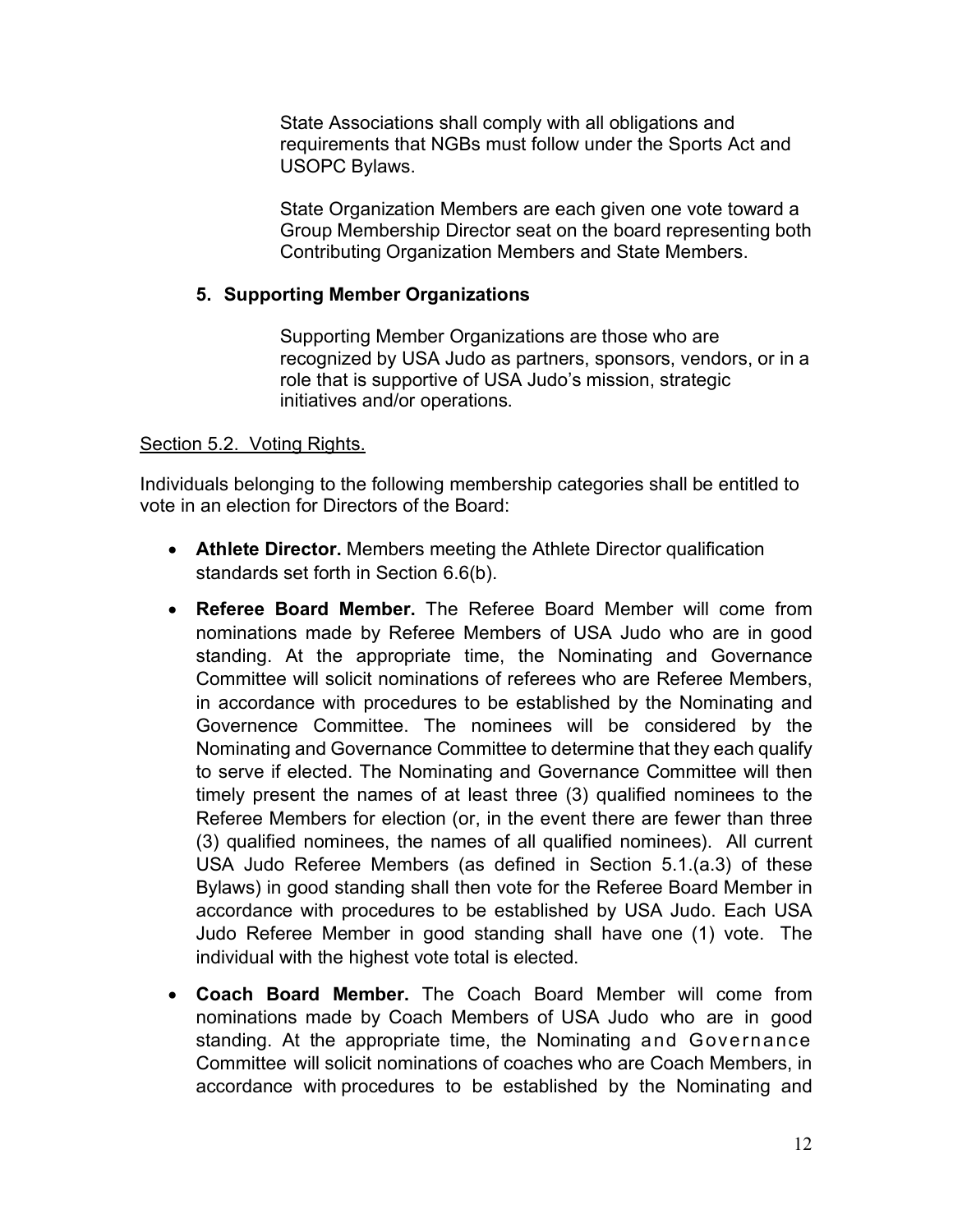Governance Committee. The nominees will be considered by the Nominating and Governance Committee to determine that they each qualify to serve if elected. The Nominating and Governance Committee will then timely present the names of at least three  $(3)$  qualified nominees to the Coach Members for election (or, in the event there are fewer than 3 qualified nominees, the names of all qualified nominees). All current USA Judo Coach Members (as defined in Section 5.1.(a.2) of these Bylaws) in good standing shall then vote for the Coach Board Member in accordance with procedures to be established by USA Judo. Each USA Judo Coach Member in good standing shall have1 vote. The individual with the highest vote total is elected.

- **At-Large Directors.** At an appropriate time, the Nominating and Governance Committee will solicit nominations of individuals to serve as the At-Large Directors to be elected, using whatever process the Nominating and Governance Committee determines to be appropriate. The nominees will be considered by the Nominating and Governance Committee, which shall select at least 3 qualified individualsfrom among nominated individuals (or, in the event there are fewer than three (3) qualified nominees, the names of all qualified nominees). The Nominating and Governance Committee will then present the names of the selected nominees to the current USA Judo Members in good standing who will elect the At-Large Director(s) by electronic ballot(s) administered by an independent third party. The individual(s) with the highest vote total is/are elected.
- **Transition.** For the first election, after the date of adoption of these Amended Bylaws that shall occur upon the end of the State Director's and One At-Large Director's terms, two (2) newly elected At-Large members will join the board and the Group A/Contributing Organization Member Director will stay until their term ends at which time that position will be renamed "Organizational Director".
- **Independent Directors.** At an appropriate time, the Nominating and Governance Committee will solicit nominations of individuals to serve as the Independent Directors to be elected, using whatever process the Nominating and Governance Committee determines to be appropriate. The nominees will be considered by the Nominating and Governance Committee, which shall select the Independent Director from among nominated individuals considered to be independent, as that term is defined in Section6.7.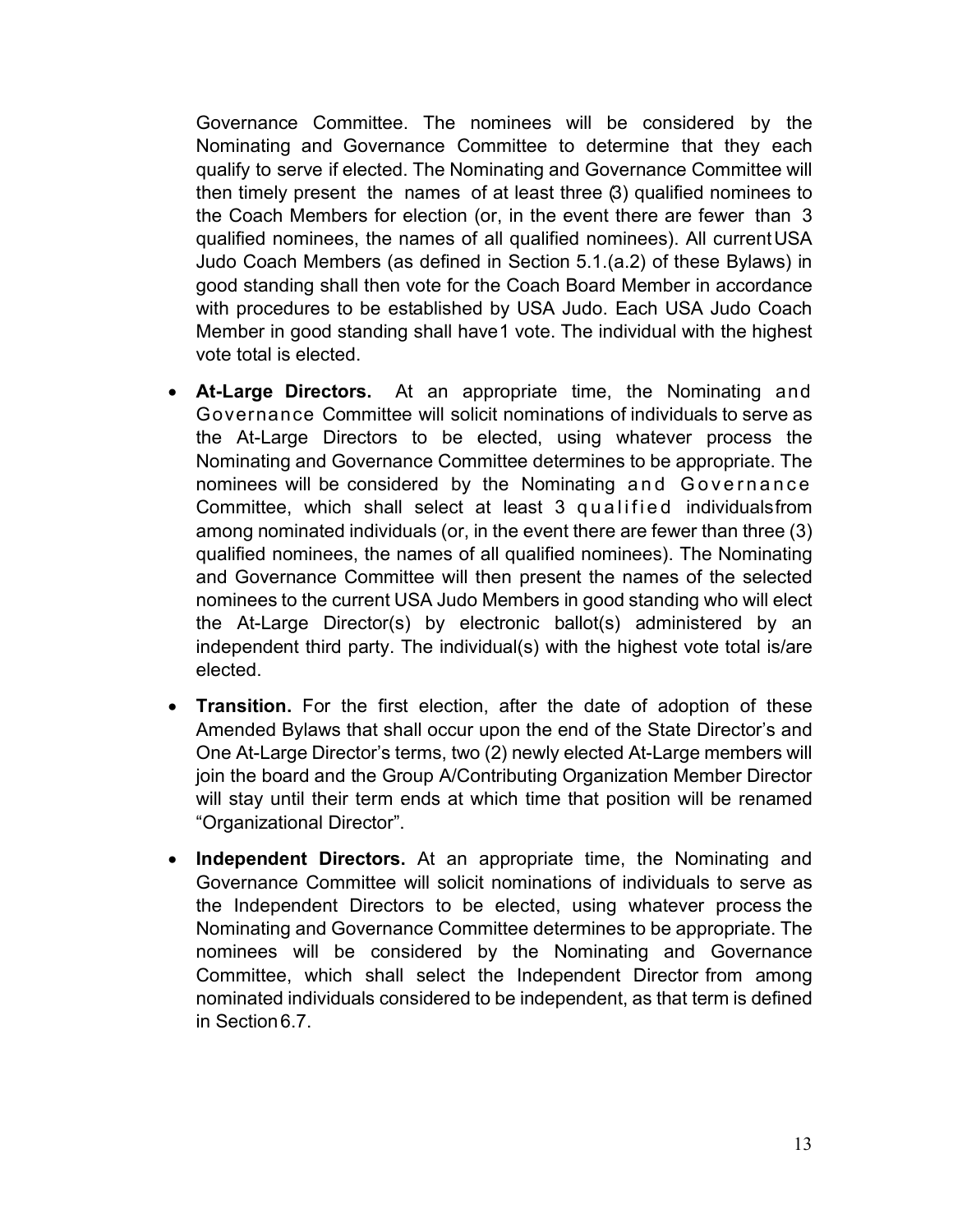Organizations belonging to the following membership categories shall be entitled to vote in an election for Directors of the Board:

- **Group Membership Director.** The Group Membership Director will come from nominations made by the Contributing Organization and State organizational members of USA Judo that are in good standing. At an appropriate time,that is sufficiently in advance of the annual USA Judo Assembly, the Nominating and Governance Committee will solicit nominations of individuals from current USA Judo Contributing and State members in accordance with procedures to be established by the Nominating and Governance Committee. The nominees will be reviewed by the Nominating and Governance Committee to determine that they each qualify to serve if elected. The Nominating and Governance Committee will then timely present the names of at least three (3) qualified nominees to the Contributing Organization and State members(or, in the event there are fewer than three (3) qualified nominees, the names of all qualified nominees), and such nominees will then stand for election by the Contributing and State organizational members at the annual USA Judo Assembly. Preliminary elections for Contributing and State Organizations will occur as follows:
	- o Registered USA Judo Contributing Organization Members in good standing will receive one (1) vote.
	- o Registered State Organization members will receive one (1) vote. The State Organization Nominee with the most votes will advance to the final election.
	- $\circ$  The individual with the highest vote total in the final election is elected.

No other voting privileges are conferred upon these members.

- **National Affiliated Organization Director** (1). If there are no National Affiliated Organization members, then the National Affiliated Organization Director seat shall be vacant. If there is one (1) National Affiliated Organization member, then that organization shall select a qualified individual to serve as the National Affiliated Organization Director. If there is more than one (1) National Affiliated Organization member, then the Organizations as a group shall select a qualified individual to serve as the National Affiliated Organization Director.
	- $\circ$  Should this role be vacant, the seat will not count towards to the total membership of the Board of Directors for the purposes of calculating one third athlete composition nor calculation of quorum.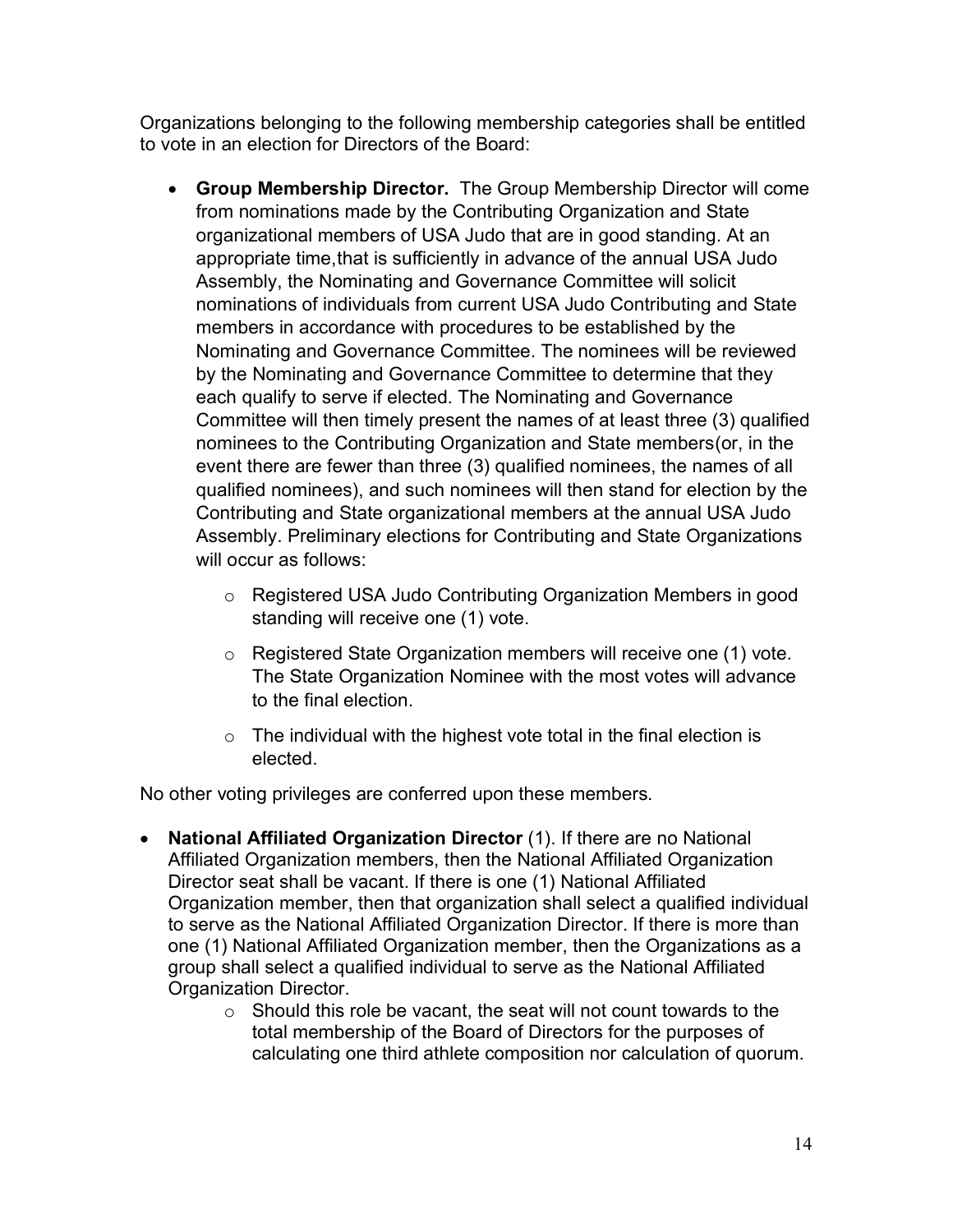An individual may belong to more than one (1) of the above-mentioned membership categories. However, an individual is only eligible to vote in one (1) membership category when two (2) or more of their membership categories are contested concurrently in any given election. Any individual who is a member of more than one (1) concurrently contested membership category shall designate the membership category in which he or she shall vote. An individual shall be a citizen of the United States and at least eighteen (18) years of age in order to be eligible to vote in an election. Notwithstanding these restrictions on voting, membership in USA Judo is open to individuals who are less than eighteen (18) years of age and to individuals who are not citizens of the United States. An individual shall be a member of USA Judo sixty (60) days prior to the date of the election (record date) in order to be eligible to vote in an election. The membership requirement for voting does not apply to qualified athletes as defined in section 6.6(b)

Individuals and organizations belonging to the following membership categories have no voting privileges:

- Club Members (except for the designated club representative in their capacity as an individual member)
- Supporting Organization Members

# <span id="page-20-0"></span>Section 5.3. Membership Requirements and Dues.

Membership in USA Judo is a privilege and creates with it certain obligations and duties. The Board of Directors may establish such membership requirements, which may include background checks and SafeSport education and training, and dues as the Board shall deem necessary or appropriate. Further, the Board may establish such rules and procedures for the manner and method of payment of dues, the collection of delinquent dues and the proration or refund of dues, as the Board shall deem necessary or appropriate. No privilege of membership shall be available until all membership requirements are satisfied and all dues are paid in full.

### <span id="page-20-1"></span>Section 5.4. Membership SafeSport and Anti-Doping Obligations.

### <span id="page-20-2"></span>**Individual Members**

As a condition of membership in USA Judo and a condition for participation in any competition or event sanctioned by USA Judo or its member organizations, each USA Judo member and each athlete, coach, trainer, agent, athlete support personnel, medical or para-medical personnel, team staff, official and other person who participates in USA Judo or USA Judo events (whether or not a USA Judo member), agrees to comply with and be bound by the safe sport rules, policies and procedures of the U.S. Center for SafeSport and to submit, without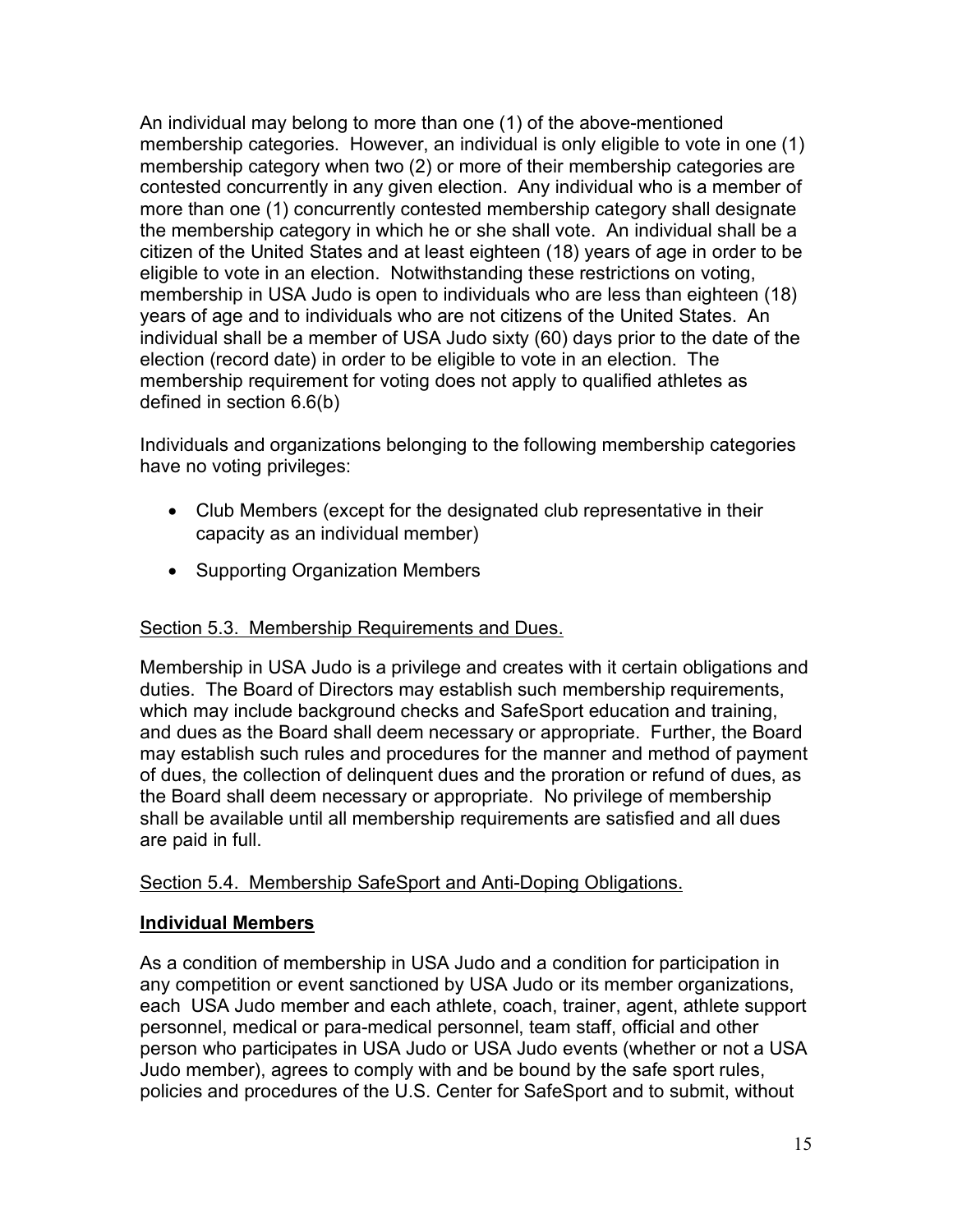reservation or condition, to the jurisdiction of the USCSS for the resolution of any alleged violations of those rules, policies and procedures, as may be amended from time to time, to the extent the alleged violation falls within the jurisdiction of the USCSS. Each USA Judo member and each athlete, coach, trainer, agent, athlete support personnel, medical personnel, team staff, official and other person who participates in USA Judo or USA Judo events (whether or not a USA Judo member) also agrees to comply with and be bound by the athlete safety rules, policies and procedures of USA Judo**,** and to submit, without reservation or condition, to the jurisdiction of USA Judo for the resolution of any alleged violations of the USCSS rules or of USA Judo's rules that do not fall within the USCSS exclusive jurisdiction and over which the USCSS declines to exercise discretionary jurisdiction. To the extent any USA Judo rule is inconsistent with the rules of the USCSS, such rule is hereby superseded.

It is the duty of members of USA Judo to comply with all anti-doping rules of the World Anti-Doping Agency (WADA), International Judo Federation (IJF) and of USADA, including the USADA Protocol for Olympic and Paralympic Movement Testing (USADA Protocol) and all other policies and rules adopted by WADA, the IJF**,** USADA and the USOPC, including the USOPC National Anti-Doping Policy. Athlete members agree to submit to drug testing by the IJF and/or USADA or their designees at any time and understand that the use of methods or substances prohibited by the applicable anti-doping rules make them subject to penalties including, but not limited to, disqualification and suspension. If it is determined that a member may have committed an anti-doping rule violation, the member agrees to submit to the results management authority and processes of USADA, including arbitration under the USADA Protocol, or to the results management authority of the IJF if applicable or referred by USADA.

### <span id="page-21-0"></span>**Organizational Members**

It is the duty of all Athletes, Athlete Support Personnel and other Persons (as those terms are defined in the World-Anti Doping Code), by virtue of their participation in the Olympic, Paralympic, Pan American, Parapan American or Youth Olympic Games, participation in an Event or Competition organized or sanctioned by an NGB, Paralympic Sport Organization (the "PSO") or High Performance Management Organization (the "HPMO"), participation on a national team, utilization of a USOPC Training Center, receipt of benefits from the USOPC or USA Judo, inclusion in the Registered Testing Pool, or otherwise subject to the World Anti-Doping Code to comply with all anti-doping rules of WADA, the IJF, the USOPC, and of the U.S. Anti-Doping Agency (USADA), including the USADA Protocol for Olympic and Paralympic Movement Testing (USADA Protocol) and all other policies and rules adopted by WADA, the IJF and USADA. If it is determined that an Athlete, Athlete Support Personnel, or other Person may have committed a doping violation, the individual agrees to submit to the results management authority and processes of USADA, including arbitration under the USADA Protocol, or to the results management authority of the IJF, if applicable or referred by USADA. In addition, Athletes agree to submit to drug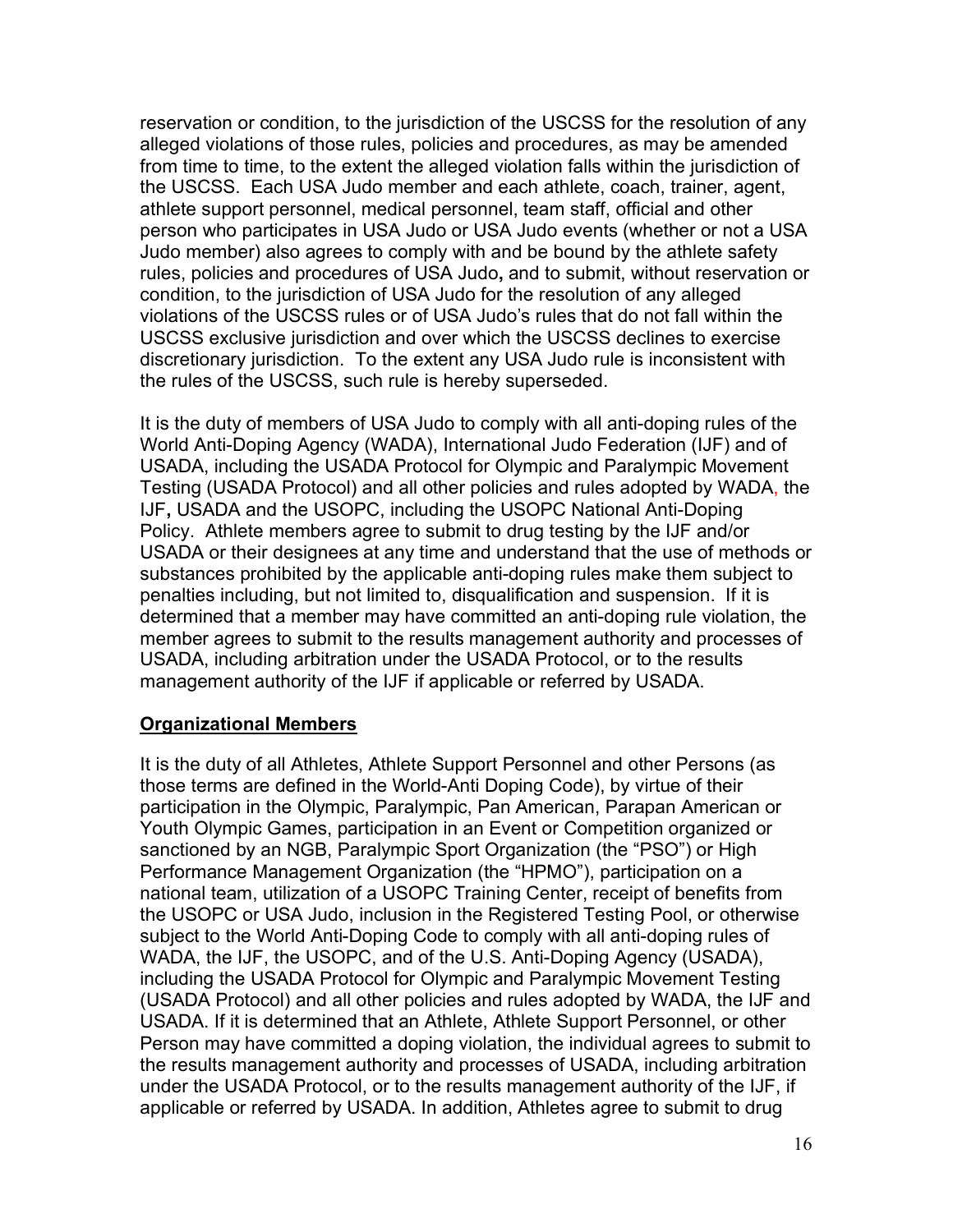testing by the IJF and/or USADA or their designees at any time and understand that the use of methods or substances prohibited by the applicable anti-doping rules make them subject to penalties including, but not limited to, disqualification and suspension.

### <span id="page-22-0"></span>Section 5.5. Suspension & Termination of Membership.

The membership of any member may be suspended and/or terminated at any time with cause by the Board of Directors. A member shall have the right to fair notice and a hearing prior to suspension and/or termination. USA Judo may retain jurisdiction over any member who has pending financial obligations, or pending grievances against him/her, regardless of the status of membership.

### <span id="page-22-1"></span>Section 5.6. Transfer of Membership.

Members may not transfer their membership in USA Judo. Members shall have no ownership rights or beneficial interests of any kind in the property of USA Judo.

# <span id="page-22-2"></span>**SECTION 6. BOARD OF DIRECTORS**

# <span id="page-22-3"></span>Section 6.1. General Powers.

Except as otherwise provided in these Bylaws, all corporate powers shall be exercised by or under the authority of, and the business and affairs of USA Judo shall be managed by, its Board of Directors.

### <span id="page-22-4"></span>Section 6.2. Function of the Board.

The USA Judo Board of Directors shall represent the interests of the Judo community for USA Judo in the United States and its athletes by providing USA Judo with policy, guidance, and strategic direction. The Board shall oversee the management of USA Judo and its affairs, but it does not manage USA Judo. The Board shall select a well-qualified Chief Executive Officer and oversee the Chief Executive Officer in the operation of USA Judo. The Board shall focus on longterm objectives and impacts rather than on day-to-day management, empowering the Chief Executive Officer to manage a staff-driven organization with effective Board oversight. In addition, the Board performs the following specific functions, among others:

- a. implements procedures to orient new Board Directors, to educate all Directors on the business and governance affairs of USA Judo, and to evaluate Board performance;
- b. selects, compensates, evaluates and may terminate the Chief Executive Officer, and plans for management succession;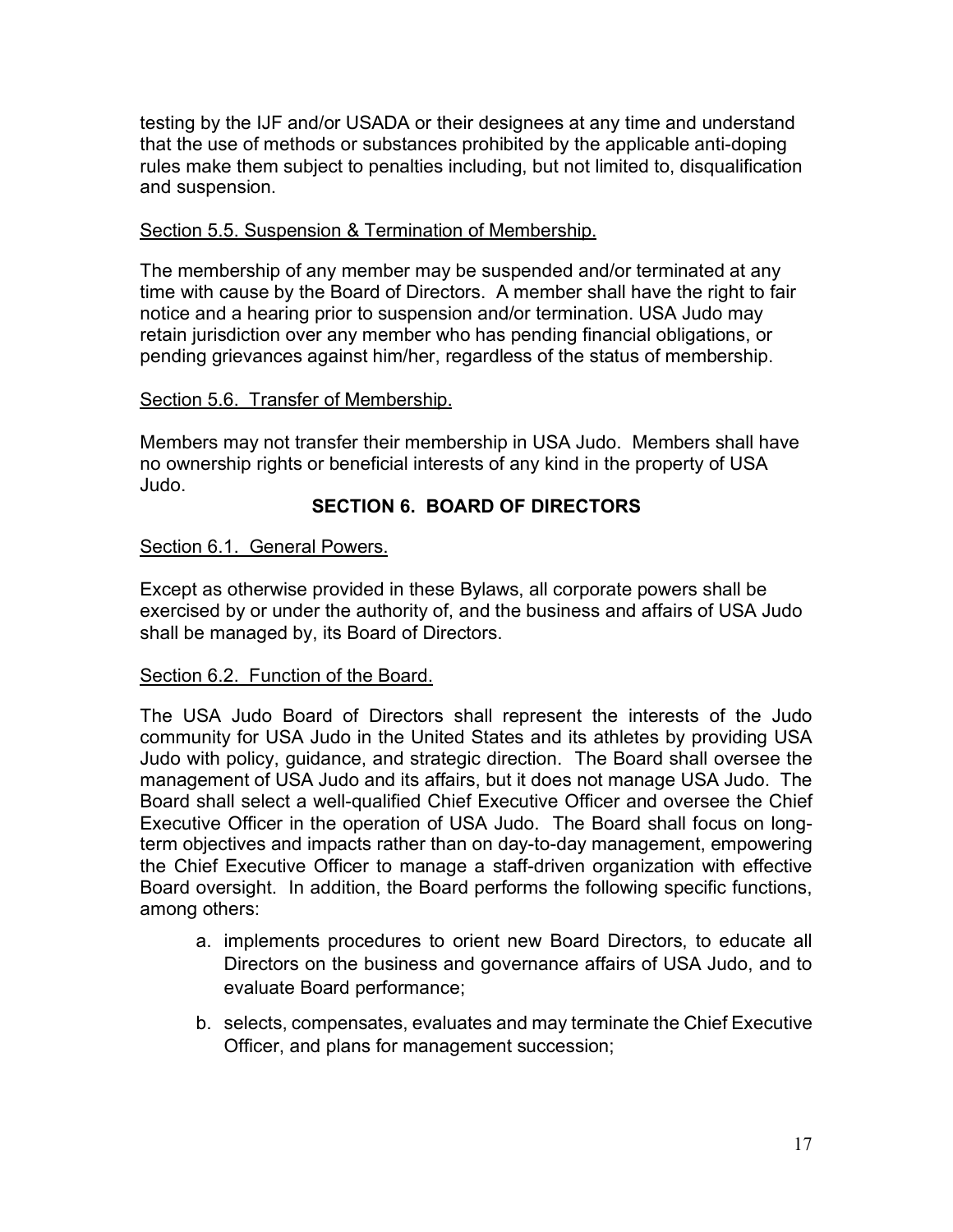- c. reviews and approves USA Judo's strategic plan and the annual operating plans, budget, business plans, and corporate performance;
- d. sets policy and provides guidance and strategic direction to management on significant issues facing USA Judo;
- e. reviews and approves significant corporate actions;
- f. oversees the financial reporting process, communications with stakeholders, and USA Judo's legal and regulatory compliance program;
- g. oversees effective corporate governance;
- h. approves capital structure, financial strategies, borrowing commitments, and long-range financial planning;
- i. reviews and approves financial statements, annual reports, financial and control policies, and, upon the recommendation of the Audit and Finance Committee, selects independent auditors;
- j. monitors to determine whether USA Judo's assets are being properly protected;
- k. monitors USA Judo's compliance with laws and regulations and the performance of its broader responsibilities;
- l. ensures that the Board and management are properly structured and prepared to act in case of an unforeseen corporate crisis; and
- m. ensures that USA Judo adopts and maintains athlete safety rules, policies, and procedures that comply with the requirements of the USOPC and USCFSS.
- n. as necessary, the Board of Directors shall elect from its membership a representative who in absence of the President shall represent USA Judo in the IJF and PJC Congresses at international judo functions and events. In absence of the representative, the President may appoint an acting representative.

### <span id="page-23-0"></span>Section 6.3. Diversity of Discussion.

USA Judo's Board shall be sensitive to the desirability of diversity at all levels of USA Judo, including among its athletes. USA Judo Board shall encourage diversity at all levels of USA Judo, supported by meaningful efforts to accomplish that diversity. The USA Judo Board shall develop norms that favor open discussion and favor the presentation of different views.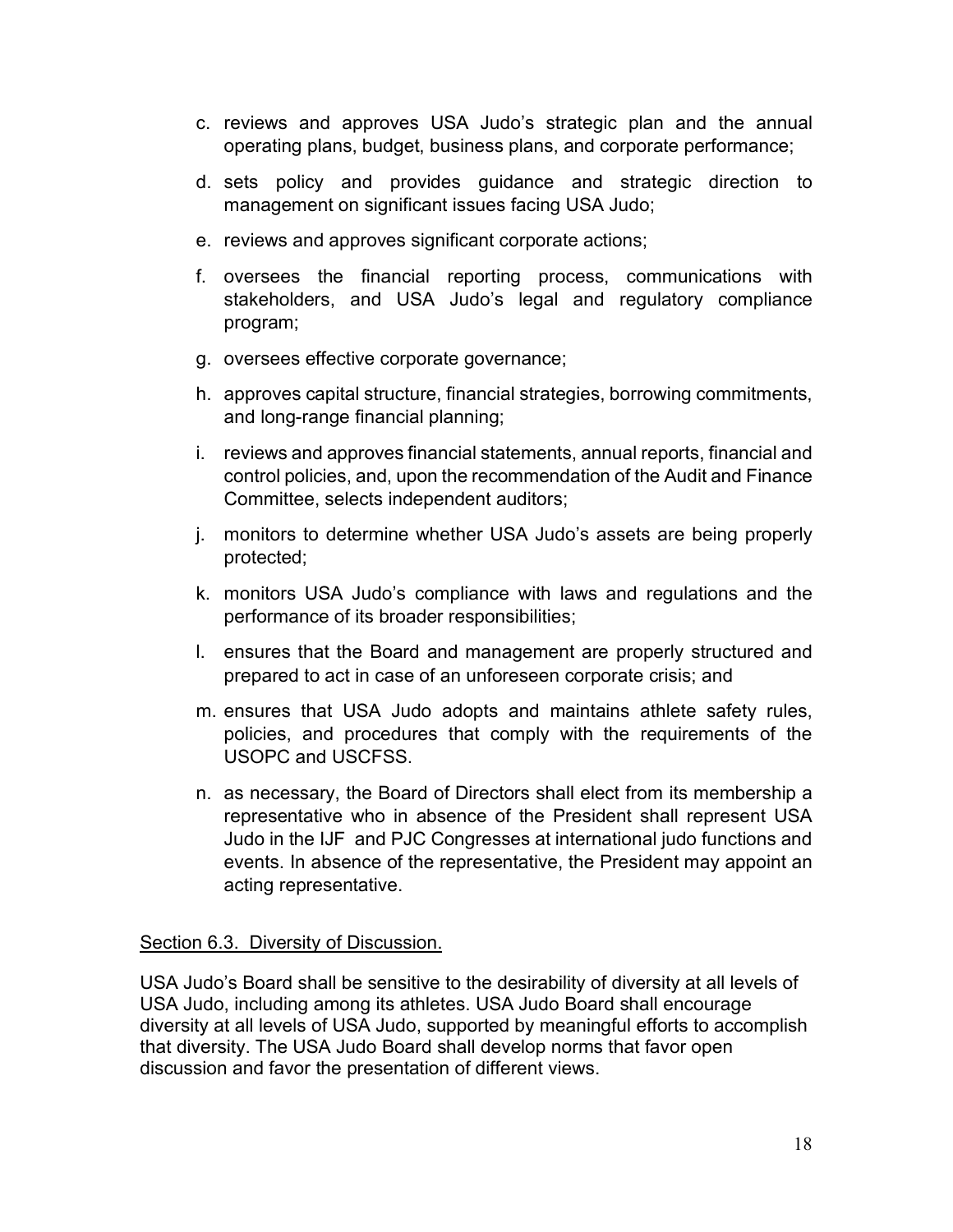### <span id="page-24-0"></span>Section 6.4. Qualifications.

Each Director of the Board must be a citizen of the United States and eighteen (18) years of age or older. A Director need not be a resident of Texas.

A Director shall (i) have the highest personal and professional integrity, (ii) have demonstrated exceptional ability and judgment, and (iii) be effective, in conjunction with the other Directors, in collectively serving the long-term interests of USA Judo. Each Director shall have passed a background check, completed SafeSport education and training, and have no record of SafeSport violations. Directors shall possess the highest personal values, judgment and integrity, understanding of athletic competition and the Olympic ideals, and have diverse experience in the key business, financial, and other challenges that face USA Judo. Directors shall have a high level of experience and capability in Board oversight responsibilities, including in the areas of finance, marketing, fundraising, audit, management, communications, and sport. At least one (1) of the independent Directors, who shall also serve on the Audit and Finance Committee, shall have financial expertise.

Directors shall inform the Nominating and Governance Committee of any changes in their employment responsibilities or other constraints on their time in order for the Nominating and Governance Committee to determine whether it is appropriate to nominate the Board Director for continuing Board service.

### <span id="page-24-1"></span>Section 6.5. Number.

The Board of Directors shall consist of 12 Directors at least 16% of whom shall be independent Directors, at least one third of whom shall be Athlete Directors, and the rest of whom shall be drawn from appropriate representation in the United States Judo community.

### <span id="page-24-2"></span>Section 6.6. Election/Selection.

The USA Judo Board of Directors election will be administered with a process that ensures it is managed fairly, consistently and appropriately (e.g., free of conflict, voter eligibility is reviewed and validated, election procedures are followed consistently). Each director shall be elected/selected as follows:

- a. *Independent Directors (2).* The Nominating and Governance Committee shall select, using whatever process the Nominating and Governance Committee determines to be appropriate, two (2) Directors from among individuals considered to be Independent Directors, as that term is defined in Section 6.7.
- b. *Athlete Directors (4).* At least one third of the total number of Directors shall be Athlete Directors. All Athlete Directors shall be directly elected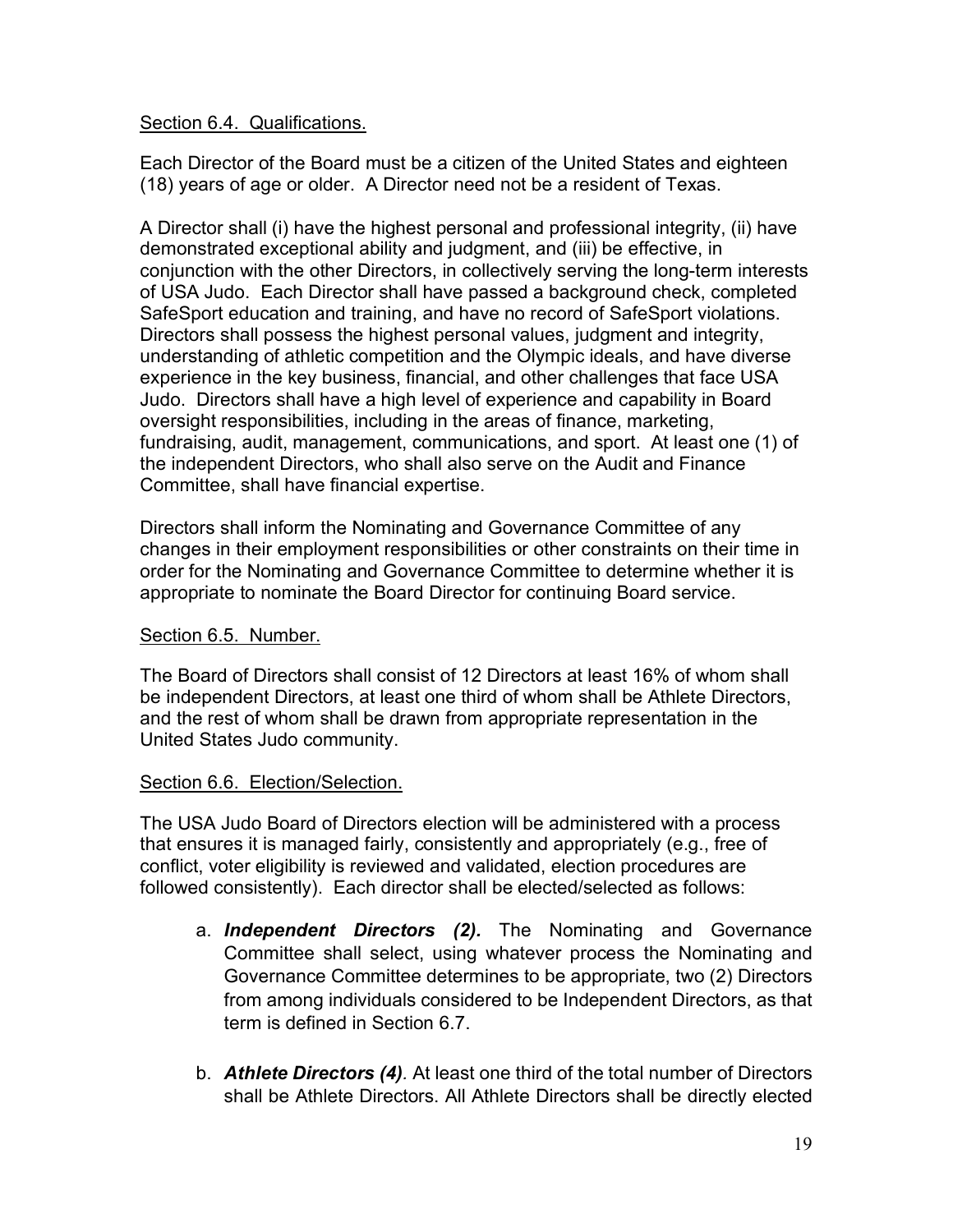by the voting pool of member athletes that meet 10-Year Athlete eligibility. *Such Athlete Directors will include:*

- 1. USA Judo's representative to the USOPC Athletes' Advisory Council shall be one of the Athlete Directors on the Board of **Directors**
- 2. USA Judo alternate representative to the USOPC Athletes' Advisory Council shall be one of the Athlete Directors on the Board of Directors.
- 3. No less than 20% of the total board representation shall be 10- Year Athletes, as defined in the USOPC Bylaws. The remaining Athlete Directors may be comprised of 10+ Year Athletes, as defined in the USOPC Bylaws. The USA Judo representative to the USOPC Athletes' Advisory Council [and alternate if the alternate is a voting member] shall count towards the twenty (20) percent 10 Year Athlete requirement.
- 4. At least one of the athlete directors composing 1/3 of the Board of Directors is to be represented by a Paralympic Athlete.

USA Judo's Definitions of 10-Year and 10 Year+ Athletes are as follows:

# <span id="page-25-0"></span>10 Year Athletes

- USA Judo shiai participants in a "Delegation Event" meaning individually or collectively as applicable, the Olympic Games, the Paralympic Games, the Pan American Games and the Parapan Am Games.
- USA Judo shiai or kata participants in a "Protected Competition" meaning:
	- $\circ$  any international competition between athlete(s) officially designated by USA Judo as representing the United States, either individually or as part of a team, and any athlete(s) representing any foreign country where:
		- the terms of such competition require that the entrants be individuals or teams representing their respective nations;
		- the athlete(s) representing the United States are organized and supported by USA Judo in accordance with a defined selection or tryout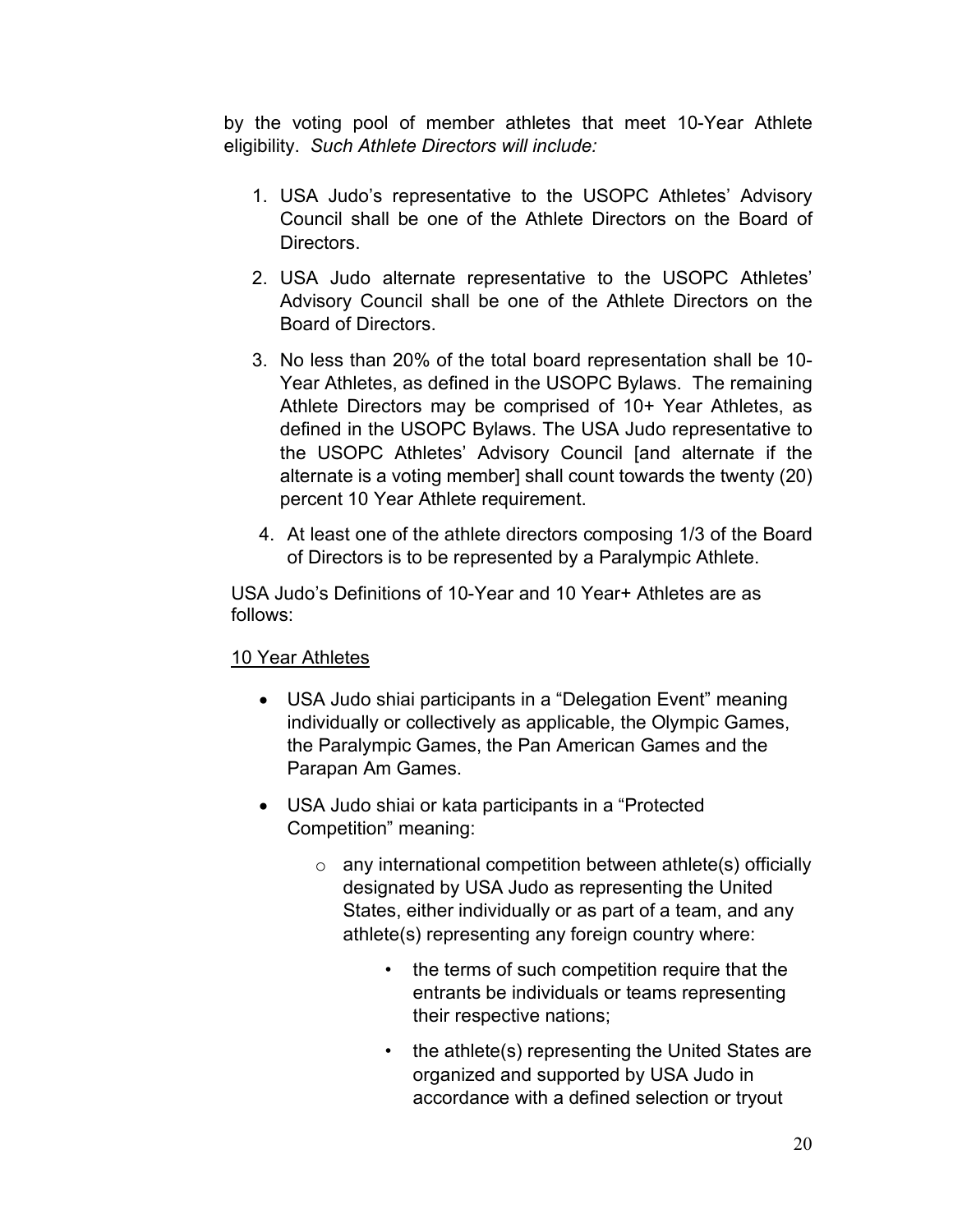procedure that is open to all and publicly announced in advance except for domestic amateur athletic competition, which, by its terms, requires that entrants be expressly restricted to members of a specific class of athletes such as those referred to in Section 220526(a) of the Act (i.e., high school students, college students, members of the Armed Forces, or similar groups or categories)

Examples of these "Protected Competitions" may include World Championships and International Judo Federation Grand Prix, Grand Slam or Continental events.

• Any able-bodied or Paralympic shiai athletes listed on the USA Judo National Roster

# <span id="page-26-0"></span>10 Year + Athletes (same as the 10 Year definition, just with more than 10 years having passed by)

- USA Judo shiai or kata participants in a "Delegation Event" meaning individually or collectively as applicable, the Olympic Games, the Paralympic Games, the Pan American Games and the Parapan Am Games.
- USA Judo shiai or kata participants in a "Protected Competition" meaning
	- $\circ$  any international competition between athlete(s) officially designated by USA Judo as representing the United States, either individually or as part of a team, and any athlete(s) representing any foreign country where:
		- the terms of such competition require that the entrants be individuals or teams representing their respective nations;
		- the athlete(s) representing the United States are organized and supported by USA Judo in accordance with a defined selection or tryout procedure that is open to all and publicly announced in advance except for domestic amateur athletic competition, which, by its terms, requires that entrants be expressly restricted to members of a specific class of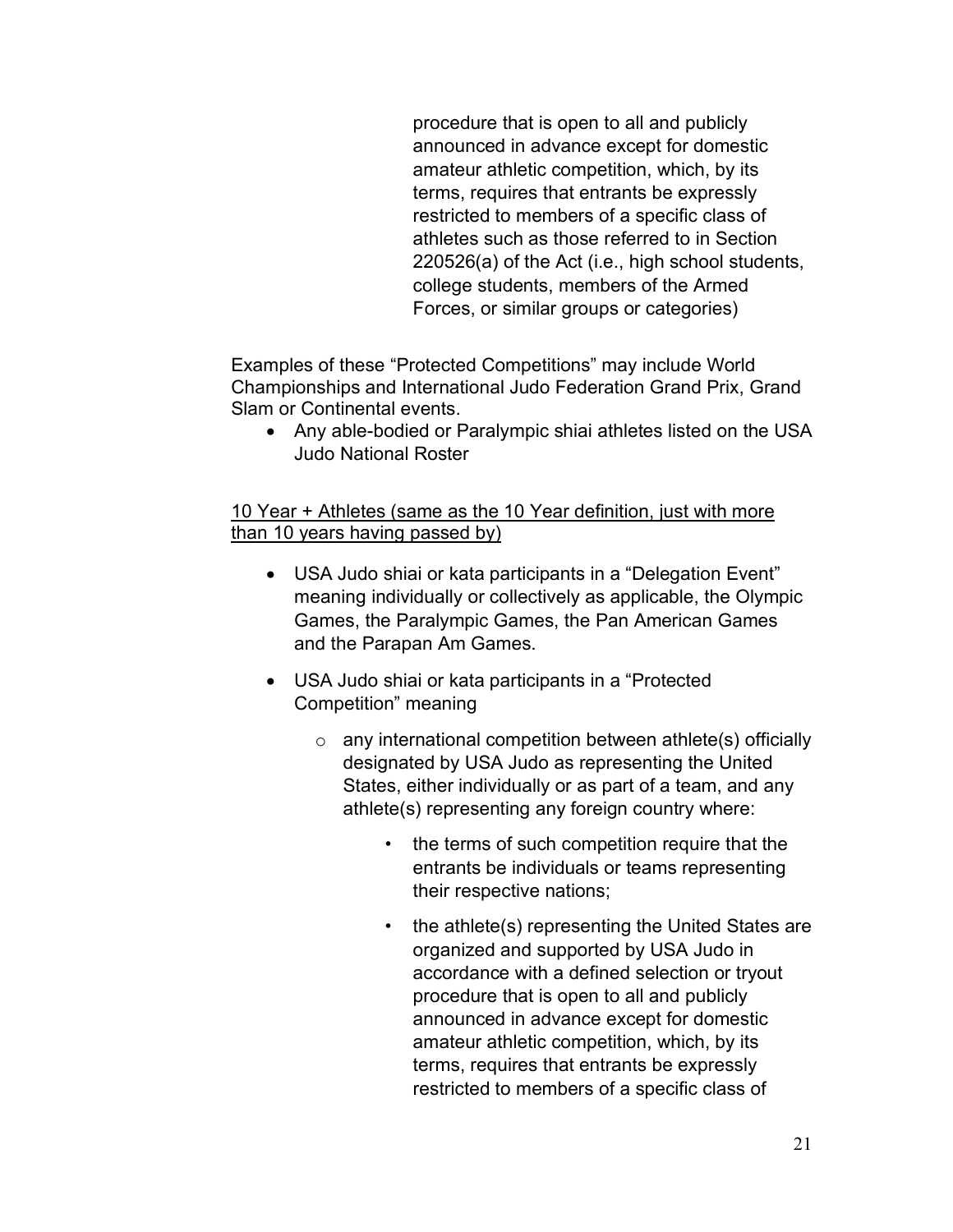athletes such as those referred to in Section 220526(a) of the Act (i.e., high school students, college students, members of the Armed Forces, or similar groups or categories)

Examples of these "Protected Competitions" may include World Championships, Kata World Championships and Veteran World Championships as well as International Judo Federation Grand Prix, Grand Slam or Continental events in senior, kata or veteran categories.

USA Judo will reference records as far back as 2008 and/or have the athlete provide proof of compliance with the criteria.

- c. *Group Member Director (1)*. If there are no Organization members, then the Group MemberDirector seat shall be vacant. If there is one (1) Organization Member, then that organization shall select a qualified individual to serve as the Group Member Director. If there is more than one (1) Organization member, then the Member Organizations as a group shall select a qualified individual to serve as the Group Member Director based on the voting process outlined in Section 5.2.
	- 1. Should this role be vacant, the seat will not count towards to the total membership of the Board of Directors for the purposes of calculating one third athlete composition nor calculation of quorum.
- d. **At Large Director (3).** At an appropriate time, the Nominating and Governance Committee will solicit nominations of individuals to serve as the At-Large Directors to be elected, using whatever process the Nominating and Governance Committee determines to be appropriate. The nominees will be considered by the Nominating and Governance Committee, with input from the Board of Directors, which shall select at least three ( 3) individuals from among nominated individuals (or, in the event there are fewer than 3 qualified nominees, the names of all qualified nominees). The Nominating and Governance Committee will then present to the membership, who shall then stand for election by the general membership. The individual with the highest vote total is elected.
- e. **Referee Board Member (1).** The Referee Board Member will come from nominations made by Referee Members of USA Judo who are in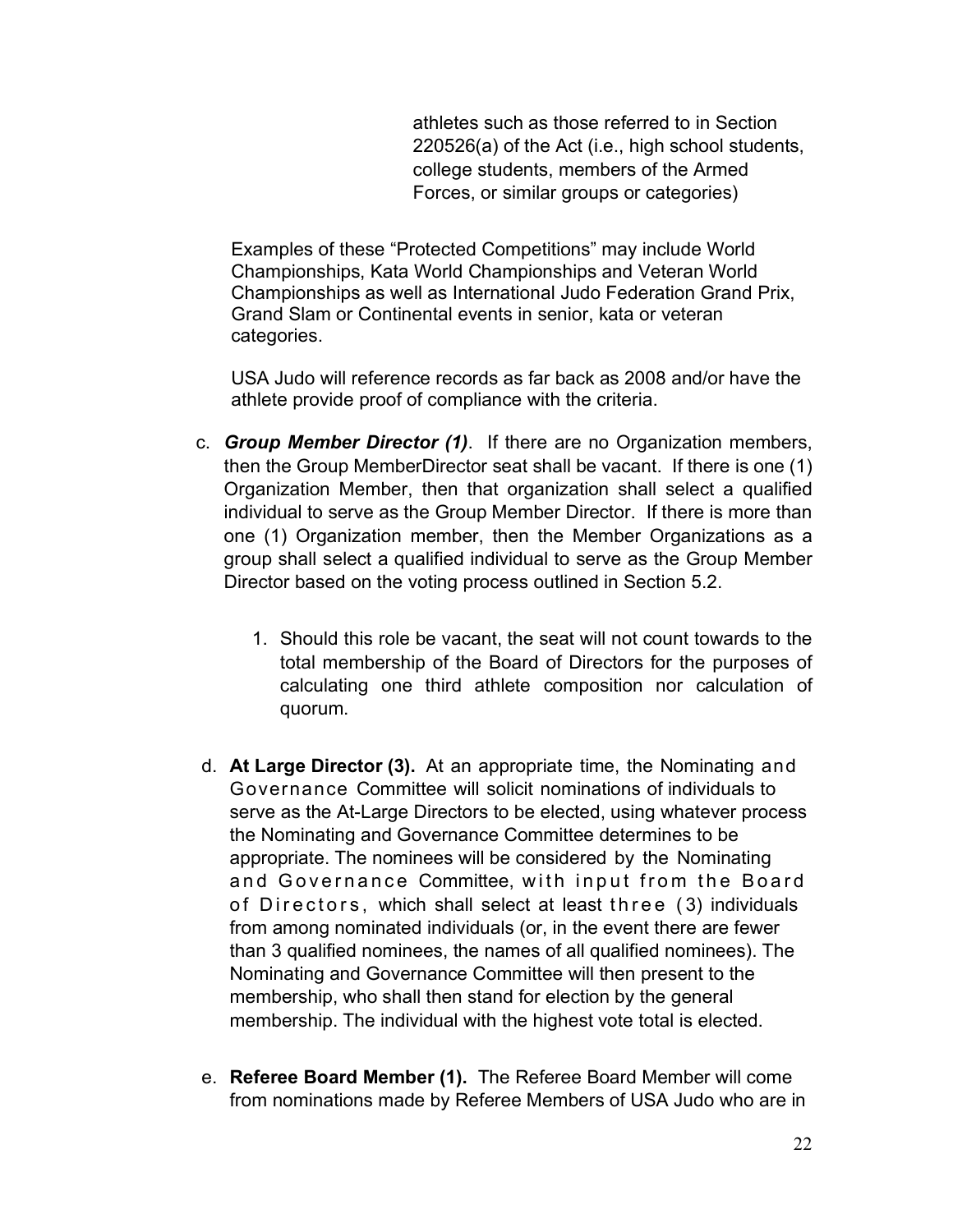good standing. At the appropriate time, the Nominating and Governance Committee will solicit nominations of referees who are Referee Members, in accordance with procedures to be established by the Nominating and Governance Committee. The nominees will be considered by the Nominating and Governance Committee to determine that they each qualify to serve if elected. The Nominating and Governance Committee will then timely present the names of at least three (3) qualified nominees to the Referee Members for election (or, in the event there are fewer than 3 qualified nominees, the names of all qualified nominees). All current USA Judo Referee Members (as defined in Section 5.1.(a.3). of these Bylaws) in good standing shall then vote for the Referee Board Member in accordance with procedures to be established by USA Judo. Each USA Judo Referee Member in good standing shall have 1 vote. The individual with the highest vote total is elected.

- f. *Coach Board Member (1).* The Nominating and Governance Committee shall solicit nominations of coaches from the population of current USA Judo member coaches in good standing. The nominees will be considered by the Nominating and Governance Committee. The Nominating and Governance Committee shall select three (3) qualified individuals from those nominated who shall then stand for election (or, in the event there are fewer than 3 qualified nominees, the names of all qualified nominees). All current USA Judo member coaches shall then vote for the Board Member. Each USA Judo member coach shall have one (1) vote. The individual with the highest vote total is elected.
- g. **National Affiliated Organization Director (1).** If there are no National Affiliated Organization members, then the National Affiliated Organization Director seat shall be vacant. If there is one (1) National Affiliated Organization member, then that organization shall select a qualified individual to serve as the National Affiliated Organization Director. If there is more than one (1) National Affiliated Organization member, then the Organizations as a group shall select a qualified individual to serve as the National Affiliated Organization Director.

Should this role be vacant, the seat will not count towards to the total membership of the Board of Directors for the purposes of calculating one third athlete composition nor calculation of quorum.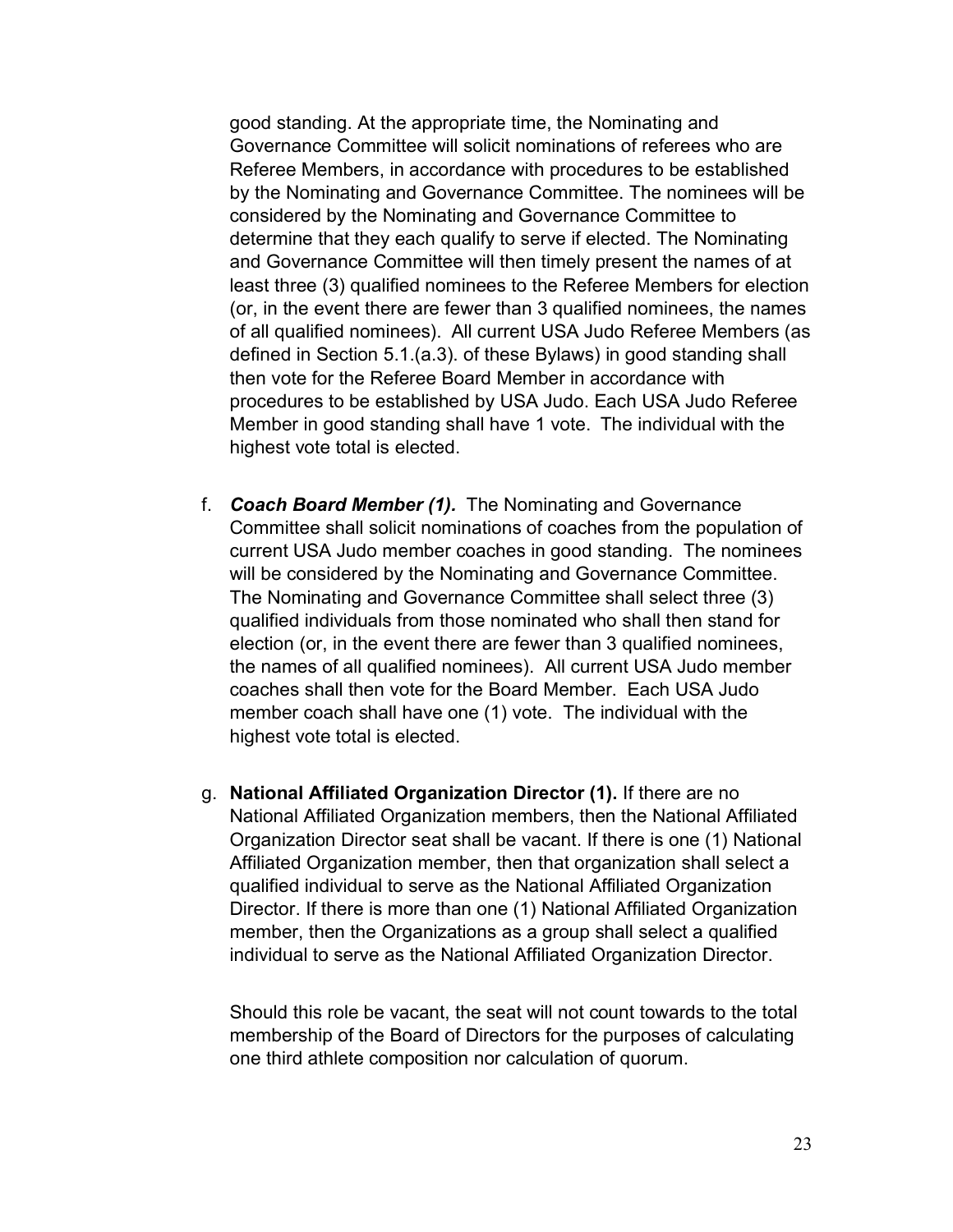All Directors/Board Members shall be selected without regard to race, color, national origin, gender, age, religion, gender identity or expression, disability, or sexual orientation.

# <span id="page-29-0"></span>Section 6.7. Independent Director(s)

The Board, through its Nominating and Governance Committee, shall affirmatively make a determination as to the independence of each Director, and disclose those determinations. Under the definition of "independence" adopted by the Board, an "independent Director" shall be determined to have no material relationship with USA Judo, either directly or through an organization that has a material relationship with USA Judo. A relationship is "material" if, in the judgment of the Nominating and Governance Committee, it would interfere with the Director's independent judgment. To assist it in determining whether a Director is independent, the Board shall adopt the guidelines set forth below, which shall be applied on a case-by-case basis by the Nominating and Governance Committee.

A Director shall not be considered independent if, within the preceding five (5) years:

- a. the Director was employed by or held any governance position (whether a paid or volunteer position) with USA Judo, the international federation of Judo, the international regional sport entity of Judo, or any sport family entity of Judo;
- b. an immediate family member of the Director was employed by or held any governance position (whether a paid or volunteer position) with USA Judo, the international federation of Judo, the international regional sport entity of Judo, or any sport family entity of Judo;
- c. the Director was affiliated with or employed by USA Judo's outside auditor or outside counsel;
- d. an immediate family member of the Director was affiliated with or employed by USA Judo's outside auditor or outside counsel as a partner, principal or manager;
- e. the Director was a member of USA Judo's Athletes' Advisory Council;
- f. the Director was a member of any constituent group with representation on the Board;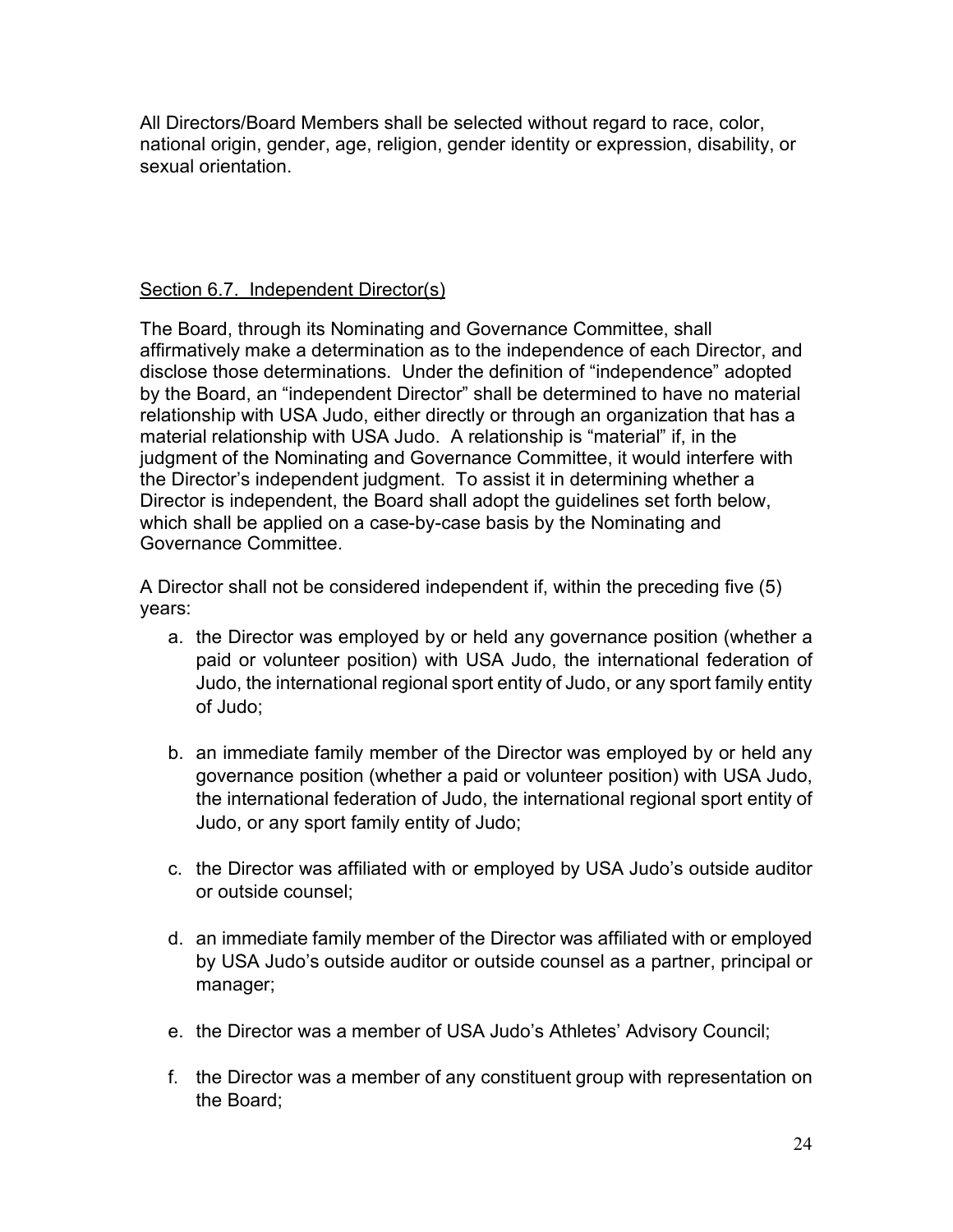- g. the Director receives any compensation from USA Judo directly or indirectly;
- h. the Director is an executive officer, controlling shareholder, or partner of a corporation or partnership or other business entity that does business with USA Judo;
- i. the Director is a member of the NGB in a membership category that participates in competitions; or
- j. the Director is the parent, close family member, or coach of an athlete or member of USA Judo

Where the guidelines above do not address a particular relationship, the determination of whether the relationship is material, and whether a Director is independent, shall be made by the Nominating and Governance Committee.

The Director must maintain an independent perspective by maintaining the requirements above for their entire term and any successive term with the exception of holding any governance role in USA Judo or the International Judo Federation and including any reimbursement of expenses related thereto.

### <span id="page-30-0"></span>Section 6.8. Staggered Board.

Directors of the Board shall be elected/selected so as to implement a staggered Board system.

### <span id="page-30-1"></span>Section 6.9. Board Term.

The term of office for a Director of the Board shall be four (4) years. A Director's term shall end on December 31 of an even-numbered year and new Director's term shall begin on January 1 of an odd numbered year. USA Judo shall nominate and elect a successor Director within sixty (60) days of the end of a Director's term, or by the next regularly-scheduled meeting of the Board, whichever is earlier. A Director therefore shall hold office for a maximum of sixty (60) days beyond the end of his or her four (4) year term to permit time for USA Judo to identify and elect a successor Director. USA Judo shall also nominate and elect a successor Director within sixty (60) days of the date of a Director's resignation, removal, incapacity, disability or death, or, at the latest, shall elect a successor Director at the next regularly-scheduled Board meeting.

### <span id="page-30-2"></span>Section 6.10. Board Term Limits.

Unless there are determined to be extraordinary circumstances, no Director of the Board shall serve more than two (2) consecutive terms.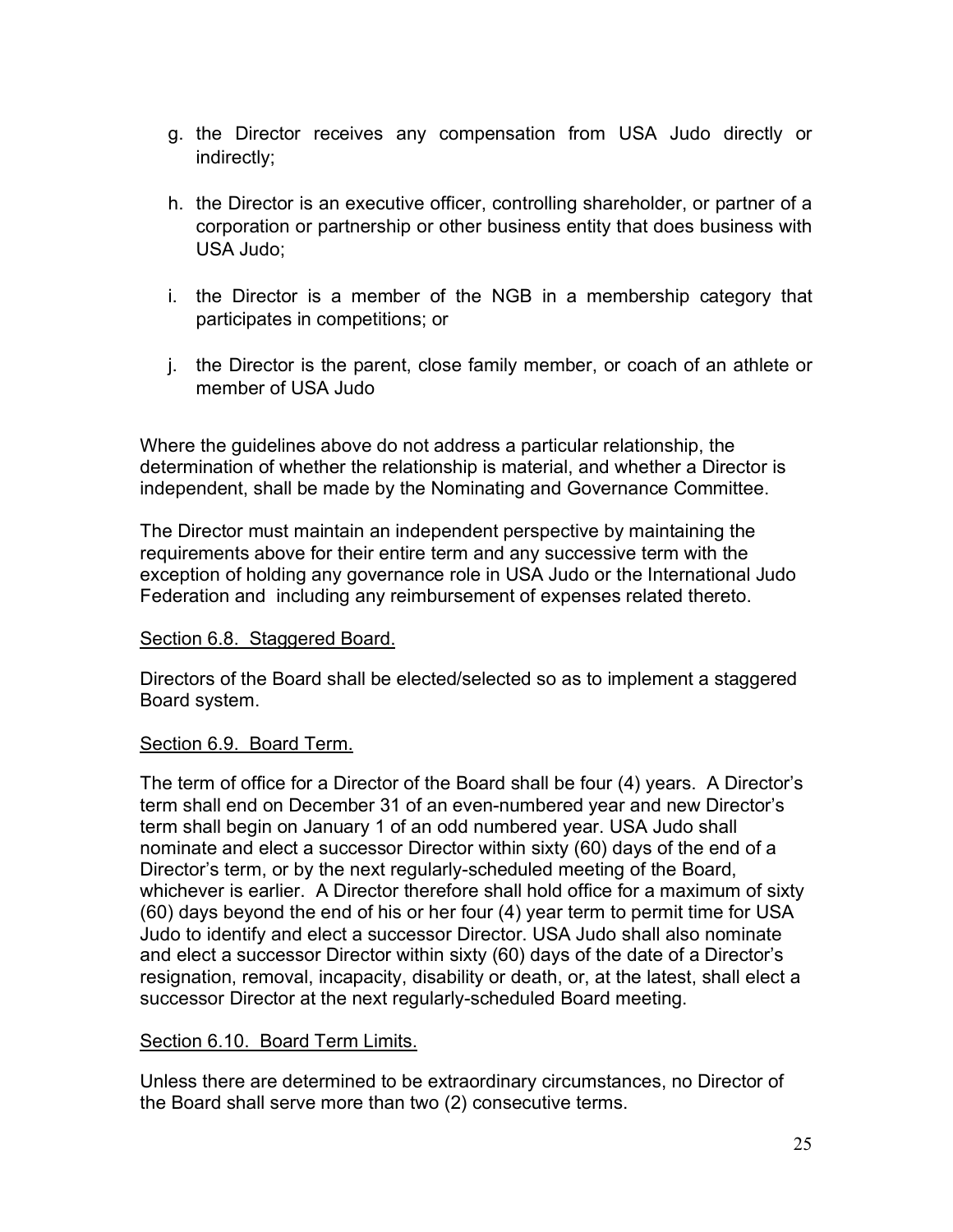IF a board member petitions to serve a third term, due to extraordinary circumstances for a good cause, he/she must affirm the vote of seven (7) board members or more to be nominated for a third term on the board in his/her current position. This would be for a one-time extension only and final decision would be made from the voting process in place for that director's election.

When a Director is elected/selected to fill a vacancy because of the resignation, removal, incapacity, disability or death of a Director, and the remaining term is for two (2) or more years, such term shall constitute a full term. Thus, if the vacancy being filled is for two (2) or more years, the Director may serve one additional four (4) year term immediately following the two (2) year term. If the vacancy being filled is for less than two (2) years, the term shall not be a full term. Thus, the Director shall be able to serve two (2) additional four (4) year terms following completion of the filled vacancy term.

#### <span id="page-31-0"></span>Section 6.11. Director Attendance.

Directors of the Board shall be expected to attend in person all regularly scheduled Board meetings, though for exigent circumstances a Director may participate in a meeting by telephone. Directors shall be required to attend no less than one half (1/2) of all regularly scheduled Board meetings. Section 6.12. Resignation, Removal and Vacancies.

<span id="page-31-1"></span>A Director's position on the Board shall be declared vacant upon the Director's resignation, removal, incapacity, disability or death, or upon the expiration of the Director's term. Any Director shall resign at any time by giving written notice to the Chair of USA Judo, except the Chair's resignation shall be given to the Board of Directors. Such resignation shall take effect at the time specified in the written notice, and unless otherwise specified in the written notice, the acceptance of such resignation shall not be necessary to make it effective. Directors shall be removed by the Board if they fail to attend in person more than one half (1/2) of the regular meetings of the Board during any twelve (12)-month period, unless they are able to demonstrate to the other Directors of the Board that the presence of exigent circumstances caused and excused the absences. In such circumstances, the absent Directors shall be removed by the affirmative vote of a majority of the voting power of the Board (not including the voting power of the absent Director). Directors shall also be removed for cause at any duly noticed meeting of the Board, and after being provided an opportunity for the Directors to be heard by the Board, upon the affirmative vote of at least two-thirds (2/3) of the total voting power of the Board (excluding the voting power of the Director in question). Directors shall also be removed without cause at any duly noticed meeting of the Board, upon the affirmative vote of at least three-fourths (3/4) of the total voting power of the Board (excluding the voting power of the Director in question). Any vacancy occurring in the Board shall be filled as set forth for the election of the Director of the Board. A Director elected to fill a vacancy shall be elected for the unexpired term of such Director's predecessor in office.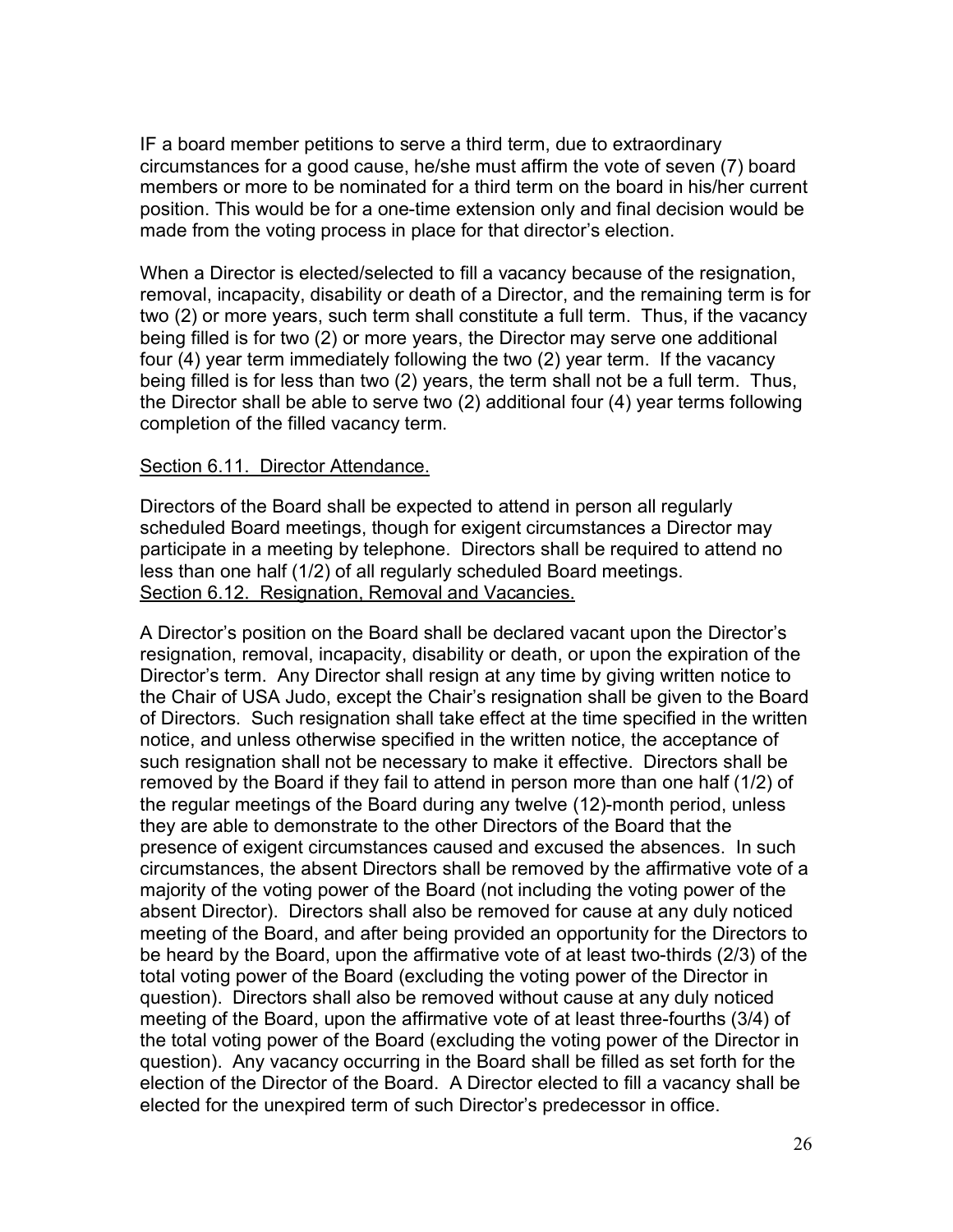For the Athlete Director position, if the seat of the Athlete Director who is USA Judo's Athletes' Advisory Council designee becomes vacant, then the alternate USA Judo Athletes' Advisory Council representative may become an Athlete Director by vote of the Board. If the Athlete Director who is USA Judo's Athletes' Advisory Council designee is removed from the Board by vote of the Board, such removal shall have no impact on the individual's status as USA Judo Athletes' Advisory Council representative.

No Director shall be subject to removal or to not being re-nominated based on how they vote as a Director, unless such voting is part of a violation of the USA Judo's Code of Conduct or Conflict of Interest Policy.

#### <span id="page-32-0"></span>Section 6.13. Regular and Special Meetings.

USA Judo's Board shall meet at regularly scheduled meetings at least four (4) times per year, or with such other frequency as is appropriate for the Board to meet given the circumstances, and such meetings shall be spaced throughout the year. Directors shall participate in regularly-scheduled Board meetings inperson, unless pre-approved by the Board Chair based on exigent circumstances, in which case participation by telephone or videoconference is permitted. Special meetings of the Board shall be held upon the call of the Chair or upon the written request of not less than fifty (50) percent of the Board. Directors may participate in special meetings of the Board by telephone or video conference. For special meetings for the purpose of a Board vote, the meeting and voting may take place by electronic mail.

### <span id="page-32-1"></span>Section 6.14. Notice of Meetings.

Notice of each meeting of the Board of Directors stating the date, time and place of the meeting, and in the case of a special meeting the purpose for which the meeting is called, shall be given to each Director of the Board by or at the direction of the Chair of the Board. Notice may be given either in writing or orally. Written notice may be delivered either personally, by mail, by private carrier or by electronic transmission. Such notice shall be delivered to the Director's business or residential address (or to such other address provided by the Director for such purpose), to the Director's facsimile telephone number or to the Director's email address. Written notice shall be delivered no fewer than five (5) days before the date of the meeting. If mailed, such notice shall be deemed delivered when deposited in the United States mail. If delivered by private carrier, such notice is deemed delivered upon deposit with the carrier. If transmitted by facsimile or electronic transmission such notice shall be deemed to be given when the transmission is complete. Oral notice may be delivered either personally or telephonically. Such notice shall be delivered to the Director (or to such other individual provided by the Director for such purpose). Oral notice shall be delivered no fewer than two (2) days before the date of the meeting. Oral notice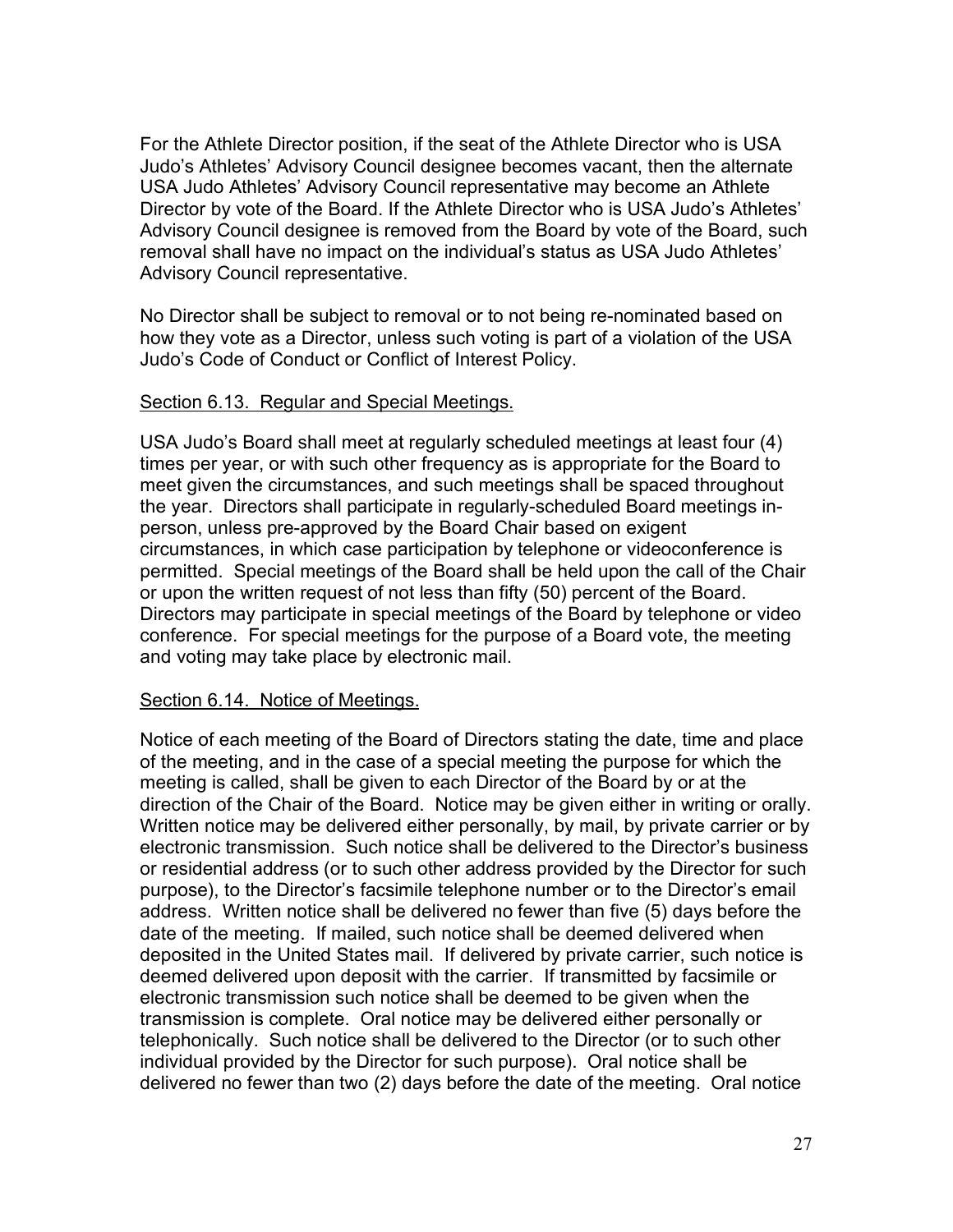is effective when communicated. The method of notice need not be the same as to each Director.

A Director may waive notice of any meeting before, at, or after such meeting. The attendance of a Director at a meeting shall constitute a waiver of notice of such meeting, except where a Director attends a meeting for the express purpose of objecting to the transaction of any business because the meeting is not lawfully called or convened.

### <span id="page-33-0"></span>Section 6.15. Quorum.

A simple majority of the Directors of the Board in office immediately before the meeting begins shall constitute a quorum for the transaction of business at any meeting of the Board. If less than a quorum is present at a meeting, a majority of the Directors present at the meeting may adjourn the meeting from time to time without further notice other than an announcement at the meeting, until a quorum shall be present.

#### <span id="page-33-1"></span>Section 6.16 Action of the Board/Consent.

The act of a majority of Directors on the Board present at a duly called meeting in which a quorum is established shall constitute an act of the Board.

The unanimous written consent of all Directors on the Board shall also constitute an act of the Board.

#### <span id="page-33-2"></span>Section 6.17. Voting by Proxy.

No Director may vote or act by proxy at any meeting of the Board.

#### <span id="page-33-3"></span>Section 6.18. Presumption of Assent.

A Director who is present at a meeting of the Board at which action on any corporate matter is taken shall be presumed to have assented to the action taken unless such Director's dissent shall be entered in the minutes of the meeting or unless the Director shall file a written dissent to such action with the individual acting as the Secretary of the Board before the adjournment of the meeting. Such right to dissent shall not apply to a Director who voted in favor of such action.

### <span id="page-33-4"></span>Section 6.19. Action Without a Meeting.

Except as otherwise provided in these Bylaws, a specific question or matter that might be considered at a meeting of the Board may be submitted to a vote by mail, facsimile, email or other means at the discretion of the Chair of the Board or upon resolution of the Board of Directors, unless one or more directors makes an effective written demand that such action not be taken without a meeting. In the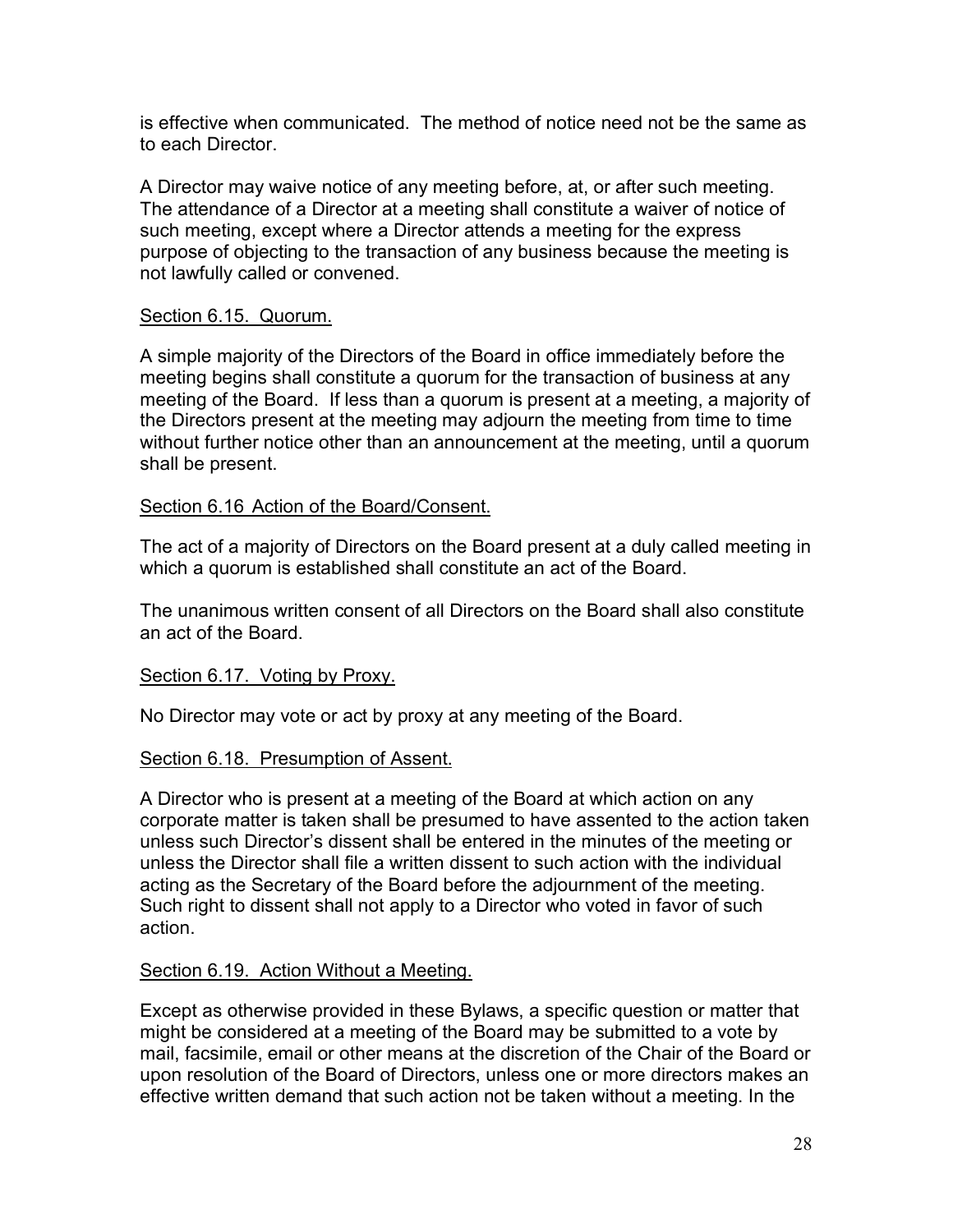conduct of such votes, the Secretary shall provide notice thereof to each member of the Board of Directors containing a clear statement of the question to be voted upon and the date on which voting shall be closed, with a request that each member cast their vote thereon and communicate it to the Secretary and the Chair of the Board prior to the closing date. The notice shall also state that a failure to respond will have the same effect as abstaining in writing. The closing date shall be not less than three business days after the provision of notice of the vote to be taken. The question or matter submitted for decision under this Subsection shall be approved if the affirmative votes equal or exceed the minimum number of votes that would be necessary to take such action at a meeting at which all of the directors then in office were present and voted.

#### <span id="page-34-0"></span>Section 6.20. Transacting Business by Mail, Electronic Mail, Telephone or Facsimile.

The Board shall have the power to transact its business by mail, electronic-mail, telephone, or facsimile, if in the judgment of the Chair of the Board the urgency of the case requires such action.

### <span id="page-34-1"></span>Section 6.21. Agenda.

The agenda for a meeting of the Board shall be set by the Chair of the Board after consultation with the Chief Executive Officer. A Director may request that items be placed on the Board agenda.

### <span id="page-34-2"></span>Section 6.22. Questions of Order and Board Meeting Leadership.

Questions of order shall be decided by the Chair of the Board unless otherwise provided in advance by the Board. The Chair shall lead meetings of the Board. If the Chair is absent from any meeting of the Board, then the Chair shall designate in writing in advance one (1) other Director of the Board to preside. If the Chair is unable to make or has not made such a designation, the Board may choose another Director to serve as presiding officer for that meeting.

#### <span id="page-34-3"></span>Section 6.23. Effectiveness of Actions.

Actions taken at a meeting of the Board of Directors shall become effective immediately following the adjournment of the meeting, except as otherwise provided in these Bylaws or when a definite effective date is recited in the record of the action taken.

<span id="page-34-4"></span>Section 6.24. Open and Executive Meeting Sessions.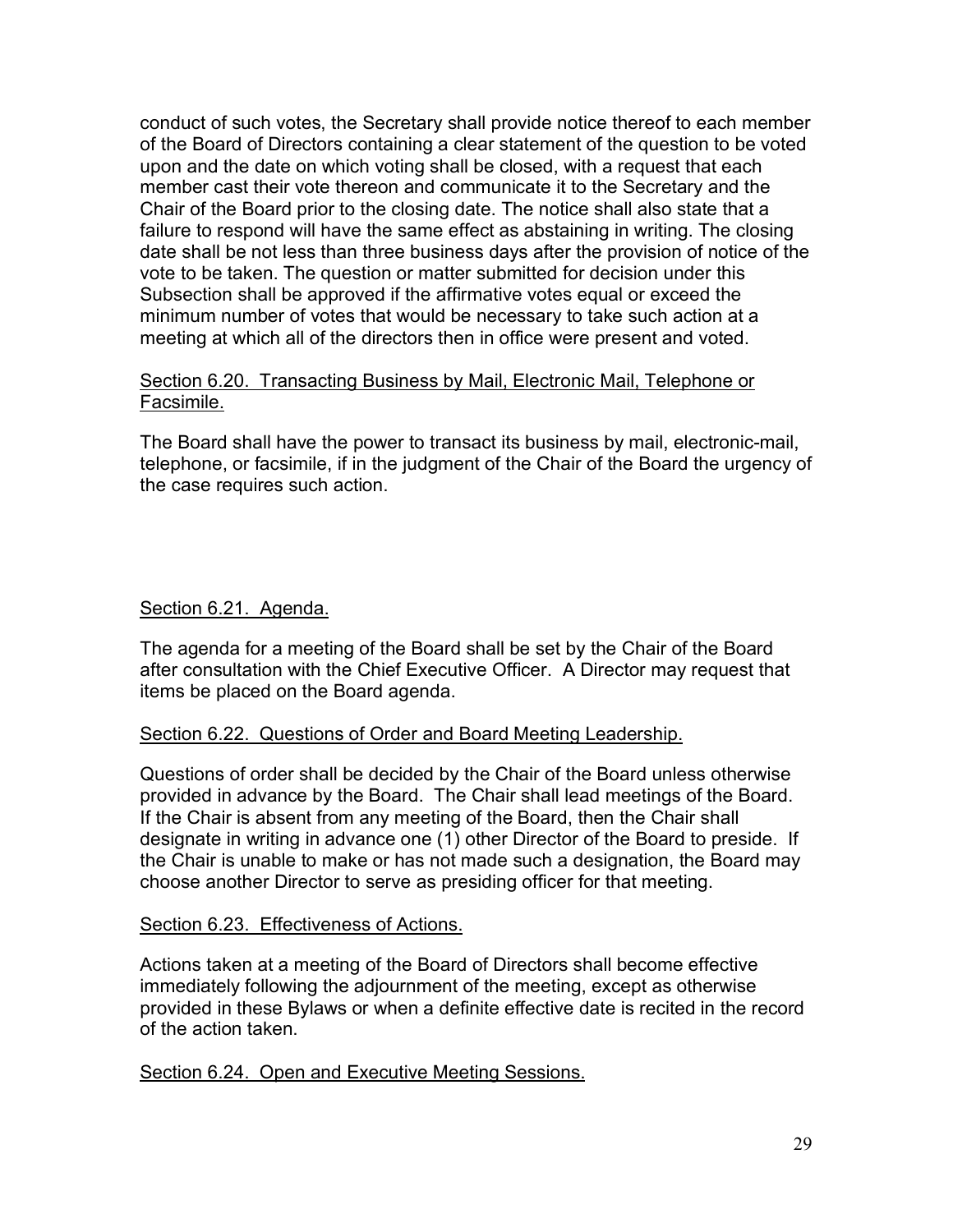Ordinarily, all meetings of the Board of Directors shall be open to USA Judo members. In the event the Chair of the Board, with the consent of a majority of the Directors of the Board in attendance, deems it appropriate: (i) to exclude members at an open meeting for any reason, then the Chair may declare that the meeting is closed, or (ii) to convene an executive session to consider and discuss matters relating to personnel, nominations, discipline, budget, salary, litigation or other sensitive matters, then the Chair may specifically designate and call an executive session. Further, the Chair of the Board may open a meeting of the Board to non-members, with the consent of a majority of the Directors of the Board in attendance.

For an executive session, the meeting minutes should capture the high level topics covered in the course of that session.

### <span id="page-35-0"></span>Section 6.25. Minutes of Meetings.

The minutes of all meetings of the Board of Directors shall be published on USA Judo's website. Every reasonable effort will be made to publish the minutes within fifteen (15) days of approval by the Board. Meeting minutes shall make note of the attendees at meetings, motions taken and shall note whenever a meeting participant recuses him or herself due to an apparent conflict of interest.

### <span id="page-35-1"></span>Section 6.26. Compensation.

Directors of the Board shall not receive compensation for their services as Directors, although the reasonable expenses of Directors may be paid or reimbursed in accordance with USA Judo's policies. Directors are disqualified from receiving compensation for services rendered to or for the benefit of USA Judo in any other capacity. Athlete Directors, however, shall be entitled to obtain compensation from USA Judo in connection with their capacity as athletes, including all benefits to which all Elite Athletes are eligible. USA Judo will cover all Athlete Directors' travel costs associated with attending in-person Board Meetings.

# **SECTION 7. OFFICERS**

<span id="page-35-3"></span><span id="page-35-2"></span>Section 7.1. Designation.

The officers of USA Judo shall be a Chair of the Board, a Treasurer and a Secretary.

<span id="page-35-4"></span>Section 7.2. Election/Selection.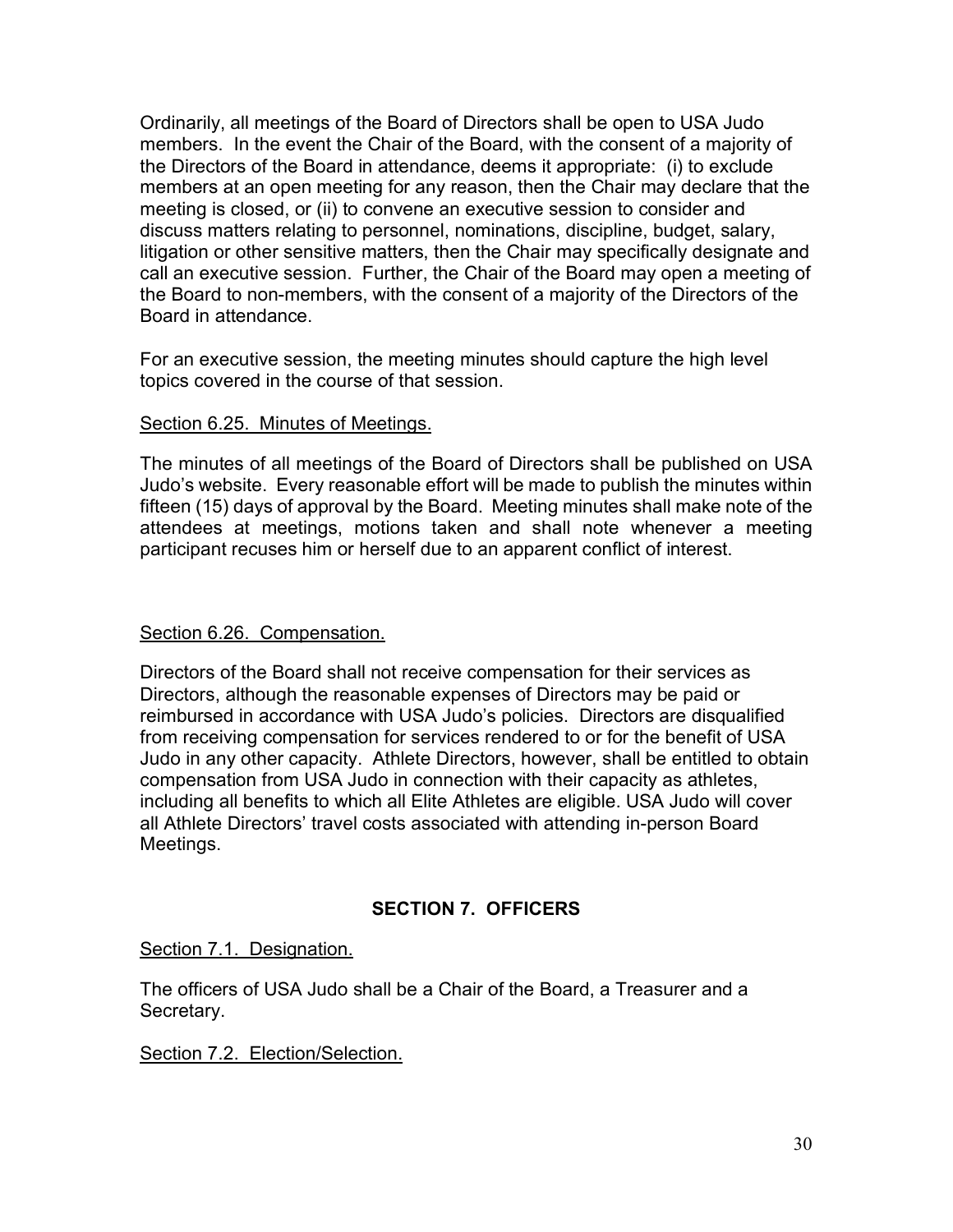The Chair of the Board shall be elected from among the Directors of the Board by a majority of the Directors.

Recognizing the significance of the Chair in international matters, the Chair shall exercise ceremonial or representational functions in the international context, but the Chief Executive Officer, serving as Secretary General, shall remain responsible for all operational aspects of relations with international and other organizations, including, but not limited to the International Judo Federation, the Pan American Judo Confederation, and the USOPC.

The Treasurer shall be elected from among the Directors of the Board. Recognizing the significance of the Treasurer in financial matters, the Treasurer shall have a financial background enabling him or her to fulfill the required duties.

The Chief Executive Officer shall designate, with approval from the Board, one member of the staff to serve as USA Judo's corporate Secretary to handle the ministerial functions usually required by that position under corporate law and take minutes at Board meetings.

#### <span id="page-36-0"></span>Section 7.3. Term.

The term of office of the Chair of the Board and of the Treasurer shall be until the end of their term. The newly elected Chair and Treasurer shall take office immediately. The Chair and Treasurer shall hold office until the Chair or Treasurer's successor is elected and qualified, or until the Chair or Treasurer's earlier resignation, removal, incapacity, disability or death. USA Judo shall nominate and elect a successor Chair or Treasurer, at the latest, by the end of the term of the Chair or Treasurer, to ensure that a successor Chair or Treasurer is able to take office immediately upon the end of the prior Chair's or Treasurer's term. If a Chair or Treasurer resigns, is removed from office, is incapacitated or disabled, or dies prior to the end of the term, then USA Judo shall nominate and elect a successor Chair or Treasurer within sixty (60) days of the date of the Chair's or Treasurer's resignation, removal, incapacity, disability or death, or, at the latest at the next regularly-scheduled Board meeting.

The term of office of the Secretary is unlimited. The Secretary shall hold office until his or her employment by USA Judo ends, when the Chief Executive Officer designates a different individual to serve as Secretary or until the Secretary's earlier resignation, removal by the Chief Executive Officer, incapacity, disability or death. In any circumstance in which the Chief Executive Officer has not designated an employee to serve as Secretary, the Board of Directors may select a Director of the Board or another individual employed by USA Judo to serve as Secretary.

<span id="page-36-1"></span>Section 7.4. Authority and Duties of Officers.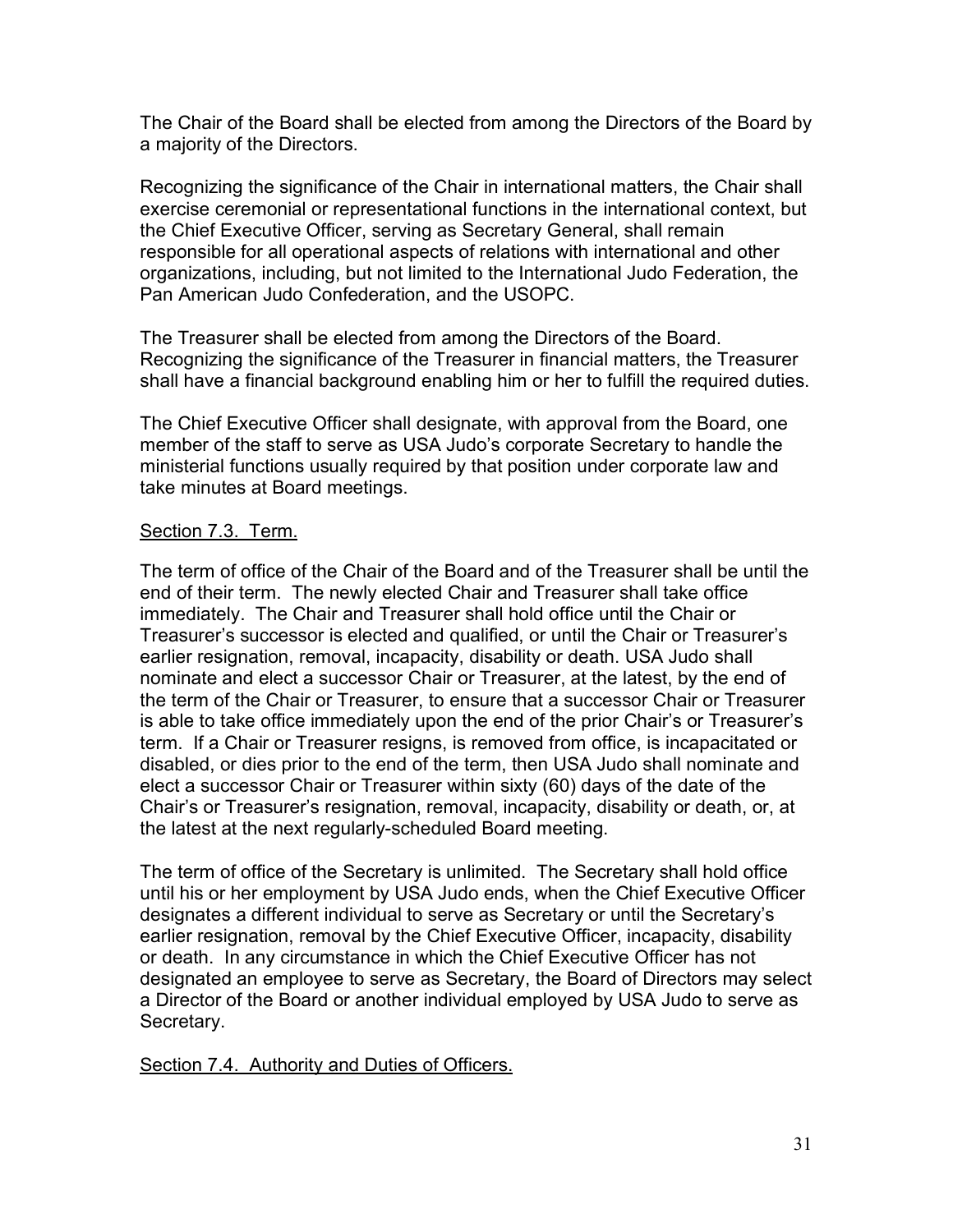The officers of USA Judo shall have the authority and shall exercise the powers and perform the duties specified below and as may be additionally specified by the Board of Directors or these Bylaws, except that in any event each officer shall exercise such powers and perform such duties as may be required by law:

- a. *Chair of the Board.* The Chair shall: (i) set all meeting and meeting agendas, (ii) preside at all meetings of the Board, (iii) see that all Board Commitments, resolutions and oversight are carried into effect and (iv) exercise such powers and perform such other duties as from time to time may be assigned by the Board.
- b. *Treasurer.* The Treasurer shall: (i) have general oversight of the financial affairs of USA Judo, including preparation of the annual budget, (ii) ensure the preparation of USA Judo's financial reports on an annual or more frequent basis; (iii) present financial reports to the Board as the Board may request; (iv) ensure that an annual audit is conducted of USA Judo, and (v) in general, perform all duties incident to the office of Treasurer.
- c. Secretary. The Secretary shall: (i) Keep the minutes of the proceedings of the Board and ensure that such meetings are published to the USA Judo website; (ii) see that all notices are duly given in accordance with the provisions of these Bylaws or as required by law; (iii) be custodian of the corporate records; and (iv) perform all duties incident to the office of Secretary.

# <span id="page-37-0"></span>Section 7.5. Restrictions.

Officers of USA Judo shall perform their functions with due care. No individual may serve simultaneously as an officer of USA Judo and as an officer of an organization holding membership in USA Judo or as an officer of another amateur sports organization that is recognized by the USOPC as a National Governing Body.

# <span id="page-37-1"></span>Section 7.6. Term Limits.

There are no term limits for service as the Chair of the Board or as Treasurer, except that the Chair and Treasurer have to be Directors and so if their position as a Director terminates, then their position as an officer will also terminate.

# <span id="page-37-2"></span>Section 7.7. Resignation, Removal and Vacancies.

An officer's position with USA Judo shall be declared vacant upon the officer's resignation, removal, incapacity, disability or death. The Chair of the Board or Treasurer may resign at any time by giving written notice to the Board. The Secretary may resign at any time by giving written notice to the Chief Executive Officer. Such resignation shall take effect at the time specified in the notice, and,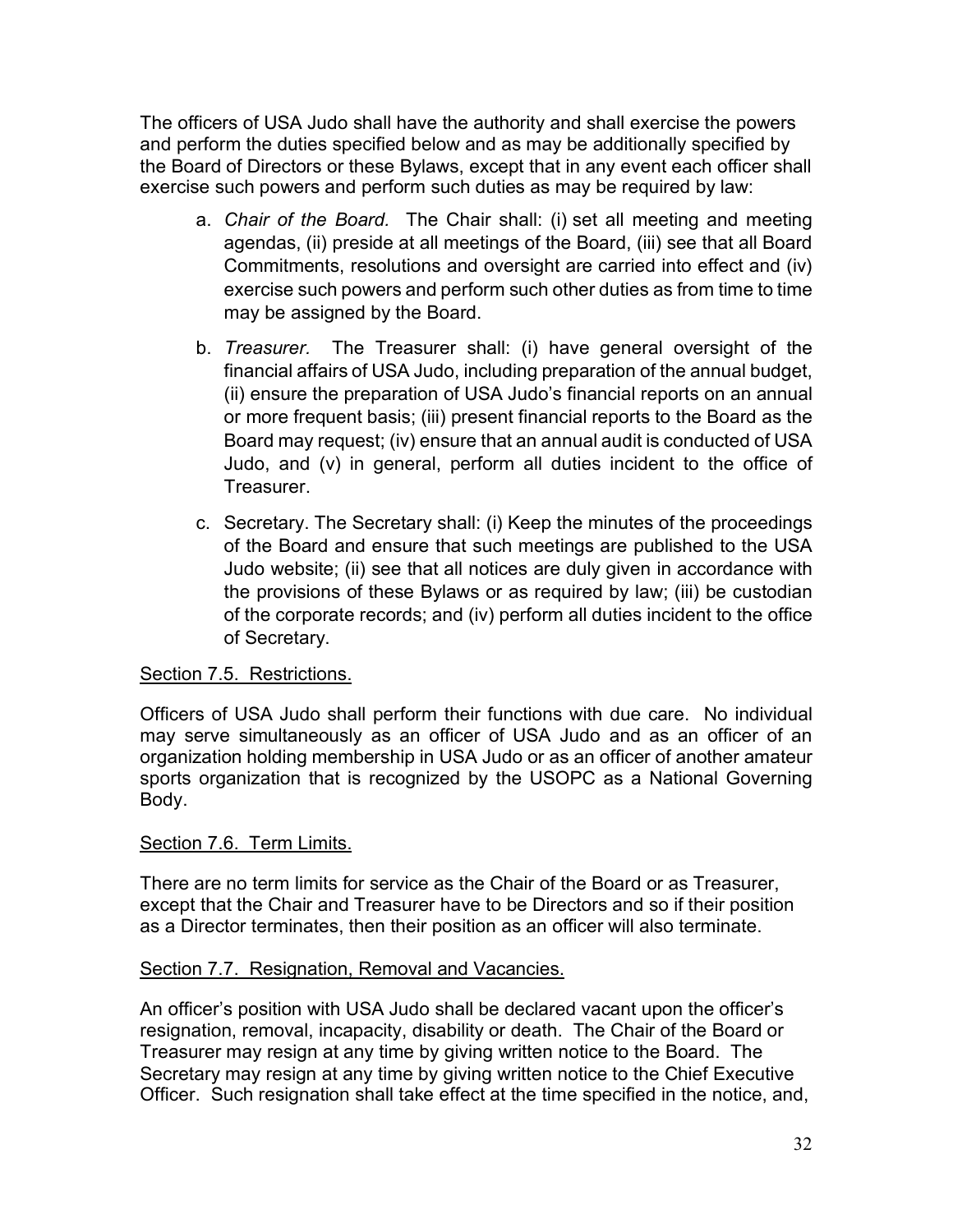unless otherwise specified in the notice, the acceptance of such resignation shall not be necessary to make it effective.

The Chair of the Board or the Treasurer may be removed for cause upon the affirmative vote of at least two-thirds (2/3) of the total voting power of the Board (excluding the voting power of the Director in question). The Chair or the Treasurer may also be removed not for cause upon the affirmative vote of at least three-fourths (3/4) of the total voting power of the Board (excluding the voting power of the Director in question). The Secretary may be removed by the Chief Executive Officer, with or without cause. The removal of an officer from his or her position as officer does not necessarily require removal from his or her position on the Board.

Any vacancy occurring in the Chair or the Treasurer shall be filled by the Board, by majority vote. A Chair or Treasurer elected to fill a vacancy shall be elected for the unexpired term of such Chair or Treasurer's predecessor in office. A vacancy in the office of Secretary shall be filled by the Chief Executive Officer. Any individual selected to fill a vacancy in the office of Secretary shall be approved by the Board.

### <span id="page-38-0"></span>Section 7.8. Compensation.

The Chair of the Board and the Treasurer shall not receive compensation for his or her service as Chair or Treasurer, although the reasonable expenses of the Chair or Treasurer may be paid or reimbursed in accordance with USA Judo's policies. The Chair and Treasurer are disqualified from receiving compensation for services rendered to or for the benefit of USA Judo in any other capacity. To the extent the Secretary is a designated member of USA Judo's staff, the Secretary shall be entitled to regular compensation in connection with his or her employment and may be provided additional compensation for service as Secretary.

# **SECTION 8. COMMITTEES**

# <span id="page-38-1"></span>Section 8.1. Designation.

There shall be no Executive Committee or other committee(s) with management authority delegated by the Board. Similarly, there shall be no entity or individuals who have overlapping or superior authority to the Board, such as a "super-board" (commonly called a governing council or general assembly). This requirement, however, is not intended to detract from the ability of the members or some parts thereof to nominate individuals to serve on the Board.

USA Judo shall have at least the following standing Board committees: an Audit and Finance Committee, an Ethics and Grievance Committee, an Athlete Performance Committee, Coaching Committee, Referee Committee and a Nominating and Governance Committee.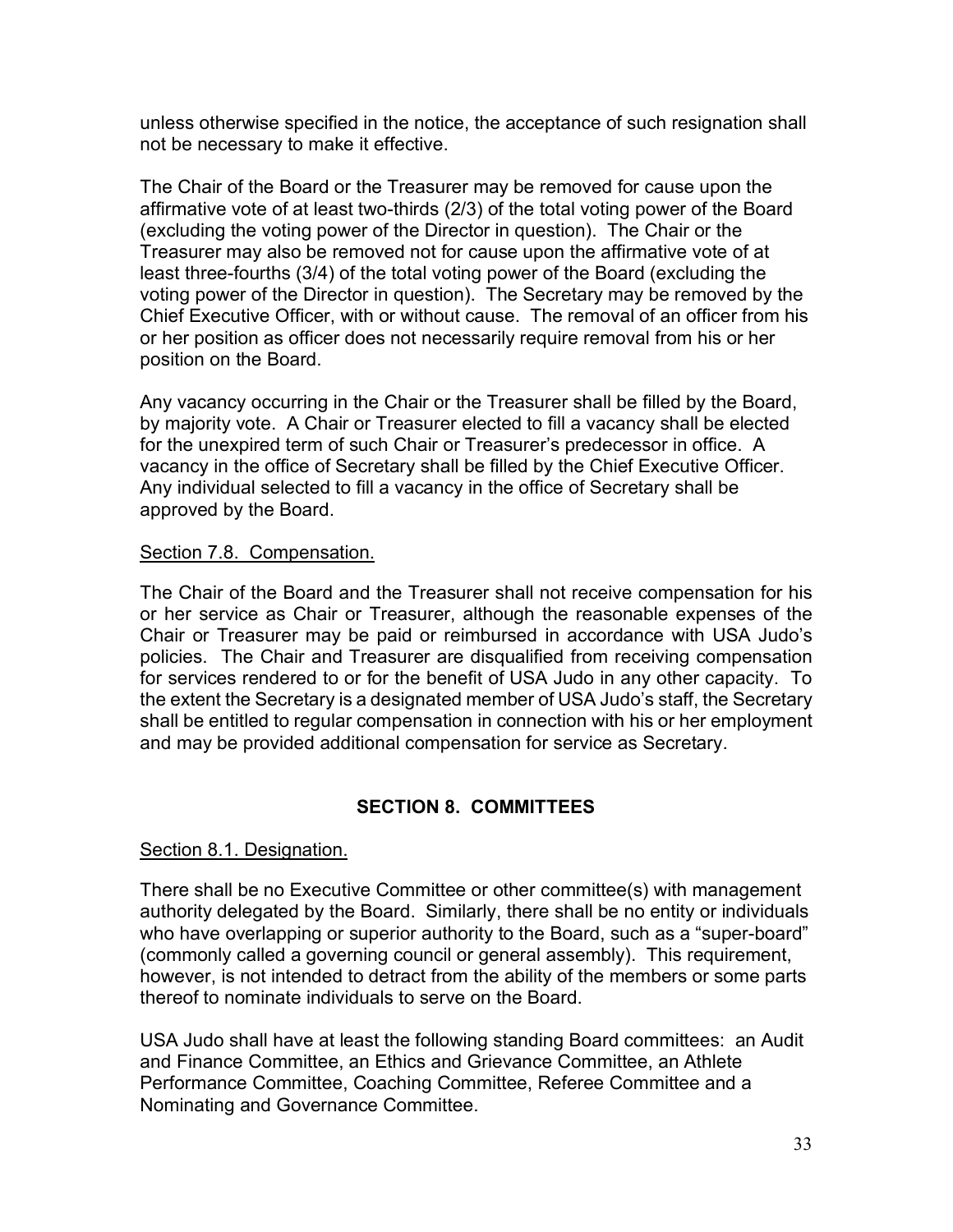The Board or Chief Executive Officer shall appoint such advisory task forces or committees as the Board or Chief Executive Officer believes appropriate and shall define the mission and deliverables of such task forces or committees. The decision to appoint or not appoint and to terminate such a task force or committee shall be exclusively the Board's or the Chief Executive Officer's.

#### <span id="page-39-0"></span>Section 8.2. Appointments.

Committee appointments, including the designation committee Chairs, shall be made every two (2) years by the Board (starting with the 2023 Committee Selections). Appointments shall be made based on a combination of factors including each individual member's expertise and the needs of USA Judo, and these Bylaws. Committee meetings and agendas shall be developed by the Committee Chair in consultation with the appropriate members of management and with the input of other Directors. The Committee Chair should set one (1) inperson meeting each calendar year where it is expected that all Committee members attend in-person. Participation by telephone shall be permitted in exigent circumstances. Other regularly scheduled committee meetings may occur telephonically or by videoconference.

The Board may require reports from all committees at any Board meeting.

#### <span id="page-39-1"></span>Section 8.3. Number.

In most instances, membership on committees should not exceed six (6) individuals. USA Judo committees shall be of the minimum number and size possible to permit both conduct of the sport and appropriate board governance. Membership on other committees and task forces should not exceed six (6) individuals. Exceptions may be made by the Board of Directors and/or the CEO when deemed in the best interest of USA Judo.

Athlete representatives shall equal at least one-third of the membership of all Committees.

### <span id="page-39-2"></span>Section 8.4. Athlete Representation Qualifications.

Athlete representatives on Designated Committees (Nominating and Governance, Finance and Audit, Ethics and Grievance, or those committees that prepare, approve or implement (i.) expenditure of funds allocated to NGB by USOPC, or (ii.) selection of international teams) must meet the Elite Athlete eligibility requirements listed in Section 6.6(b). At least half of the athlete representatives on Designated Committees must be 10 Year Athletes; the remainder may be 10 Year Athletes or 10 Year+ Athletes.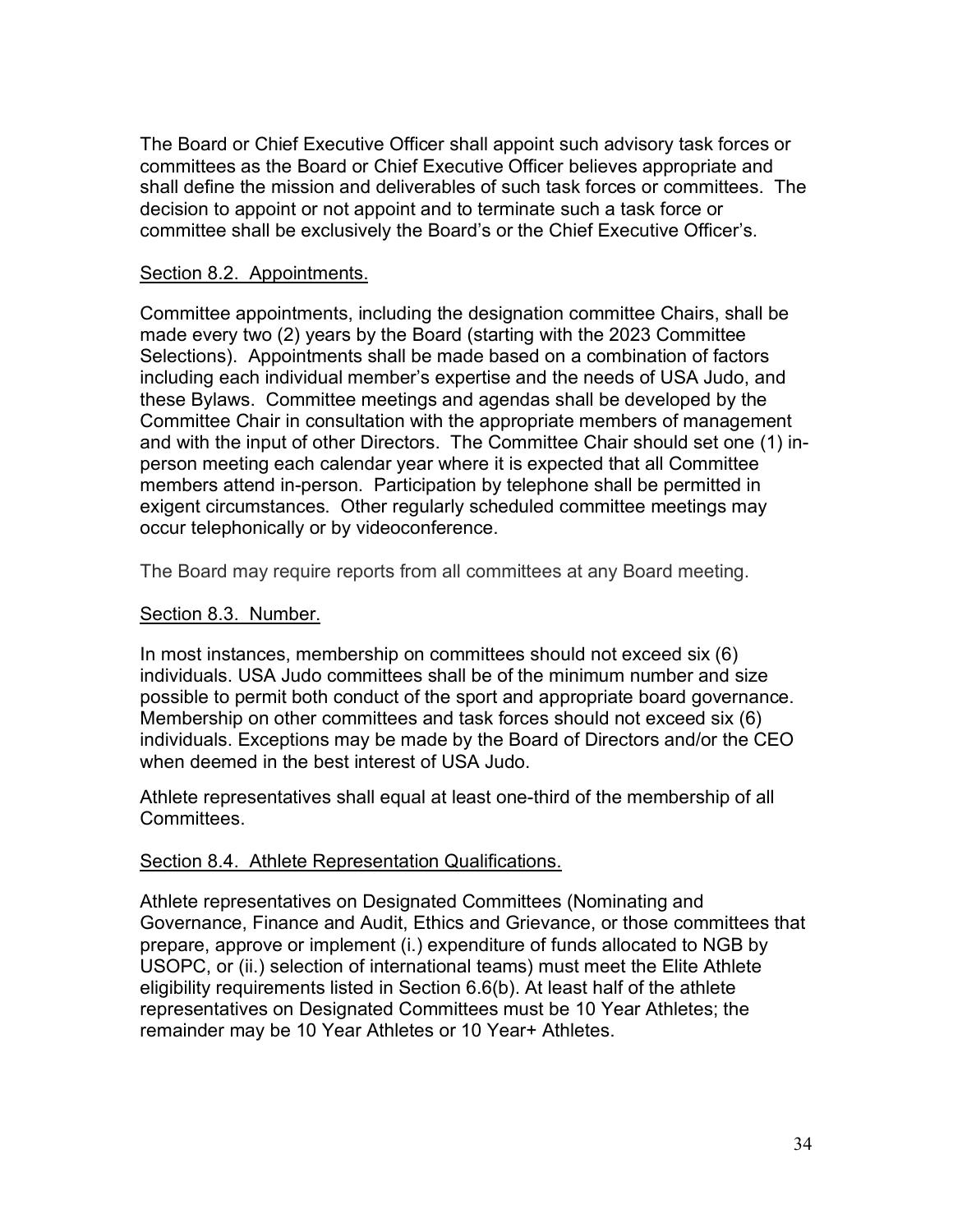To be eligible to serve on Committees other than Designated Committees, athlete representatives must meet the Elite Athlete definition as determined by USA Judo and approved by the USOPC.

Athletes on all Committees, including Designated Committees, shall be selected by USA Judo's AAC from candidates identified and vetted through a process agreed upon by the USA Judo AAC and the Nominating and Governance Committee.

As long as USA Judo oversees visually impaired/Paralympic Judo, Paralympic athlete representatives shall equal at least twenty (20) percent of any "Designated Committee" that prepares, approves or implements selection to an IPC-recognized event, Paralympic Games or Parapan American Games Team. This can either be accomplished by including twenty (20) percent Paralympic athlete representation on an existing committee or by creating a new committee with the appropriate representation. Eligibility requirements for Paralympic athlete representatives to serve on such a Designated Committee must comply with the Paralympic equivalent to the Elite Athlete Requirements set forth in Section  $6.6(b)$ .

# <span id="page-40-0"></span>Section 8.5. Term.

With the exception of the Nominating and Governance Committee as referenced in Section 8.16, the term for all standing and other committee members shall be two (2) years starting with committee selections in 2023. A committee member shall remain on the committee until the committee member's successor is appointed, or until the committee member's earlier resignation, removal, incapacity, disability or death.

The term for all task force members shall be until their assignment is concluded, but in any event shall not exceed a period of two (2) years, unless an exception is deemed appropriate by the USA Judo Board of Directors and/or CEO.

### <span id="page-40-1"></span>Section 8.6. Term Limits.

A member of a USA Judo Committee or Task Force shall be permitted to serve up to four (4) two (2) year terms, after which he or she is ineligible for service on such Committee or Task Force for a period of two (2) years. After the two (2) year gap, the individual shall be eligible for reappointment to the Committee or Task Force.

### <span id="page-40-2"></span>Section 8.7. Committee Member Attendance.

Committee and task force members are expected to attend in person all regularly scheduled committee and task force meetings of which they are a member. Each committee or task force member must attend a minimum of at least one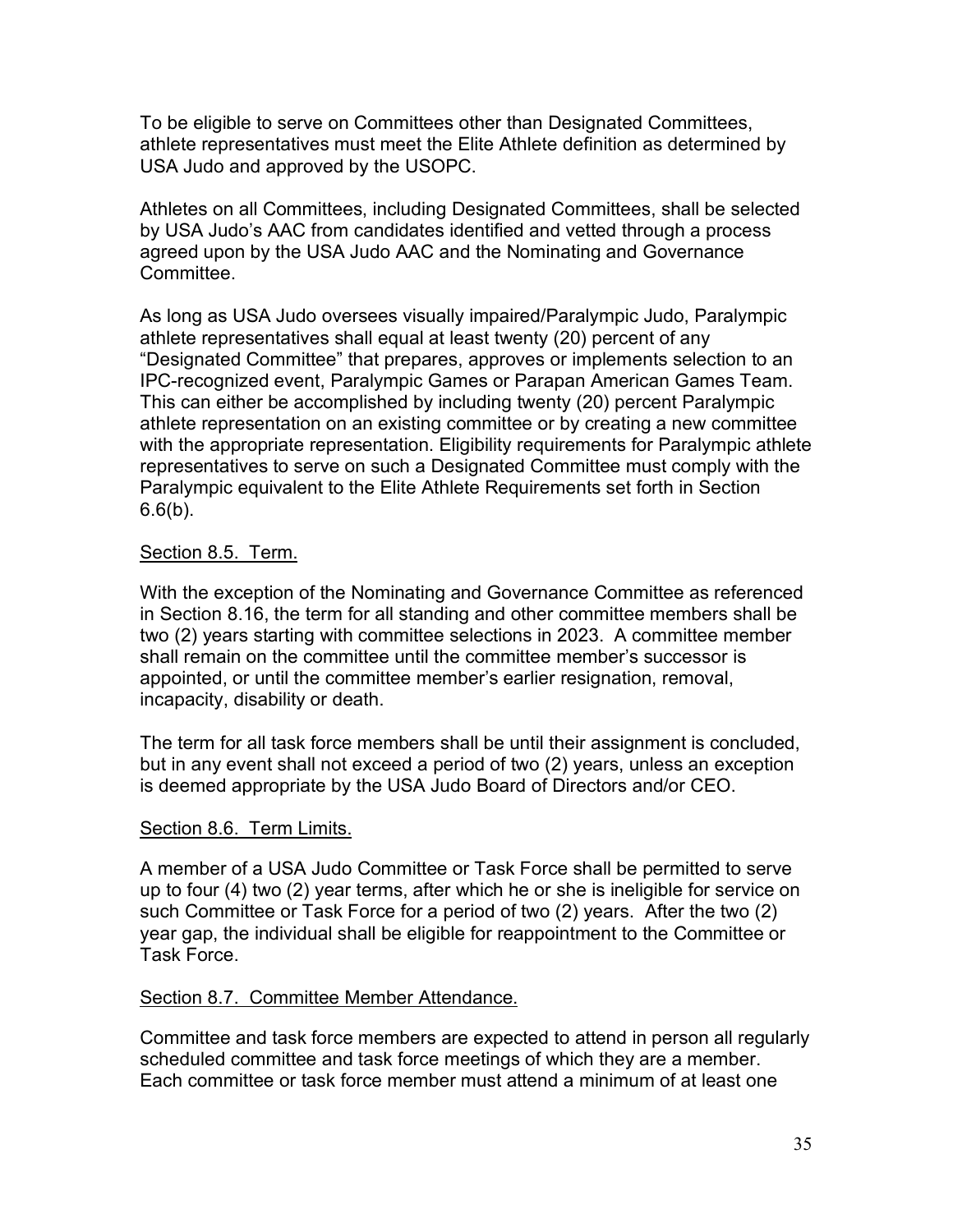half (1/2) of the committee or task force meetings of which they are a member during any twelve (12) month period.

### <span id="page-41-0"></span>Section 8.8. Resignation, Removal and Vacancies.

A committee or task force member's position on a committee or task force may be declared vacant upon the committee member's resignation, removal, incapacity, disability or death. A committee member may resign at any time by giving written notice to the Board, if appointed by the Board or to the Chief Executive Officer, if appointed by the Chief Executive Officer. Such resignation shall take effect at the time specified therein, and unless otherwise specified therein, the acceptance of such resignation shall not be necessary to make it effective.

Committee or task force members may be removed by the Board if they fail to attend in person more than one half (1/2) of the regular committee or task force meetings during any twelve (12) month period, unless they are able to demonstrate to the Directors of the Board, if appointed by the Board of Directors, or to the Chief Executive Officer, if appointed by the Chief Executive Officer, that the presence of exigent circumstances caused and excused the absences. In such circumstances, the absent committee or task force member shall be removed upon the affirmative vote of a majority of the voting power of the Board (not including the voting power of the absent committee member in question, if also a Director), or upon the determination of the Chief Executive Officer, if appointed by the Chief Executive Officer. Committee members may also be removed for cause upon the affirmative vote of at least two-thirds (2/3) of the total voting power of the Board (excluding the voting power of the committee member in question, if also a Director), or upon the determination of the Chief Executive Officer, if appointed by the Chief Executive Officer. Committee members may also be removed not for cause upon the affirmative vote of at least three-fourths (3/4) of the total voting power of the Board (excluding the voting power of the Director in question, if also a Director), or upon the determination of the Chief Executive Officer, if appointed by the Chief Executive Officer.

Any vacancy occurring in a committee or task force shall be filled as set forth for the appointment of that committee or task force member. A committee or task force member appointed to fill a vacancy shall be appointed for the unexpired term of such committee or task force member's predecessor in office.

### <span id="page-41-1"></span>Section 8.9. Procedures.

Each committee and task force shall establish committee charters and procedures for conducting its business and affairs. Such procedures shall be published and made available on USA Judo's website.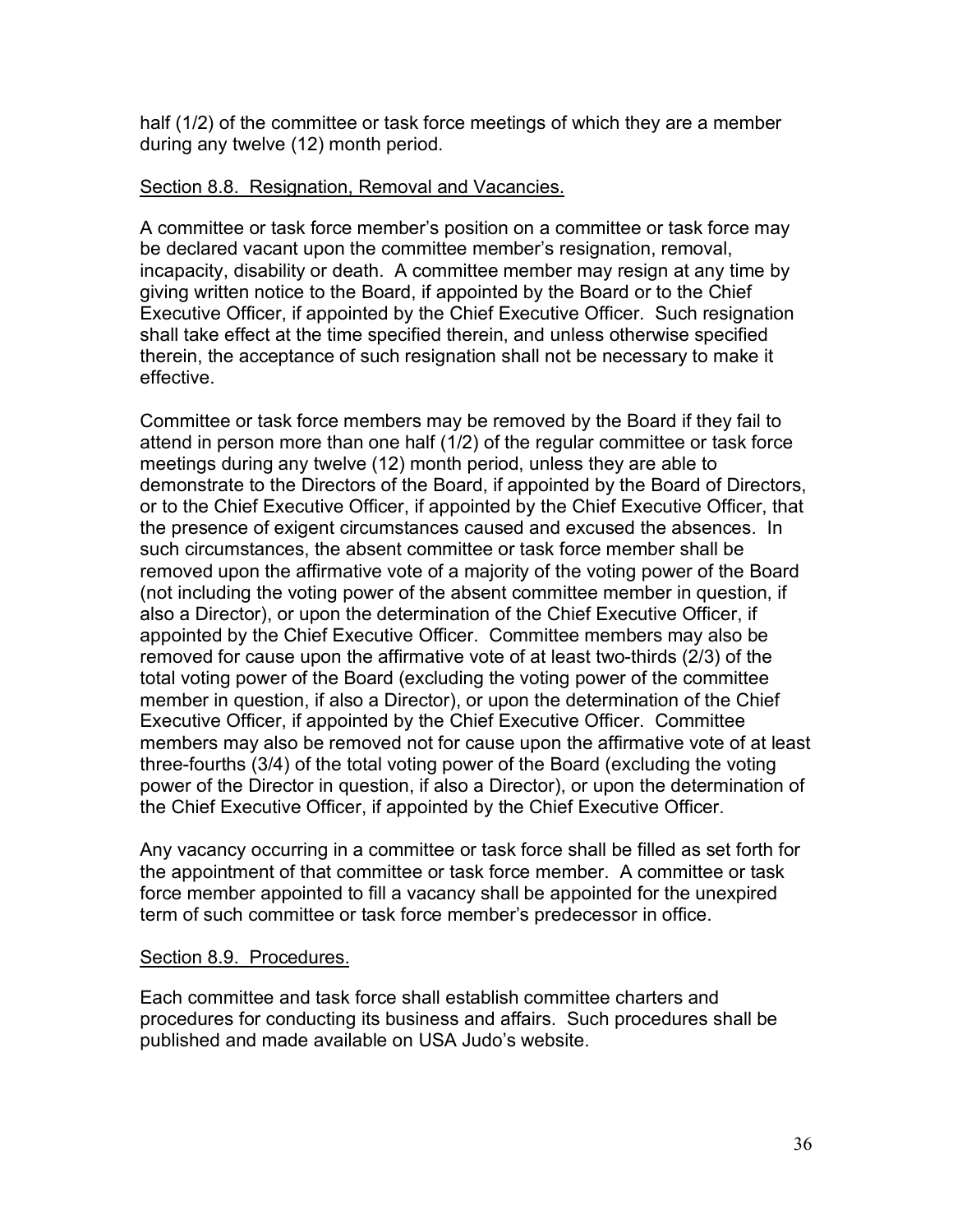# <span id="page-42-0"></span>Section 8.10. Open and Executive Meeting Sessions.

Ordinarily, all committee and task force meetings shall be open to USA Judo members. In the event the committee or task force chair, with the consent of a majority of the committee or task force members in attendance, deems it appropriate to exclude members at an open meeting for any reason, then the chair may (i) declare that the meeting is closed, or (ii) to convene an executive session to consider and discuss matters relating to personnel, nominations, discipline, budget, litigation or other sensitive matters, then the chair may specifically designate and call an executive session. Further, the chair may open a meeting of the committee or task force to non-members, with the consent of a majority of the members of the committee or task force in attendance.

### <span id="page-42-1"></span>Section 8.11. Minutes of Meetings.

Each committee and task force shall take minutes of its meetings and submit them to the USA Judo Secretary for posting on the USA Judo Website.

#### <span id="page-42-2"></span>Section 8.12. Compensation.

Committee and task force members shall not receive compensation for their services as committee or task force members, although the reasonable expenses of committee and task force members may be paid or reimbursed in accordance with USA Judo's policies. Committee and task force members who are not Directors of the Board may receive compensation for services rendered to or for the benefit of USA Judo in any other capacity, provided the Board gives explicit approval. Each committee and task force member shall be bound by USA Judo's Conflict of Interest Policy.

### <span id="page-42-3"></span>Section 8.13. Audit and Finance Committee.

The Audit and Finance Committee shall be appointed and have the responsibilities as follows:

- a. The Board of Directors shall appoint the members of the Audit and Finance Committee and its chair, all of whom shall be Directors of the Board. (Athlete representatives shall be selected and approved according to Section 8.4.) An Independent Director of the Board with financial experience shall be on the Audit and Finance Committee.
- b. The Audit and Finance Committee shall
	- 1. be responsible, in cooperation with the Treasurer and Chief Executive Officer, for recommending the annual budget for operations of USA Judo, reviewing monthly financial statements, internal financial policies and procedures, and for making recommendations for investment of excess operating funds;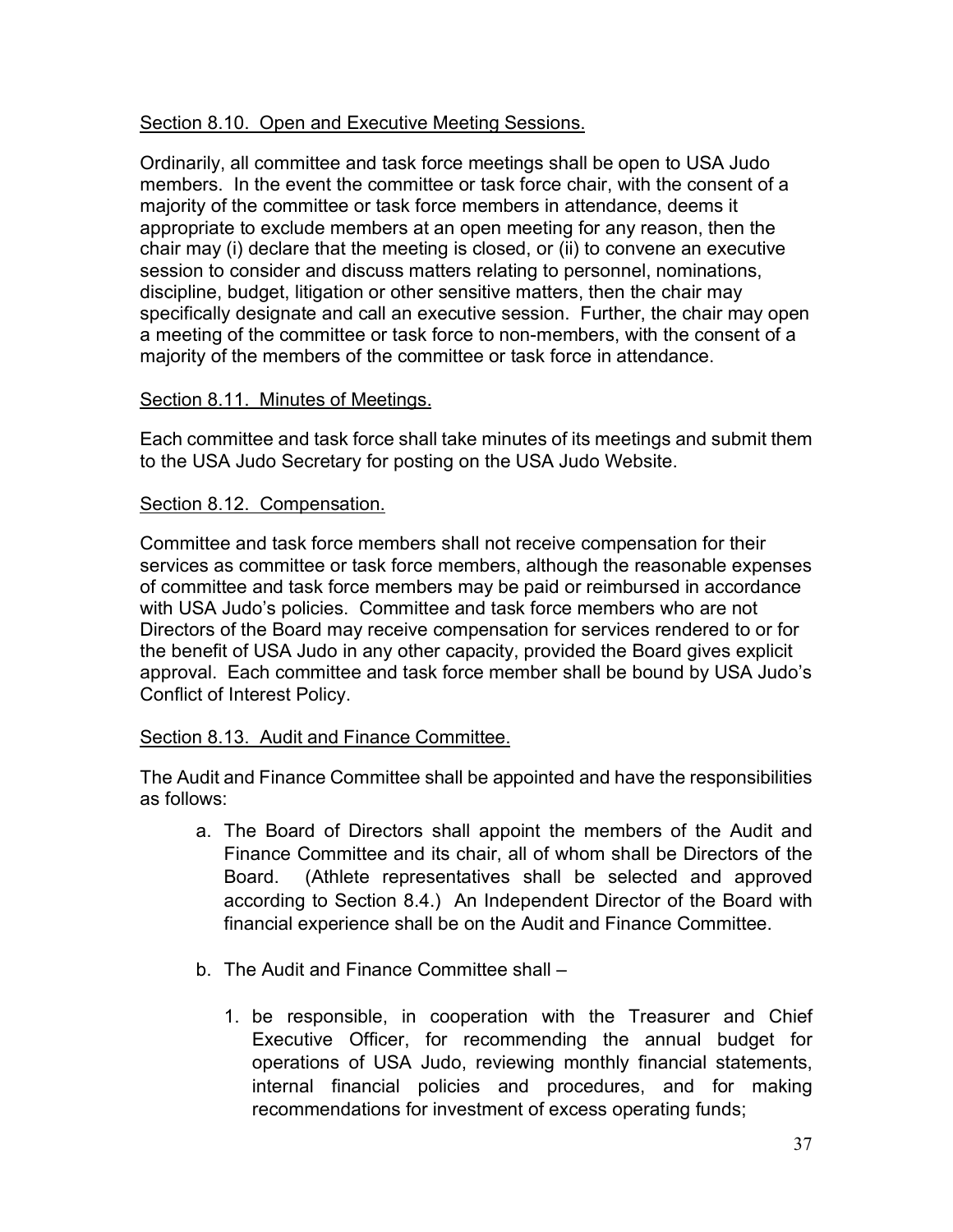- 2. recommend the independent auditors of USA Judo to the Board for approval, review the report of the independent auditors and management letter, and recommend action as needed;
- 3. investigate matters of financial controls and disclosure and such other matters as directed by the Board; and
- 4. perform such other duties as assigned by the Board.

The Audit and Finance Committee shall periodically meet separately in executive session individually with management, USA Judo's financial staff, and the USA Judo outside auditor. In addition, the Audit and Finance Committee, or a designated representative of the Committee, shall meet with the outside auditor prior to the release of USA Judo's annual audited financial statements and tax filings, to review such materials.

# <span id="page-43-0"></span>Section 8.14. Ethics & Grievance Committee.

The Ethics & Grievance Committee shall be appointed and have the responsibilities as follows:

- a. The Board of Directors shall appoint the members of the Ethics & Grievance Committee and its chair, except that athlete representatives shall be selected and approved according to Section 8.4. Members of the Ethics & Grievance Committee shall satisfy the standards of independence for "Independent Directors" as set forth in these Bylaws. No Director of the Board shall be appointed to the Ethics & Grievance **Committee**
- b. The Ethics & Grievance Committee shall
	- 1. oversee implementation of, and compliance with, USA Judo's Code of Conduct and Conflict of Interest Policy; and oversee all administrative grievances, right to compete matters, and disciplinary matters filed with USA Judo;
	- 2. generally administer and oversee all grievances related to any alleged violation of the USCSS rules, polices, and procedures over which the USCSS has not exercised jurisdiction, pursuant to the procedures set forth in USA Judo's Complaint Procedures;
	- 3. generally administer and oversee all grievances related to any alleged violation of USA Judo's Athlete Safety Policy over which the USCSS has not exercised jurisdiction;
	- 4. identify individuals who would be fair and impartial and who would have the qualifications and ability to serve on Hearing Panels;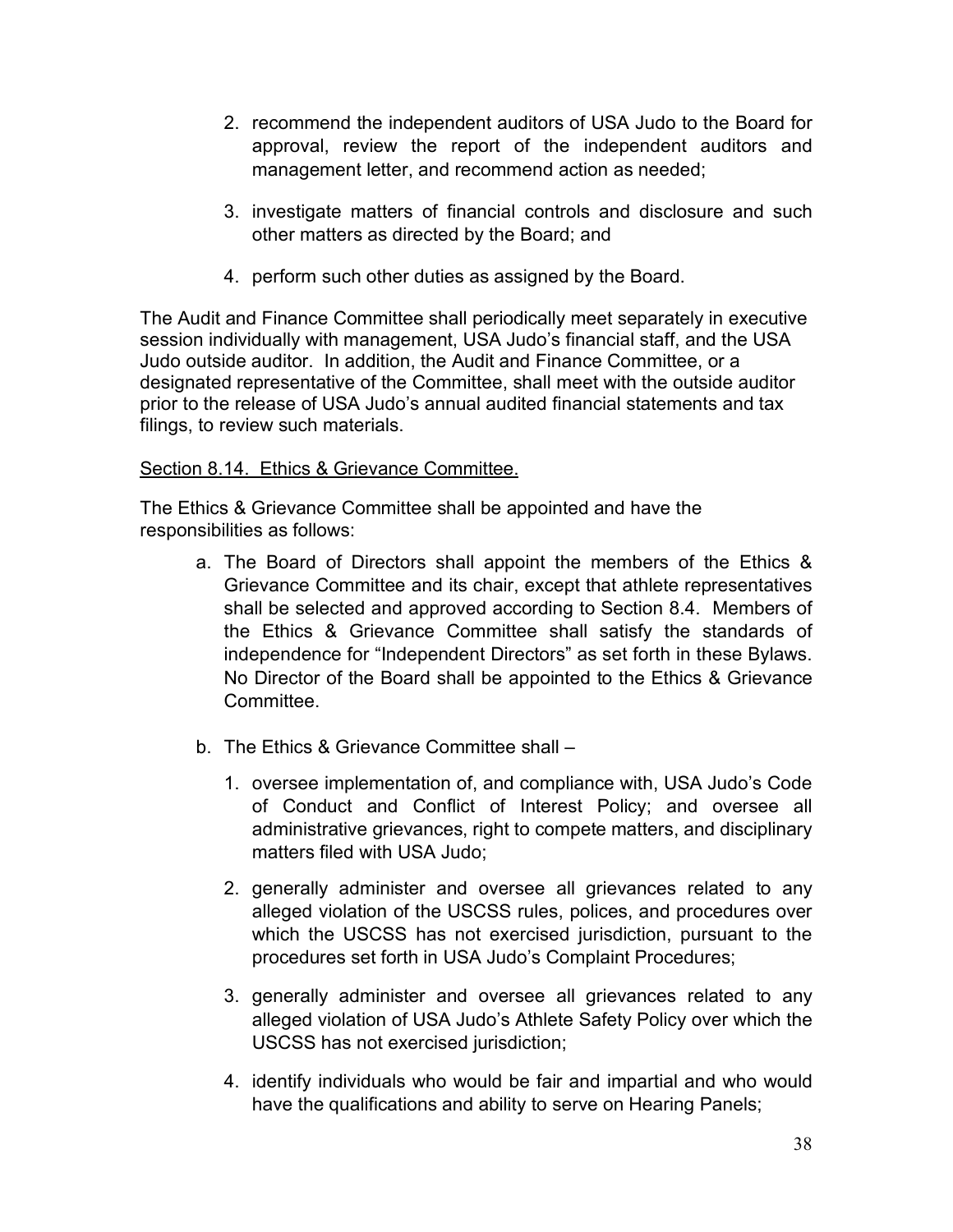- 5. appoint a panel of independent individuals to hear and render a decision, on grievances and disciplinary matters;
- 6. if disinterested, sit on hearing panels; and
- 7. report to the Board on all ethical issues;
- 8. develop, and review for Board approval, on an annual basis, a Conflict of Interest Policy for the Board, officers, staff members, committee and task force members, volunteers, and member organizations for adoption by the Board;
- 9. review and investigate matters of ethical impropriety and make recommendations on such matters to the Board;
- 10.review and provide guidance on ethical questions presented to it by the Board, officers, committee and task force members, volunteers, staff and USA Judo members;
- 11.review annual and periodic Conflict of Interest disclosure forms and determine if a conflict of interest exists as to any particular transaction, relationship, or matter involving USA Judo;
- 12.evaluate requests for approval under USA Judo's Gift and Entertainment Policy; and
- 13.perform such other duties as assigned by the Board.

The Ethics & Grievance Committee will determine whether a complaint submitted to it falls within its jurisdiction.

<span id="page-44-0"></span>Section 8.15. Nominating and Governance Committee.

The Nominating and Governance Committee shall be selected and have the responsibilities as follows:

- a. The Nominating and Governance Committees shall be selected as follows:
	- 1. one (1) individual selected by the previous Nominating and Governance Committee from that Committee, who shall be the Chair;
	- 2. one (1) individual who is independent as that term is defined in these Bylaws and who is selected by the previous Nominating and Governance Committee;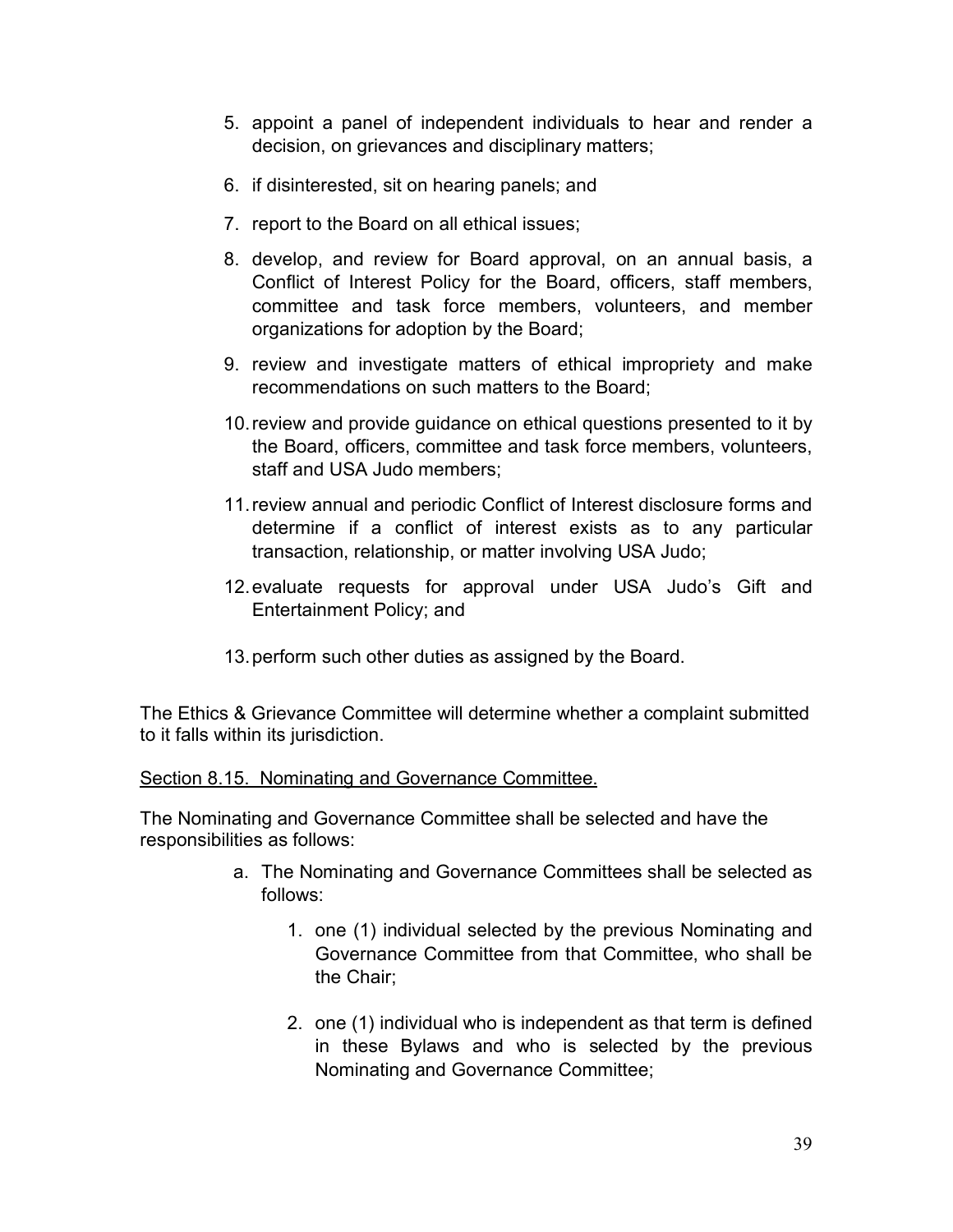- 3. two (2) athletes selected and approved according to Section 8.4 of these Bylaws; and
- 4. two (2) individuals who shall be selected from the other appropriate USA Judo membership categories as defined by the Board.
- b. The members of the Nominating and Governance Committee shall serve for terms of four (4) years. An individual shall not serve on the Nominating and Governance Committee for more than two (2) consecutive terms.
- c. No individual shall be eligible to be a member of the Nominating and Governance Committee if that individual is a current member of the Board of Directors. No individual who serves on the Nominating and Governance Committee may serve or be eligible to serve on the Board of Directors. Members of the Nominating and Governance Committee shall be precluded from serving as a Board Director or in any other USA Judo capacity, whether governance or on staff, for a period of one (1) year after their service on the Nominating and Governance Committee ends.
- d. The Nominating and Governance Committee shall:
	- 1. identify and evaluate prospective candidates for the Board;
	- 2. select individuals to serve on the Board as provided in these Bylaws;
	- 3. recommend as requested by the Board individuals to serve on various committees and task forces;
	- 4. consult with the Ethics Committee with respect to vetting all nominations for potential conflict of interest or other problematic background issues;
	- 5. develop and recommend to the Board for its consideration an annual self-evaluation process of the Board and its committees and task forces;
	- 6. review policies and governance practices and make recommendations to the Board for ongoing improvement;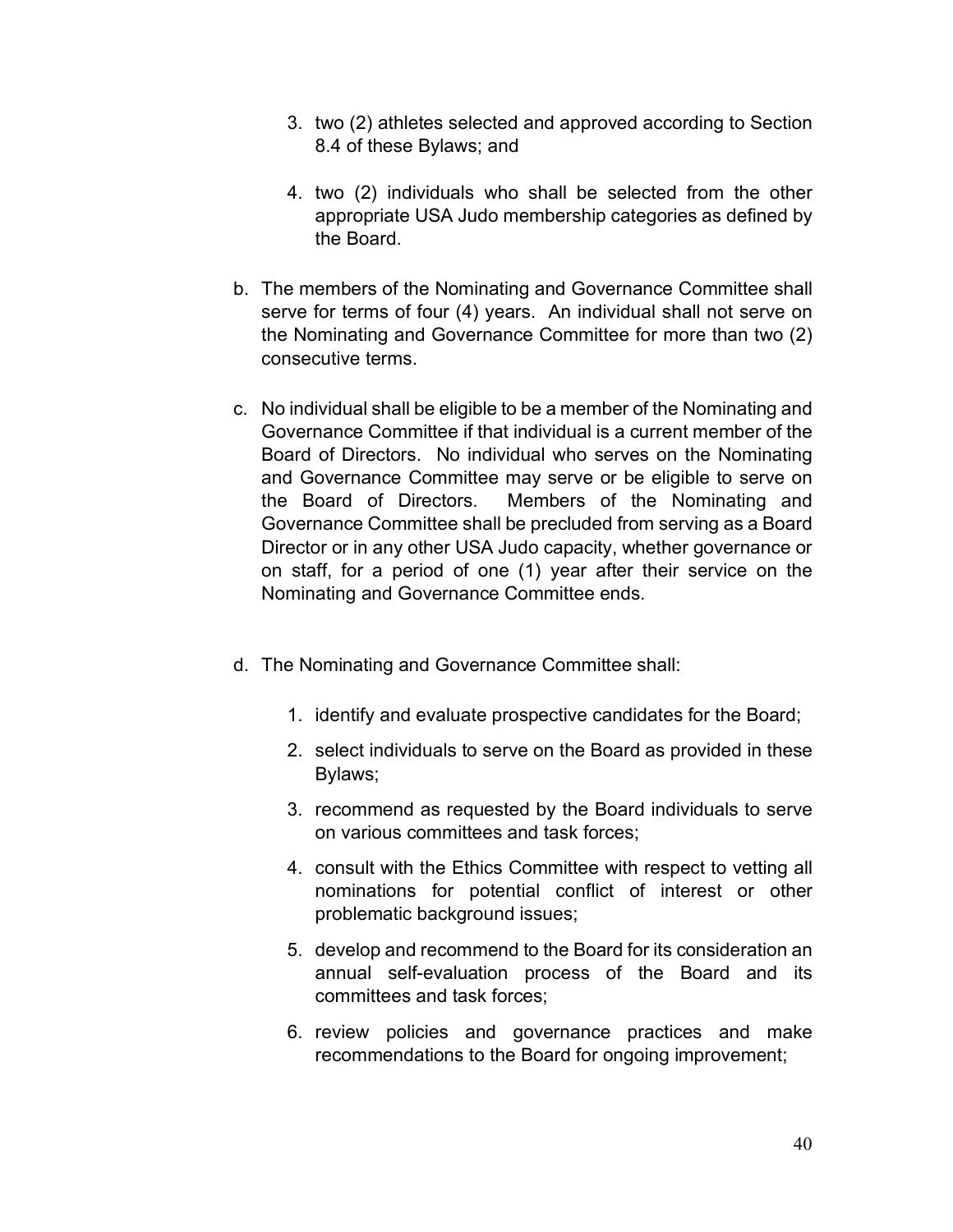- 7. perform such other duties as assigned by the Board; and review the application of Board members for election by membership or a constituency to ensure eligibility of candidates in relation to these Bylaws, the Act or USOPC regulation.
- e. In considering a candidate for nomination to the Board, the Nominating and Governance Committee takes into consideration:
	- 1. the candidate's contribution to the effective functioning of USA Judo;
	- 2. any potential or impending change in the candidate's principal area of responsibility with his or her company or in his or her employment;
	- 3. whether the candidate continues to bring relevant experience to the Board;
	- 4. whether the candidate has the ability to attend meetings and fully participate in the activities of the Board;
	- 5. the candidate's reputation for personal integrity and commitment to ethical conduct;
	- 6. whether the candidate has passed a mandatory background check and SafeSport training as required; and
	- 7. whether the candidate has developed any relationships with another organization, or other circumstances have arisen, that might make it inappropriate for the Director to continue serving on the Board.

# <span id="page-46-0"></span>Section 8.16. High Performance Committee.

The High Performance Committee shall be appointed and have the responsibilities as follows:

> a. The Board of Directors, with input from the Director of High Performance, shall appoint the members of the High PerformanceCommittee and its chair. If the Chair of the High Performance Committee is not the High Performance Director, the High Performance Director will be appointed as the staff liaison to the High Performance Committee.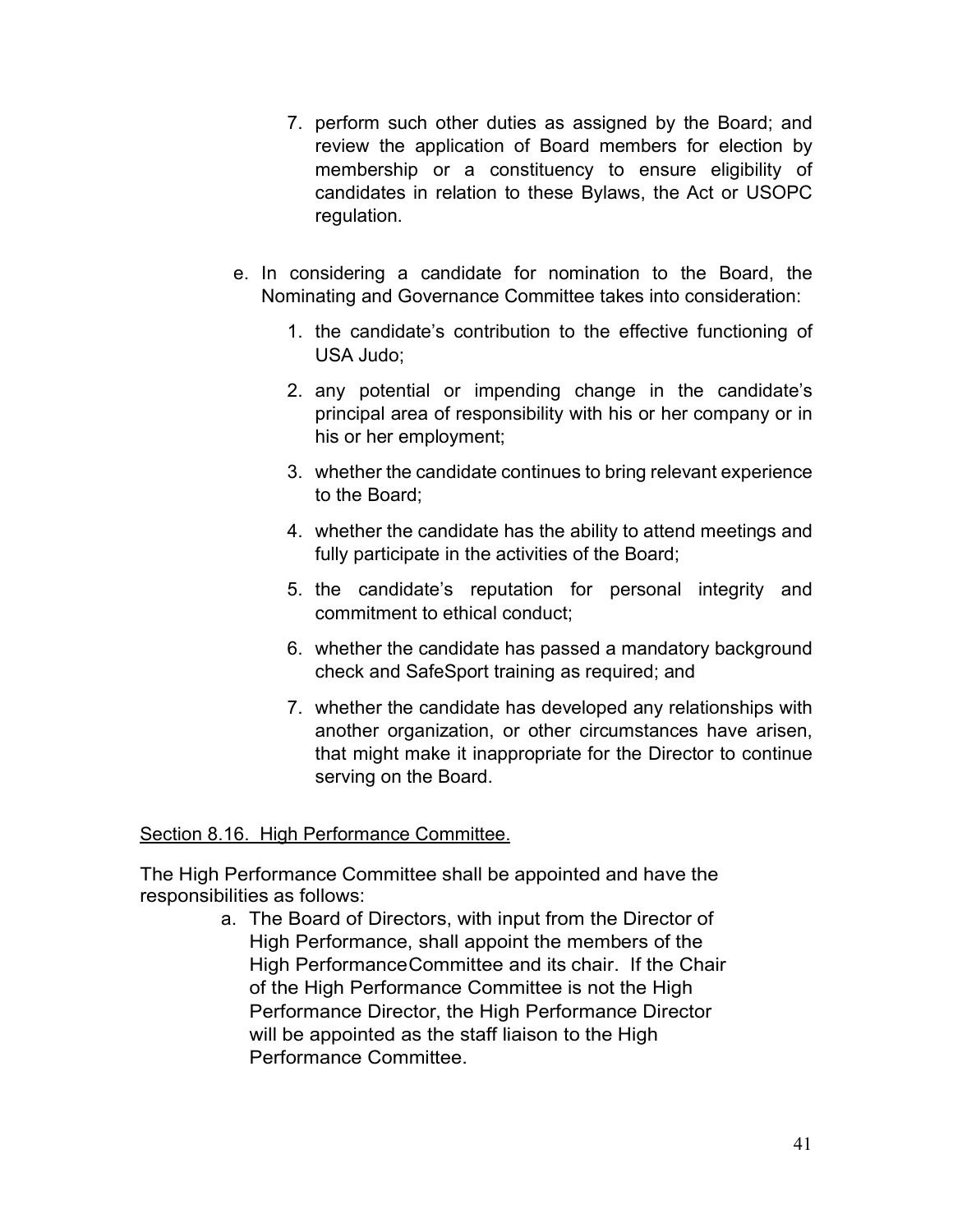b. Athlete representatives shall be selected by USA Judo's AAC from candidates identified and vetted through a process agreed upon by the USA Judo AAC and the Nominating and Governance Committee.

As long as USA Judo oversees visually impaired/Paralympic Judo, Paralympic athlete representatives shall equal at least twenty (20) percent of any "Designated Committee" that prepares, approves or implements selection to an IPC-recognized event, Paralympic Games or Parapan American Games Team. This can either be accomplished by including twenty (20) percent Paralympic athlete representation on an existing committee or by creating a new committee with the appropriate representation. Eligibility requirements for Paralympic athlete representatives to serve on such a Designated Committee must comply with the Paralympic equivalent to the Elite Athlete Requirements set forth in Section  $6.6(b)$ .

- c. The High Performance Committee shall provide advice and recommendations tothe CEO (and to the Board of Directors when requested) as to the following matters and shall perform such other duties as assigned by the Board of Directors:
	- 1. Development of procedures relative to conduct and administration of national training camps, programs and clinics, including staffing;
	- 2. Development of a suitable system for selection of competitors;
	- 3. Planning, scheduling and supervising the execution of national grassroots development programs; and
	- 4. Schedules for international competitions.

### <span id="page-47-0"></span>Section 8.17. Coaching Committee.

The Coaching Committee shall be appointed and have the responsibilities asfollows:

- a. The Board of Directors shall appoint the members of the Coaching Committee and its chair.
- b. Athlete representatives shall be selected by USA Judo's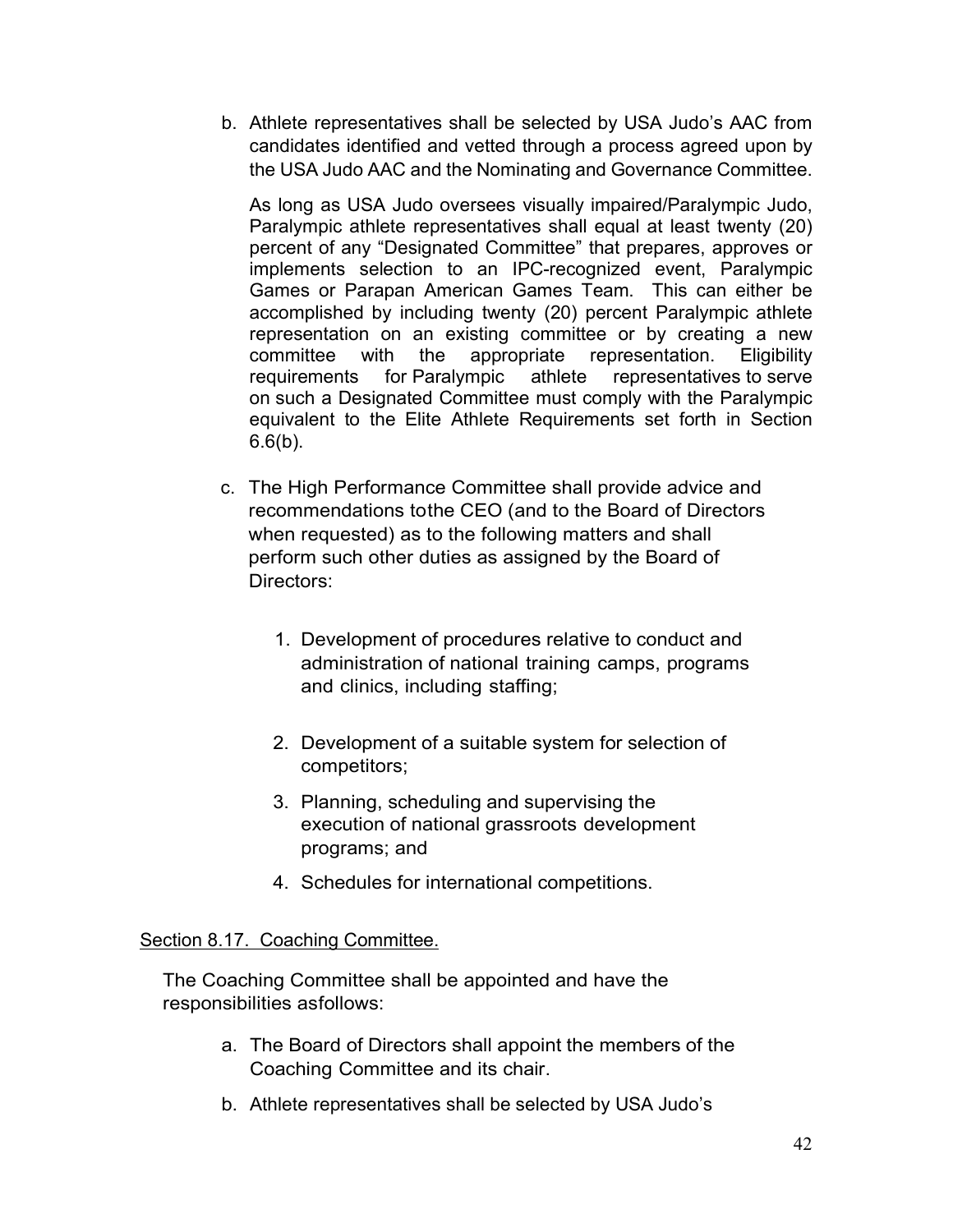AAC from candidates identified and vetted through a process agreed upon by the USA Judo AAC and the Nominating and Governance Committee.

As long as USA Judo oversees visually impaired/Paralympic Judo, Paralympic athlete representatives shall equal at least twenty (20) percent of any "Designated Committee" that prepares, approves or implements selection to an IPC-recognized event, Paralympic Games or Parapan American Games Team. This can either be accomplished by including twenty (20) percent Paralympic athlete representation on an existing committee or by creating a new committee with the appropriate representation. Eligibility requirements for Paralympic athlete representatives to serve on such a Designated Committee must comply with the Paralympic equivalent to the Elite Athlete Requirements set forth in Section  $6.6(b)$ .

- c. The Coaching Committee shall provide advice and recommendations tothe CEO (and to the Board of Directors when requested) as to the following matters and shall perform such other duties as assigned by the Board of Directors:
	- 1. Development of a coaches' certification system at all relevant levels; and
	- 2. Oversight of a continuing education program for certified coaches.

### <span id="page-48-0"></span>Section 8.18. Referee Committee.

The Referee Committee shall be appointed and have the responsibilities as follows:

- a. The Board of Directors shall appoint the members of the Referee Committee and its chair from amongst the IJF International Certified Referees.
- b. Athlete representatives shall be selected by USA Judo's AAC from candidates identified and vetted through a process agreed upon by the USA Judo AAC and the Nominating and Governance Committee.

As long as USA Judo oversees visually impaired/Paralympic Judo, Paralympic athlete representatives shall equal at least twenty (20) percent of any "Designated Committee" that prepares, approves or implements selection to an IPC-recognized event, Paralympic Games or Parapan American Games Team. This can either be accomplished by including twenty (20) percent Paralympic athlete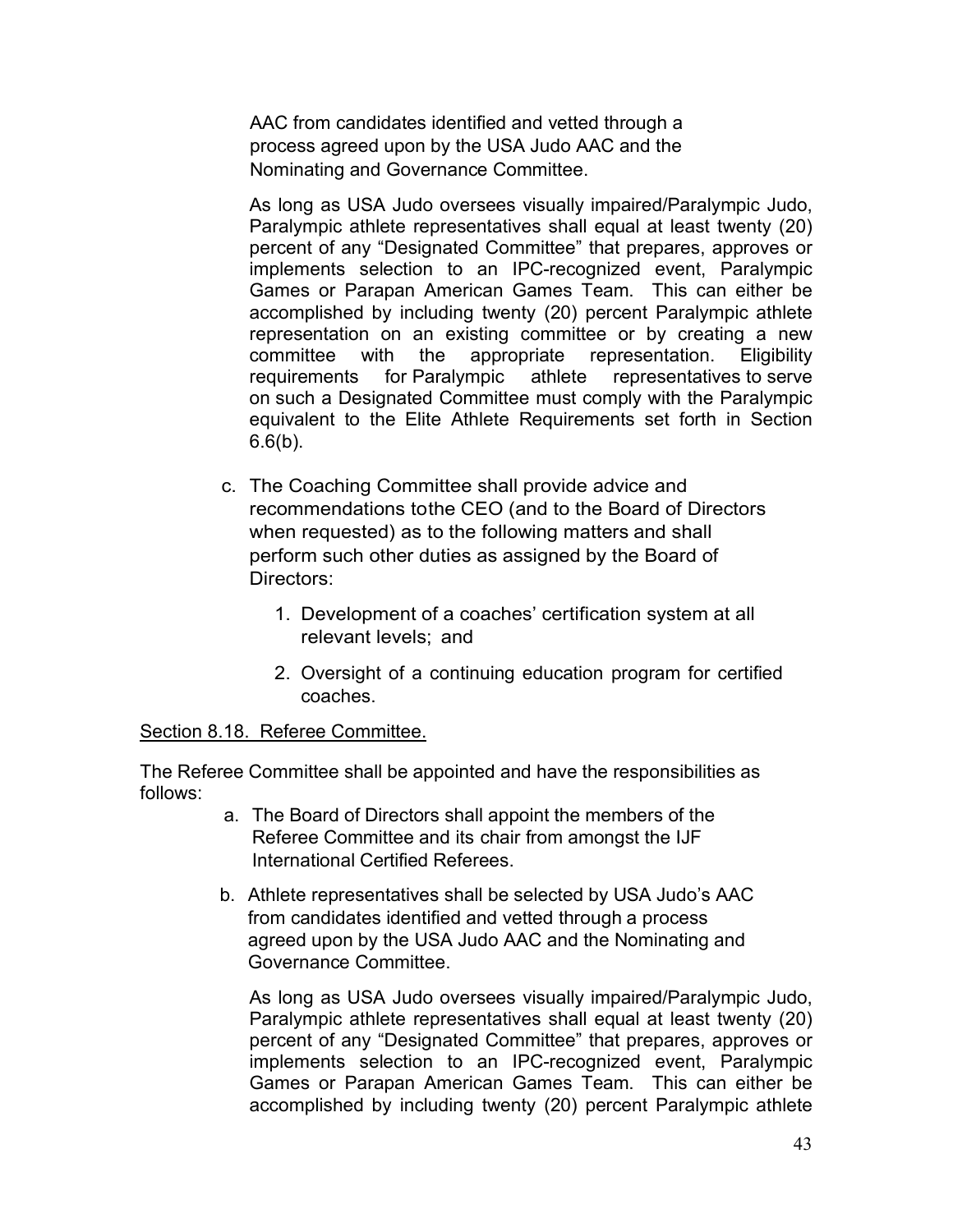representation on an existing committee or by creating a new committee with the appropriate representation. Eligibility requirements for Paralympic athlete representatives to serve on such a Designated Committee must comply with the Paralympic equivalent to the Elite Athlete Requirements set forth in Section  $6.6(b)$ .

- c. The Referee Committee shall provide advice and recommendations to the CEO (andto the Board of Directors when requested) as to the following matters and shall perform such other duties as assigned by the Board of Directors:
	- 1. Promulgation of standards and criteria for the selection and evaluation of referees;
	- 2. Development of a certification system for all national class referees;
	- 3. Recommendations with respect to all rules and procedures for the examination,evaluation, reevaluation and certification of national referees to the Board of Directors for approval; and
	- 4. Recommendation of referees to participate in national and internationalevents.

# **SECTION 9. ANNUAL USA JUDO ASSEMBLY**

### <span id="page-49-1"></span><span id="page-49-0"></span>Section 9.1. Purpose.

There shall be an annual USA Judo Assembly at which all individual and organization members and other USA Judo constituencies in the United States Judo family shall gather, in person or via remote means, and provide input to the Board on important issues confronting the organization. At USA Judo's Assembly, the Board shall provide a report on the "State of USA Judo." The Chief Executive Officer shall provide a managerial report addressing issues of concern and importance to USA Judo. Individual and organization members and other constituencies may be permitted to pose questions to the Board and Chief Executive Officer for response. The annual USA Judo Assembly shall be purely advisory and shall have no rulemaking, budgetary, legislative, or other authority, though it, or some of it, may be involved in some appropriate way in the nomination of individuals to serve on the Board as otherwise set forth in these Bylaws. The Board shall determine the agenda of the annual USA Judo Assembly.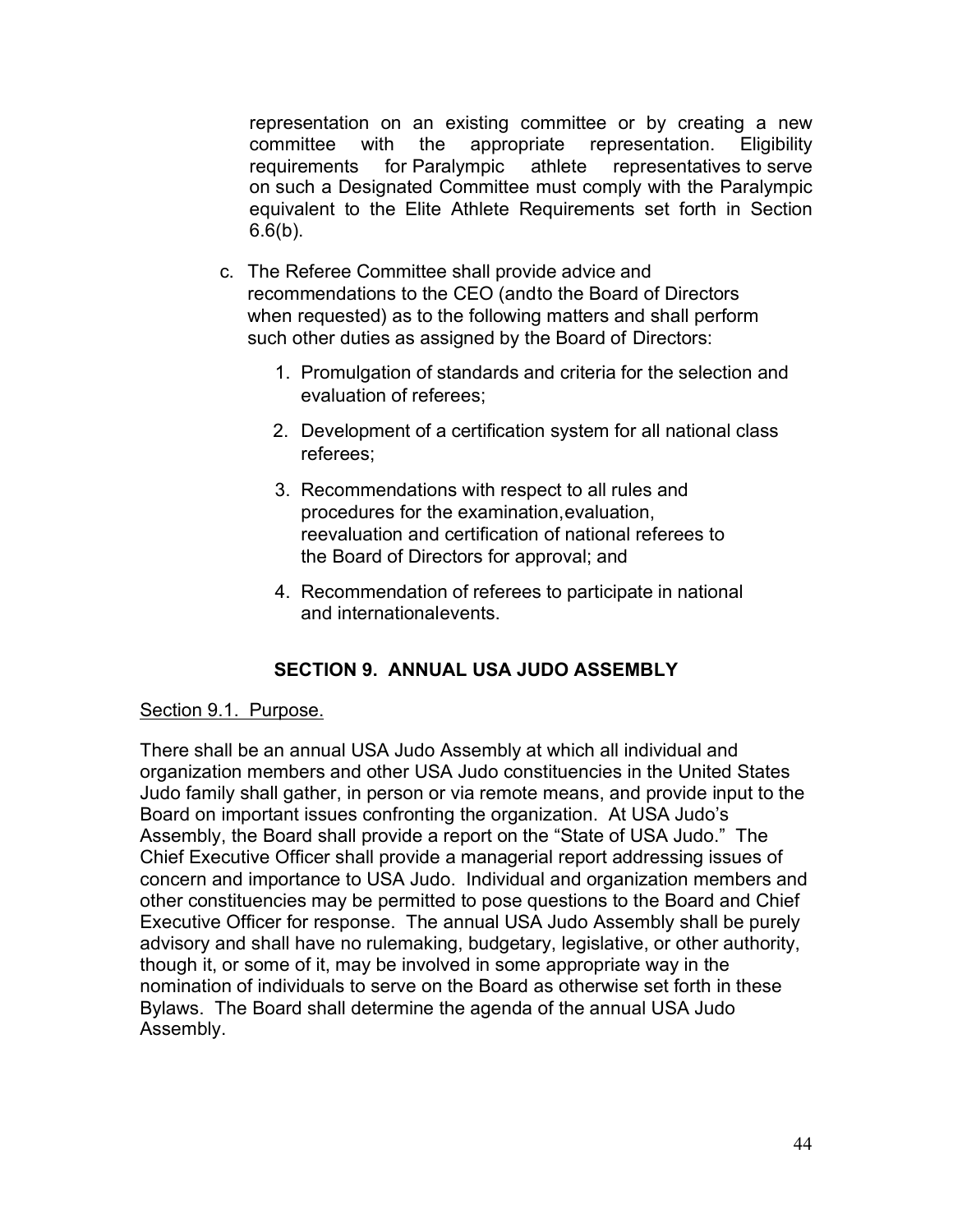### <span id="page-50-0"></span>Section 9.2. Place.

The annual USA Judo Assembly shall be held in conjunction with a meeting of the Board. The Board meeting shall take place either before or after the annual USA Judo Assembly. If practicable, the annual USA Judo Assembly shall also be held in conjunction with a major USA Judo competition.

#### <span id="page-50-1"></span>Section 9.3. Notice.

Notice of the annual USA Judo Assembly stating the place, date and time of the Assembly shall be posted on the website of USA Judo no fewer than thirty (30) days before the date of the meeting.

# **SECTION 10. USA JUDO ATHLETES' ADVISORY COUNCIL**

#### <span id="page-50-3"></span><span id="page-50-2"></span>Section 10.1. Purpose

The USA Judo Athletes' Advisory Council shall be a forum to provide a comprehensive means of communication between athletes and USA Judo. The USA Judo Athletes' Advisory Council will lead, serve, and engage athletes to communicate the interests and protect the rights of athletes, and be a conduit to USA Judo. The USA Judo Athletes' Advisory Council shall:

- a. Serve as a vehicle for athlete engagement;
- b. Endeavor to protect the rights of athletes;
- c. Provide athlete feedback;
- d. Build and establish relationships among the athletes of USA Judo;
- e. Assist in identifying potential future athlete board representative candidates and introduce athletes to USA Judo's governance structure;
- f. Serve as SafeSport and USADA ambassadors and advocates; and
- g. Develop pathways for athletes within the structure of USA Judo.

### <span id="page-50-4"></span>Section 10.2. Designation.

USA Judo shall have an Athletes' Advisory Council originally consisting of the four (4) athlete directors on the Board (in 2022), followed by a then subsequent decision as to the number of individuals (by Q2 of 2022). The USA Judo AAC, as determined by the four athlete directors on the Board (in 2022), will be composed of seven individuals from the following Judo disciplines: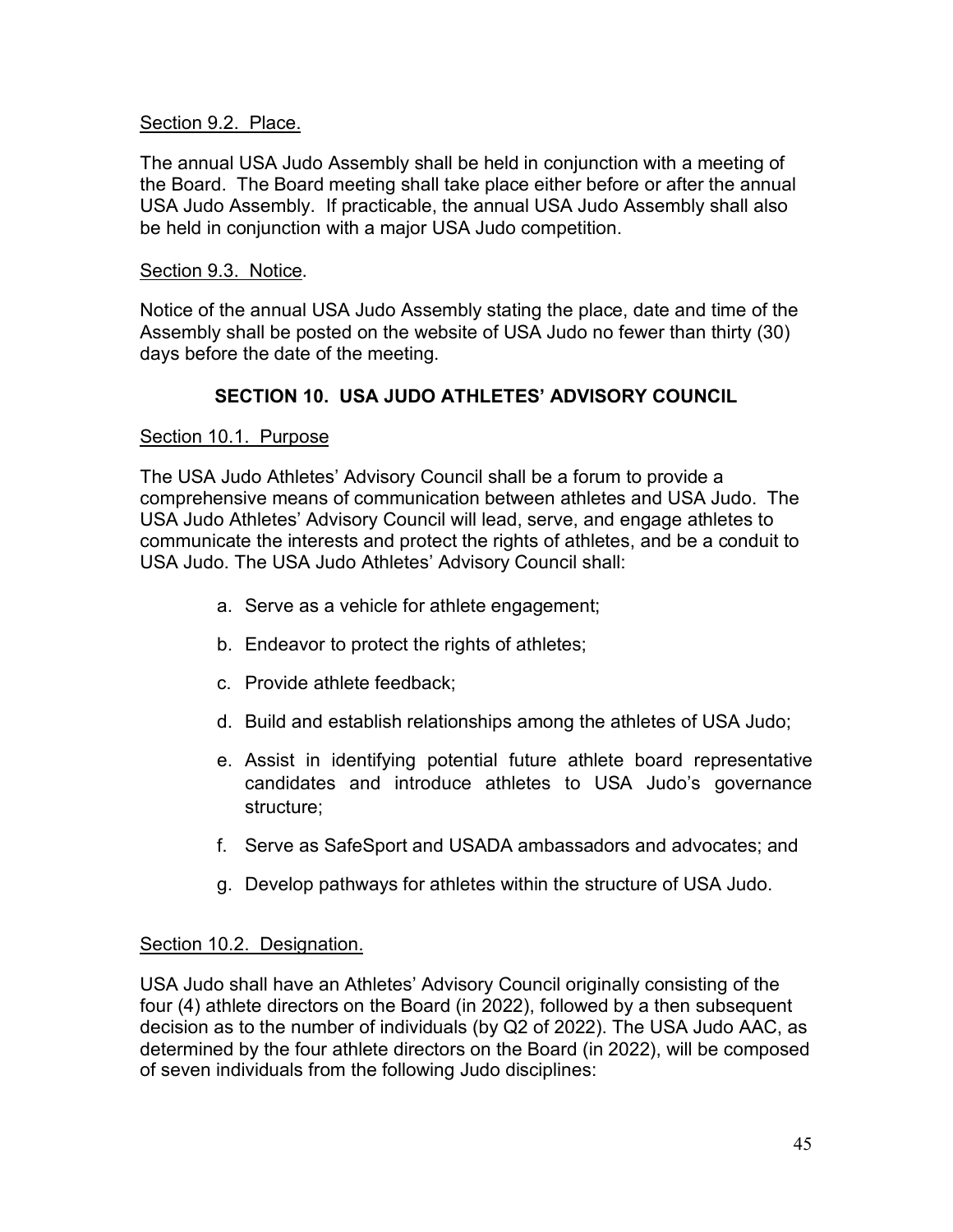- Two (2) Able-bodied, shiai representatives
	- 1 will be a USA Judo Athlete Director from the Board (USOPC AAC Rep is mandatory)
	- 1 will be a currently active training and competing senior athlete on the IJF Tour
- **Two (2) Paralympic. shiai representatives** 
	- 1 will be a USA Judo Athlete Director from the Board (USOPC AAC Rep is mandatory)
	- 1 will be a currently active training & competing senior athlete on the IBSA/IJF Tour
- One (1) Kata representative
- One (1) Veterans representative
- Once (1) Jr. Junior level athlete representative who is 18 years of age or older and is competing on the Jr. IJF Tour

### <span id="page-51-0"></span>Section 10.3. Qualifications.

To be eligible to serve on the NGB Athletes' Advisory Council, athlete representatives must be a10 Year Elite Athlete as defined in 6.6 of these Bylaws.

# <span id="page-51-1"></span>Section 10.4. Election.

Athlete representatives on the NGB Athletes' Advisory Council shall be directly elected by athletes who are eligible to run. Athlete Directors from the Board, previously elected by athletes, may also serve on the NGB Athletes' Advisory Council, but cannot hold the Chair position.

### <span id="page-51-2"></span>Section 10.5. Term.

The term for members of the Athletes' Advisory Council shall be for two (2) years.

### <span id="page-51-3"></span>Section 10.6. Term Limits.

No Athletes' Advisory Council member shall serve for more than two (2) consecutive terms.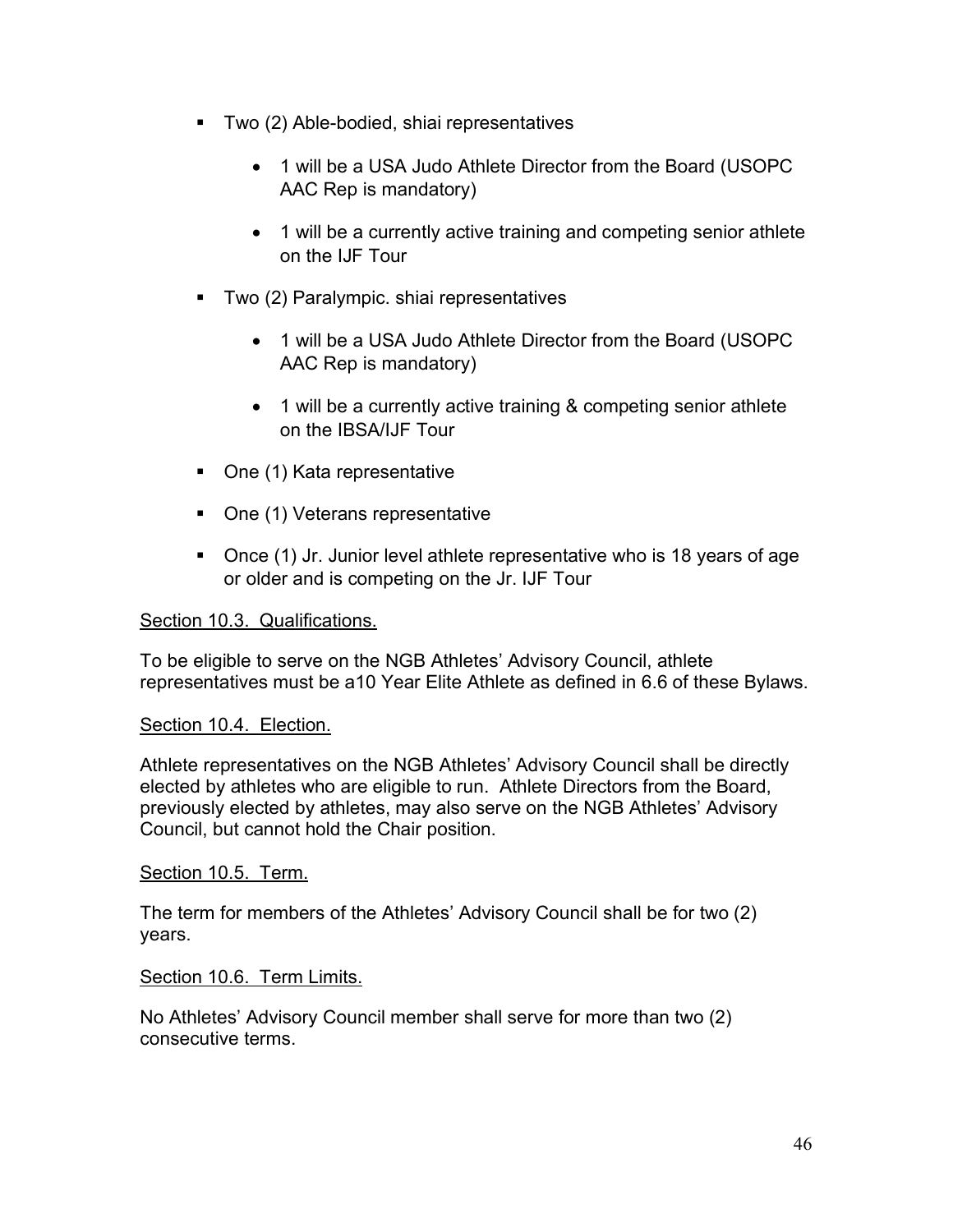#### <span id="page-52-0"></span>Section 10.7. Chair.

The Athletes' Advisory Council shall elect from among its members, by majority vote, a chair. The term of office of the chair shall be two (2) years. The newly elected chair shall take office immediately. The chair shall hold office until the chair's successor is elected and qualified, or until the chair's earlier resignation, removal, incapacity, disability or death.

#### <span id="page-52-1"></span>Section 10.8. Procedures.

The Athletes' Advisory Council shall establish procedures for conducting its business and affairs. Such procedures shall be published and available on USA Judo's website.

#### <span id="page-52-2"></span>Section 10.9. Open and Executive Meeting Sessions.

Ordinarily, all Athletes' Advisory Council meetings shall be open to athlete members, and, where appropriate, to USA Judo members. In the event the Athletes' Advisory Council chair, with the consent of a majority of the Athletes' Advisory Council members in attendance, deems it appropriate: (i) to exclude athlete members or USA Judo members at an open meeting for any reason, then the chair may declare that the meeting is closed, or (ii) to convene an executive session to consider and discuss matters relating to individuals, nominations, discipline, budget/funding, litigation or other sensitive matters, then the chair may specifically designate and call an executive session. Further, the chair may open a meeting of the Athletes' Advisory Council to non-members, with the consent of a majority of the members of the Council in attendance.

#### <span id="page-52-3"></span>Section 10.10. Compensation.

Athletes' Advisory Council members shall not receive compensation for their services as Athletes' Advisory Council members. USA Judo shall pay for the reasonable expenses of all members of the Athletes' Advisory Council to attend Athletes' Advisory Council meetings. In addition, USA Judo shall pay for the reasonable expenses of the athlete Board Directors to attend USA Judo Board meetings. While members of USA Judo's Athletes' Advisory Council shall not receive compensation for their services as Athletes' Advisory Council members, they shall be entitled to obtain compensation from USA Judo in connection with their capacity as athletes, including, but not limited to, compensation in the form of Direct Athlete Support or in connection with Operation Gold. Each member of the Athletes' Advisory Council shall be bound by USA Judo's Conflicts of Interest Policy.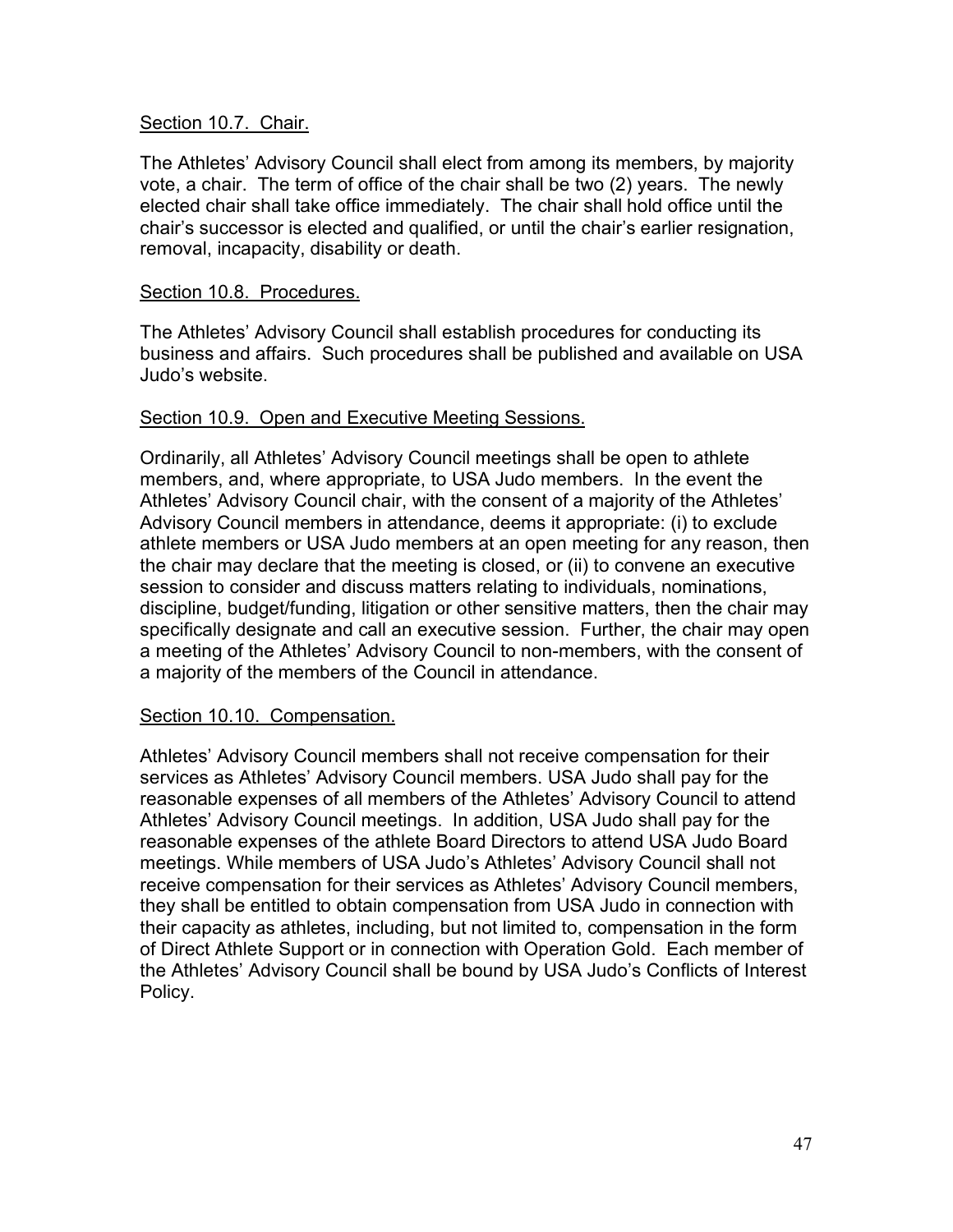### **SECTION 11. USOPC ATHLETES' ADVISORY COUNCIL**

#### <span id="page-53-1"></span><span id="page-53-0"></span>Section 11.1. Designation.

<span id="page-53-2"></span>USA Judo shall have a representative and an alternate representative to the USOPC Athletes' Advisory Council (AAC).

#### <span id="page-53-3"></span>Section 11.2. Qualifications.

To be eligible to serve on the USOPC Athletes' Advisory Council, athlete representatives must meet the qualifications set forth in the USOPC Athletes' Advisory Council Bylaws.

#### <span id="page-53-4"></span>Section 11.3. Election.

Athlete representatives on the USOPC Athletes' Advisory Council shall be directly elected by athletes who are eligible to run.

USA Judo shall adopt and submit to the AAC, consistent with policies established by the AAC, a procedure whereby eligible athletes shall elect a representative and an alternate representative to the USOPC Athletes' Advisory Council.

In most cases, the election shall take place after conclusion of the Summer Olympic Games, but prior to January 1 of the year following the Summer Olympic Games. The Board may make exceptions if it is in the best interest of USA Judo.

The individual with the highest vote total will be elected as the representative to the USOPC Athletes' Advisory Council. The individual with the second highest vote total is elected as the alternate representative to the USOPC Athletes' Advisory Council. Both the representative and the alternate representative shall automatically become members of USA Judo's Athletes' Advisory Council. Section 11.4. Term.

<span id="page-53-5"></span>The term for all representatives to the USOPC Athletes' Advisory Council shall be four (4) years, to start on January 1 of the year following the year in which the Summer Olympic Games is scheduled to be held, and end on December 31 of the year in which the next edition of Summer Olympic Games is scheduled to be held.

Any vacancies shall be filled immediately, or as soon as practicable.

### <span id="page-53-6"></span>Section 11.5. Term Limits.

No representative to the USOPC Athletes' Advisory Council shall serve for more than two (2) consecutive terms. There is no term limit restriction for the position of alternate representative.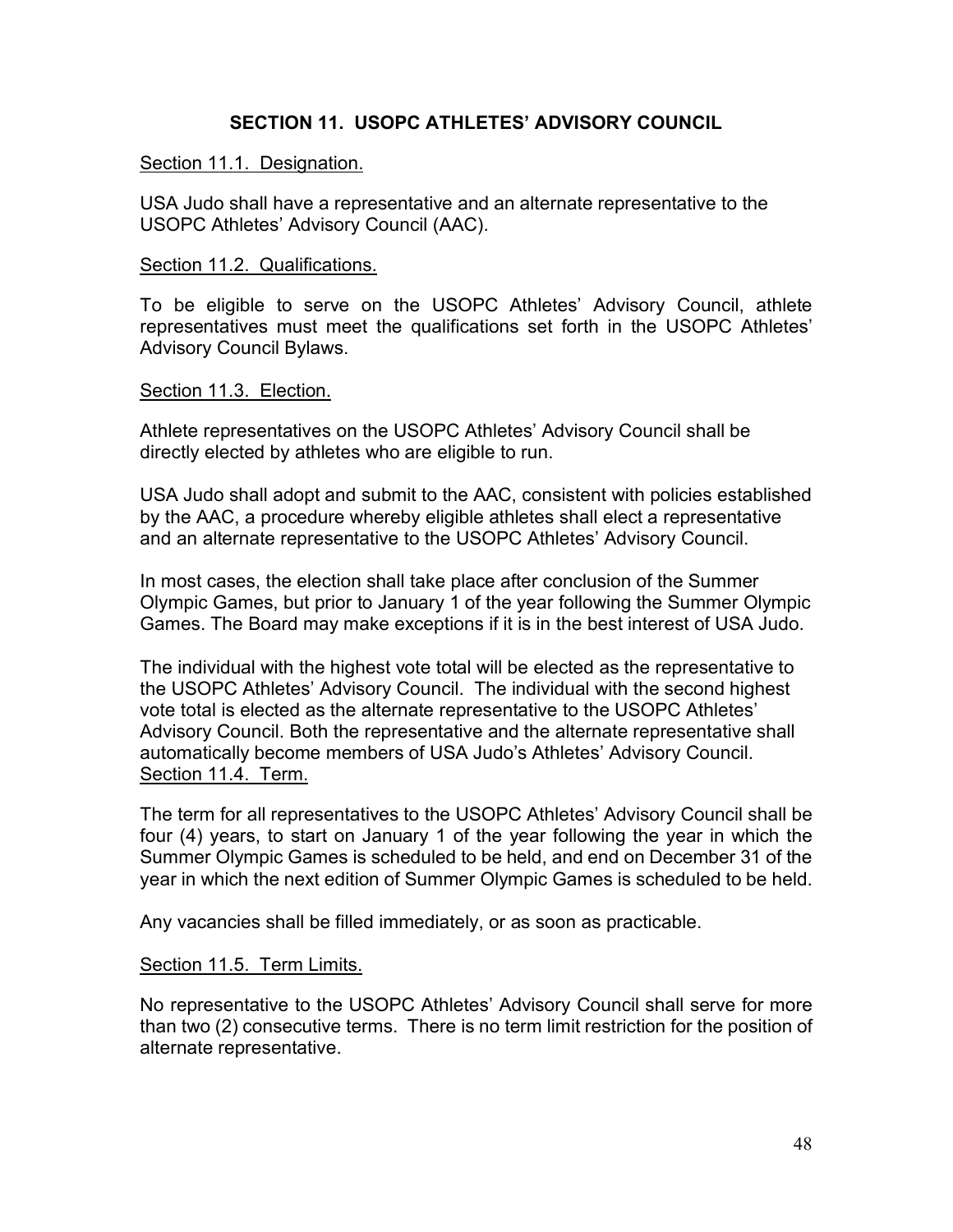# **SECTION 12. USOPC NATIONAL GOVERNING BODIES' COUNCIL**

### <span id="page-54-1"></span><span id="page-54-0"></span>Section 12.1. Designation.

USA Judo shall have a representative and an alternate representative to the USOPC National Governing Bodies' Council.

#### <span id="page-54-2"></span>Section 13.2. Election/Selection.

The Chief Executive Officer shall be USA Judo's representative to the USOPC National Governing Bodies' Council. The Chair of the Board shall be USA Judo's alternate representative to the USOPC National Governing Bodies' Council.

# **SECTION 13. CHIEF EXECUTIVE OFFICER**

#### <span id="page-54-4"></span><span id="page-54-3"></span>Section 13.1. Designation.

USA Judo shall have a Chief Executive Officer, who shall be the leader of management and vested with the authority to make decisions on behalf of management. The Chief Executive Officer shall not be a Director of the Board, but shall be permitted and expected to attend Board meetings.

The Board shall hire and oversee the Chief Executive Officer, who shall be responsible as outlined below in Section 13.4, in addition to overseeing the hiring and firing of all staff and the staff's ethical and competent implementation of the Board's policies, guidance and strategic direction of USA Judo, determine the size and compensation of, hire, and terminate the professional staff, in accordance with USA Judo compensation policies and guidelines.

### <span id="page-54-5"></span>Section 13.2. Tenure.

The Chief Executive Officer shall be employed by the Board of Directors for whatever term the Board deems appropriate. The Chief Executive Officer may be removed by the Board at any time, with or without cause, but removal shall not affect the contract rights, if any, of the Chief Executive Officer. If the Chief Executive Officer has a contract of employment with USA Judo, the contract shall provide that the Chief Executive Officer's employment may be terminated by the Board with or without cause.

#### <span id="page-54-6"></span>Section 13.3. Secretary General.

The Chief Executive Officer shall serve as Secretary General of USA Judo and in that capacity shall represent USA Judo in relations with the international sports federation for Judo recognized by the International Olympic and Paralympic Committees and at international Judo functions and events.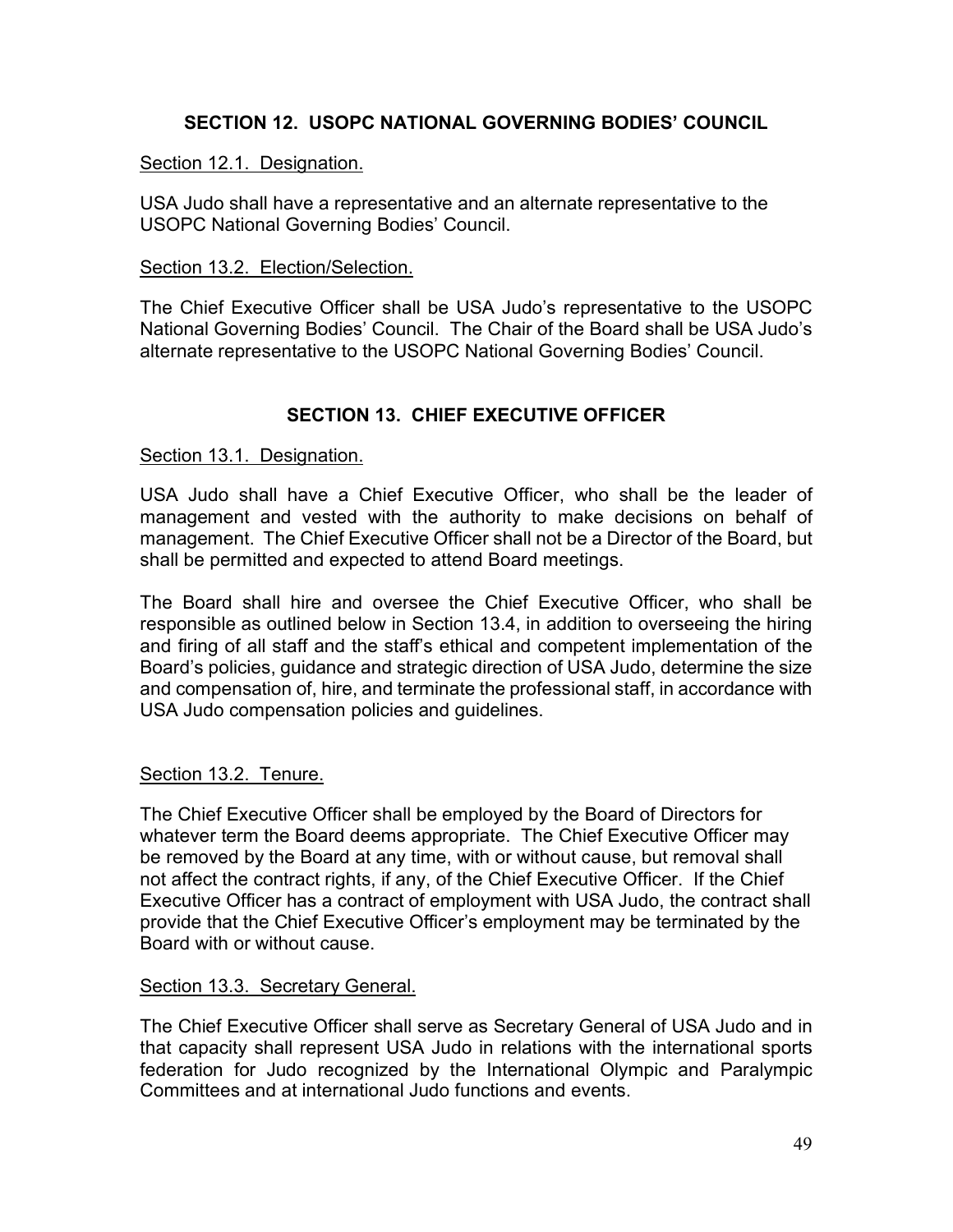### <span id="page-55-0"></span>Section 13.4. Responsibilities.

The Chief Executive Officer shall:

- a. develop a strategy for achieving USA Judo's mission, goals, and objectives and present the strategy to the Board of Directors for approval;
- b. determine the size and compensation of, hire, and terminate the professional staff in accordance with USA Judo compensation policies and guidelines to effectively carry out USA Judo's mission, goals and objectives;
- c. prepare and submit quadrennial and annual budgets to the Board for approval;
- d. either directly or by delegation manage all staff functions;
- e. be responsible for resource generation and allocation of resources;
- f. coordinate USA Judo's international activities;
- g. with the Chair of the Board, act as USA Judo's spokesperson; and
- h. perform all functions as usually pertain to the office of Chief Executive Officer.

# **SECTION 14. COMPLAINT & GRIEVANCE PROCEDURES**

### <span id="page-55-2"></span><span id="page-55-1"></span>Section 14.1. Designation of Complaints

The following kinds of complaints may be filed with USA Judo:

- a. Administrative Grievance. USA Judo or any member of USA Judo may file a complaint pertaining to any matter within the cognizance of USA Judo, includingbut not limited to any alleged violation of or grievance concerning:
	- (i) any USA Judo rule or regulation,
	- (ii) any provision of USA Judo's Bylaws, or
	- (iii) any provision of the Sports Act relating to USA Judo's recognition as a national governing body.
	- (iv) Alleged noncompliance of US Olympic & Paralympic Committee Bylaws found here: [https://www.teamusa.org/Footer/Legal/Governance-](https://www.teamusa.org/Footer/Legal/Governance-Documents)**[Documents](https://www.teamusa.org/Footer/Legal/Governance-Documents)**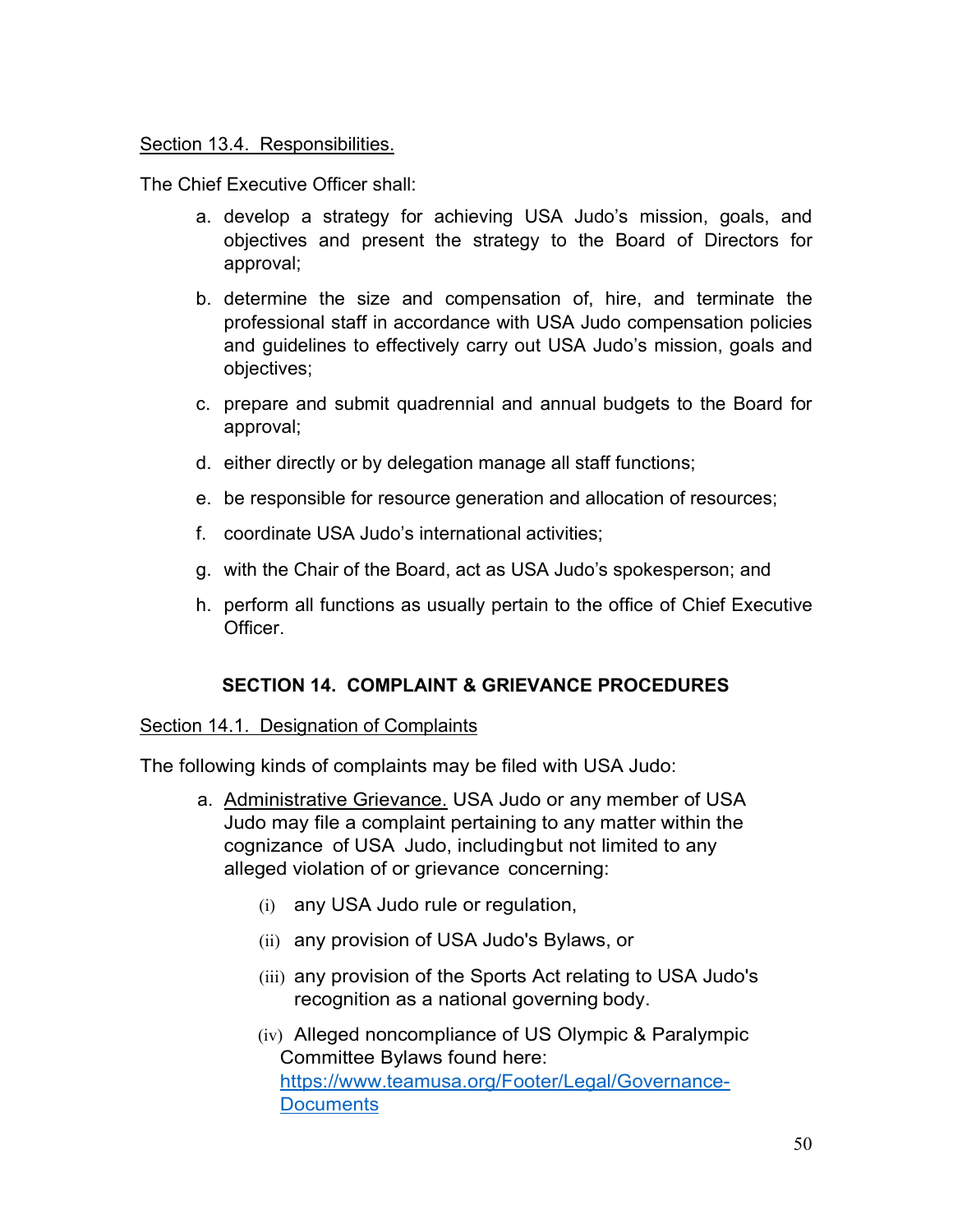- b. Right to Compete. Any athlete, coach, trainer, manager, administrator or official may file a complaint pertaining to any alleged denial, or alleged threat todeny, of that individuals' opportunity to compete in a USA Judo sanctioned competition or in a protected competition as referred to in the Sports Act and theUSOPC Bylaws.
- c. Ethical and Misconduct. Any member of USA Judo may file a complaint pertaining to any claimed breaches of USA Judo's Code of Ethics or Code of Conduct.
- d. SafeSport Violations In the event that any party is alleged to have violated USA Judo's SafeSport Policy, or in the event that USA Judo receives a complaint or a report that is required to be referred to the U.S. Center for SafeSport, USA Judo shall report and refer such matter to the U.S. Center for SafeSport (USCSS), and USCSS shall have the jurisdiction and authority over such matter; provided that such referral shall not supersede any local, state or federal reporting requirements or jurisdiction.

# <span id="page-56-0"></span>Section 14.2. Jurisdiction.

Any member of USA Judo, by reason of membership, agrees to be subject to these complaint procedures and, subject to any right to proceed to arbitration as referred to in this Section 14, agrees to be bound by any decision rendered pursuant to these complaint procedures.

# <span id="page-56-1"></span>Section 14.3 Manner of Filing.

The complainant shall file the complaint with the USA Judo Ethics and Grievance Committee and the CEO. The complaint shall include his/her full name and identifying membership information and set forth in clear and concise language, preferably in numbered paragraphs: (i) the alleged violation, grievance, denial or threat to deny, and (ii) the remedy requested. The complainant has the ability to attach supporting evidence and documentation to support the allegation and shall sign the complaint under oath. With regard to complaints related to athlete safety (i.e., SafeSport), USA Judo recognizes it can be difficult to report an allegation of misconduct and strives to remove as many barriers to reporting as possible. Anonymous reports related to SafeSport incidents may be made without the formality of completing an Incident Report Form:

- By completing the Reporting Form without including their name; or
- By expressing concerns verbally to the USA Judo SafeSport **Coordinator**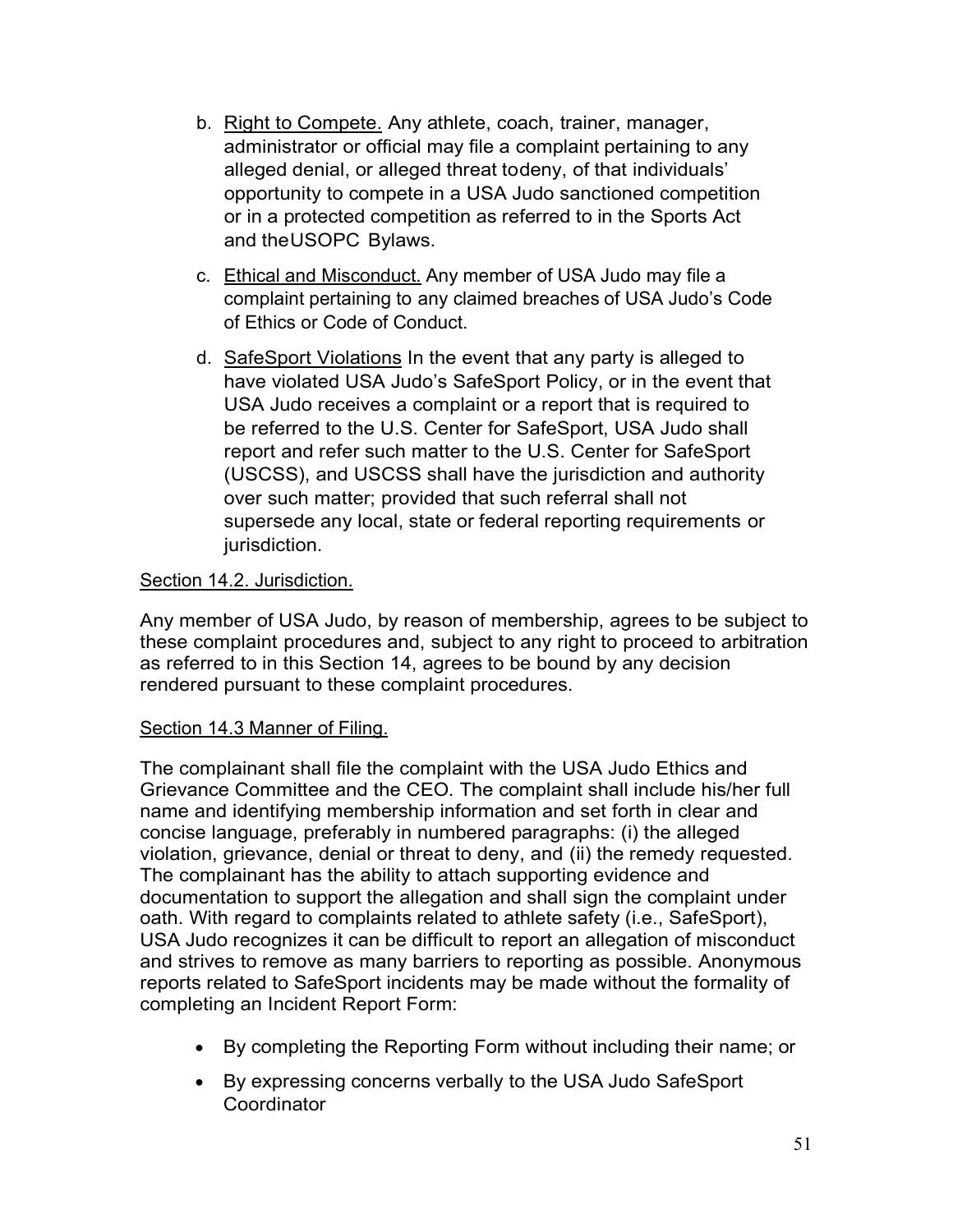Anonymous reporting may make it difficult for USA Judo to investigate or properly address allegations.

# <span id="page-57-0"></span>Section 14.4. Types of Discipline.

Subject to compliance with applicable provisions of the Ted Stevens Olympic and Amateur Sports Act (the "Sports Act"), the Bylaws of the United States Olympic and Paralympic Committee (the "USOPC Bylaws"), and the USA Judo Bylaws:

- A. Misconduct shall be grounds for:
	- 1) Termination of membership by USA Judo; or
	- 2) Suspension, which may include all membership rights and privileges, by USA Judo for a fixed period of time; or
	- 3) Probation by USA Judo in lieu of suspension, on such terms as USA Judo may designate; or
	- 4) Censure (*i.e.,* a formal written reprimand) by USA Judo; or
	- 5) A written warning or admonition by USA Judo; or
	- 6) Removal from a position in which the person serves, subject to applicable provisions of USA Judo Bylaws, policies, and procedures; or
	- 7) The Board of Directors may, in its sole discretion without regard to any recommendation received from the Committee, deviate from the above-designated types of discipline from time-totime, as it determines that the circumstances warrant.

# <span id="page-57-1"></span>Section 14.5. Filing Fee.

A complaint filed by an individual shall be accompanied with a filing fee of \$250.00 (this excludes any athlete safety, i.e., SafeSport related complaints, which will NOT be charged a filing fee). A complaint filed by an organization shall be accompanied with a filing fee in an amount to be established from time-to-time by the Board of Directors; provided however that USA Judo is not required to pay a filing fee. The complainant may request that the filing fee be reduced or waived for reasons of significant financial hardship. If such request is made, the Ethics & Grievance Committee shall determine whether or not to reduce or waive the filing fee.

# <span id="page-57-2"></span>Section 14.6. Statute of Limitations.

a. A complaint filed under these Bylaws shall be filed within one hundred and eighty (180) days of the occurrence of the alleged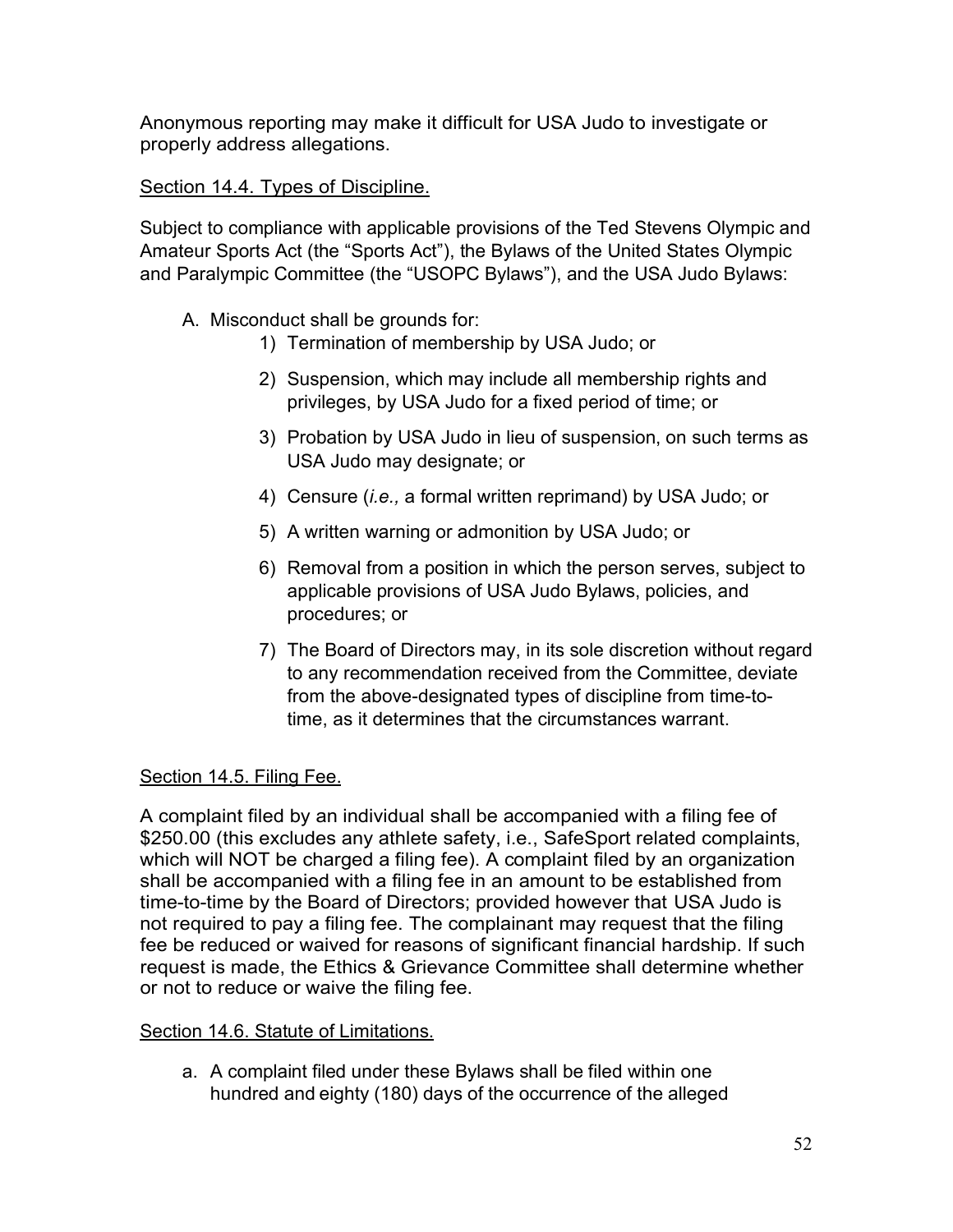violation, grievance, denial or threat to deny.

- b. Complaints alleging misconduct within USA Judo's SafeSport Policy (except for those matters subject to the jurisdiction of USCSS):
	- 1. Must be filed within five (5) years of the occurrence of the alleged violation, incident or grievance. In the case of a person who was a minor at the time of the occurrence of the alleged violation, incident or grievance, the complaint must be filed no later than five (5) years following the person's eighteenth (18<sup>th</sup>) birthday.
	- 2. However, grievances alleging sexual misconduct as defined in USA Judo'sSafeSport Policy are not subject to any statute of limitations.

# <span id="page-58-0"></span>Section 14.7. Field of Play Decisions.

The final decision of a referee during a competition regarding a field of play decision (a matter setforth in the rules of the competition to be within the discretion of the referee) shall not be reviewable through, or the subject of, these complaint procedures unless the decision is: (i) outside the authority of the referee to make, or (ii) the product of fraud, corruption, partiality or other misconduct of the referee. For purposes of this Section, the term "referee" shall include any individual with discretion to make field of play decisions.

### <span id="page-58-1"></span>Section 14.8. Administration.

The Ethics and Grievance Committee shall generally administer and oversee all administrative grievances and right to compete matters filed with USA Judo. The Ethics and Grievance Committee shall be responsible to ensure that all complaints are heard in a timely, fair and impartial manner. Delivery of the notice to the respondent will be done within a reasonable time after receipt by NGB, not to exceed 14 business days, without just cause for delay. The Ethics and Grievance Committee may promulgate rules or procedures in addition to those set forth in these Bylaws for the effective administration of complaints filed with USA Judo. The most current Ethics & Grievance Committee Procedures can be found here on theUSA Judo Website: [https://www.teamusa.org/usa-judo/about](https://www.teamusa.org/usa-judo/about-us/governance/usa-judo-ethics%20.)[us/governance/usa-judo-ethics .](https://www.teamusa.org/usa-judo/about-us/governance/usa-judo-ethics%20.)

### <span id="page-58-2"></span>Section 14.9. Hearing Panel.

Upon the filing of a complaint, the Chair of the Ethics & Grievance Committee, after consultation with the other Committee members, shall recommend to the Board whether or not to appoint a Hearing Panel consisting of three (3) disinterested individuals, without any conflicts of interest, to hear the complaint. If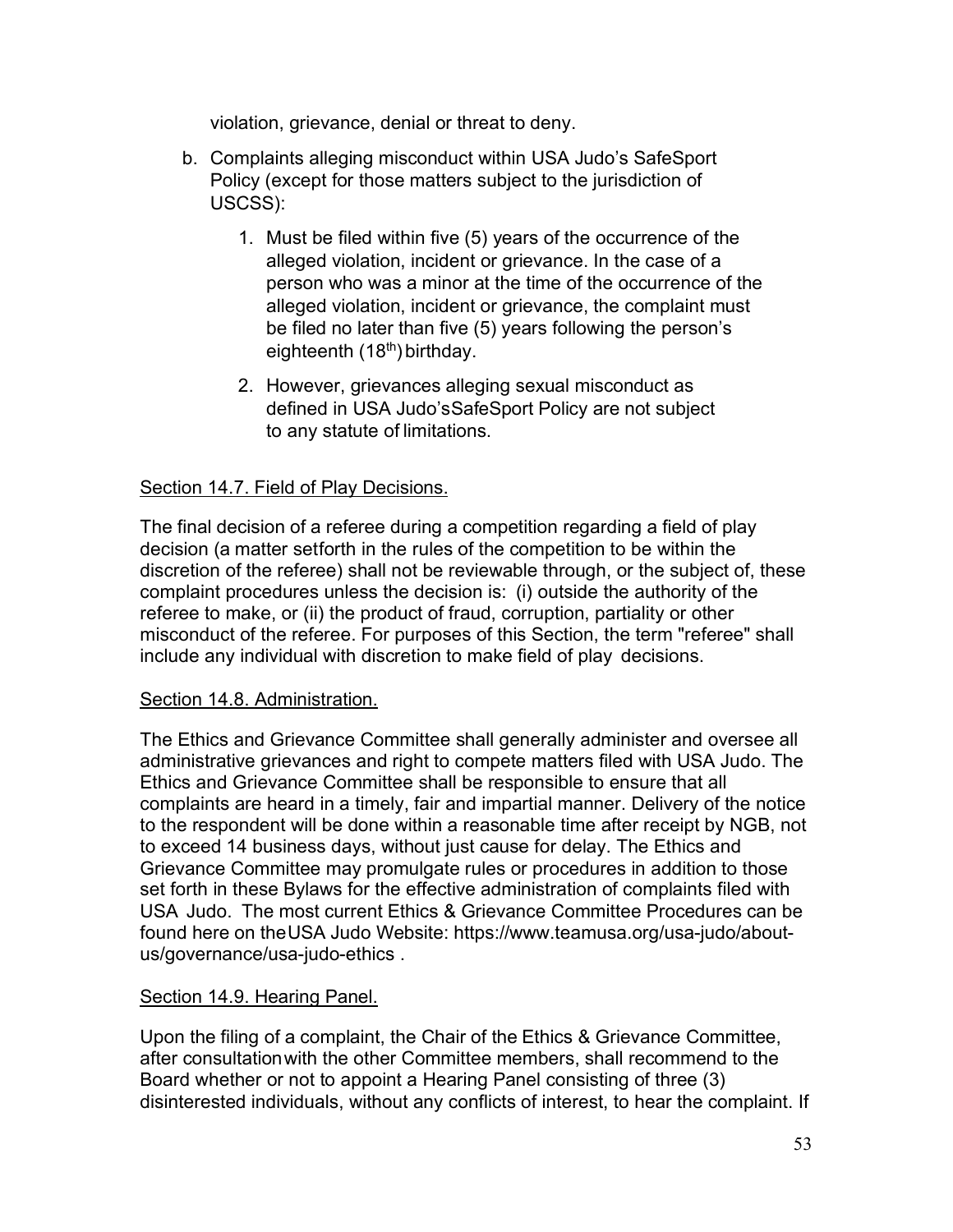the Board determines a hearing panel should be convened, the Ethics and Grievance Committee shall also appoint a chair of the Hearing Panel. Ethics and Grievance Committee members may be appointed to, and serve on, the Hearing Panel. Other disinterested individuals identified by the Ethics and Grievance Committee may also be appointed to, and serve on, the Hearing Panel. At least one (1) member of the Hearing Panel shall be an athlete. Members of the Hearing Panel need not be members of USA Judo or involved in the sport of judo. If/when finalized, the individuals selected for the hearing panel will be disclosed to both the claimant and the defendant. Should there be a conflict raised concerning individuals on the hearing panel, the chair of the hearing panel will select a new panel member without conflict. Should the Chair be the individual with whom the conflict is raised, another member of the hearing panel will assume the role of chair and select a new panel member without conflict.

# <span id="page-59-0"></span>Section 14.10. Conduct of the Proceeding.

The Hearing Panel shall rule on all motions and other matters raised in the proceeding. If the complaint is not dismissed, the Hearing panel shall hold a hearing on the complaint. The Hearing Panel shall set such timelines and other rules regarding the proceeding and the conduct of the hearing as it deems necessary. The hearing shall be informal, except that testimony shall be taken under oath. Prior to the hearing witnesses will be conveyed to both parties by name, except for witnesses who wish to remain anonymous and/or are minors.

- a. The hearing may be conducted by teleconference, if necessary or convenient to the parties. Each party shall have the right to appear personally or through a legal representative. All parties shall be given a reasonable opportunity to present and examine evidence, cross- examine witnesses and to present argument. Members of the Hearing Panel shall have the right to question witnesses or the parties to the proceeding at any time.
- b. Any party may have a record made of the hearing. A court reporter may be present at the hearing at the request of a party. The court reporter shall be paid for bythe party requesting the court reporter, or if mutually agreed, the cost may be equally divided. Any transcript shall be paid for by the party requesting the transcript.

### <span id="page-59-1"></span>Section 14.11. Expedited Procedures.

With respect to a Right to Compete complaint only, every effort will be made to expedite the proceedings, including, but not limited to, modifications made by the Chair of the Hearing Panel to the procedures set forth above in order to resolve the complaint prior to the start of the event.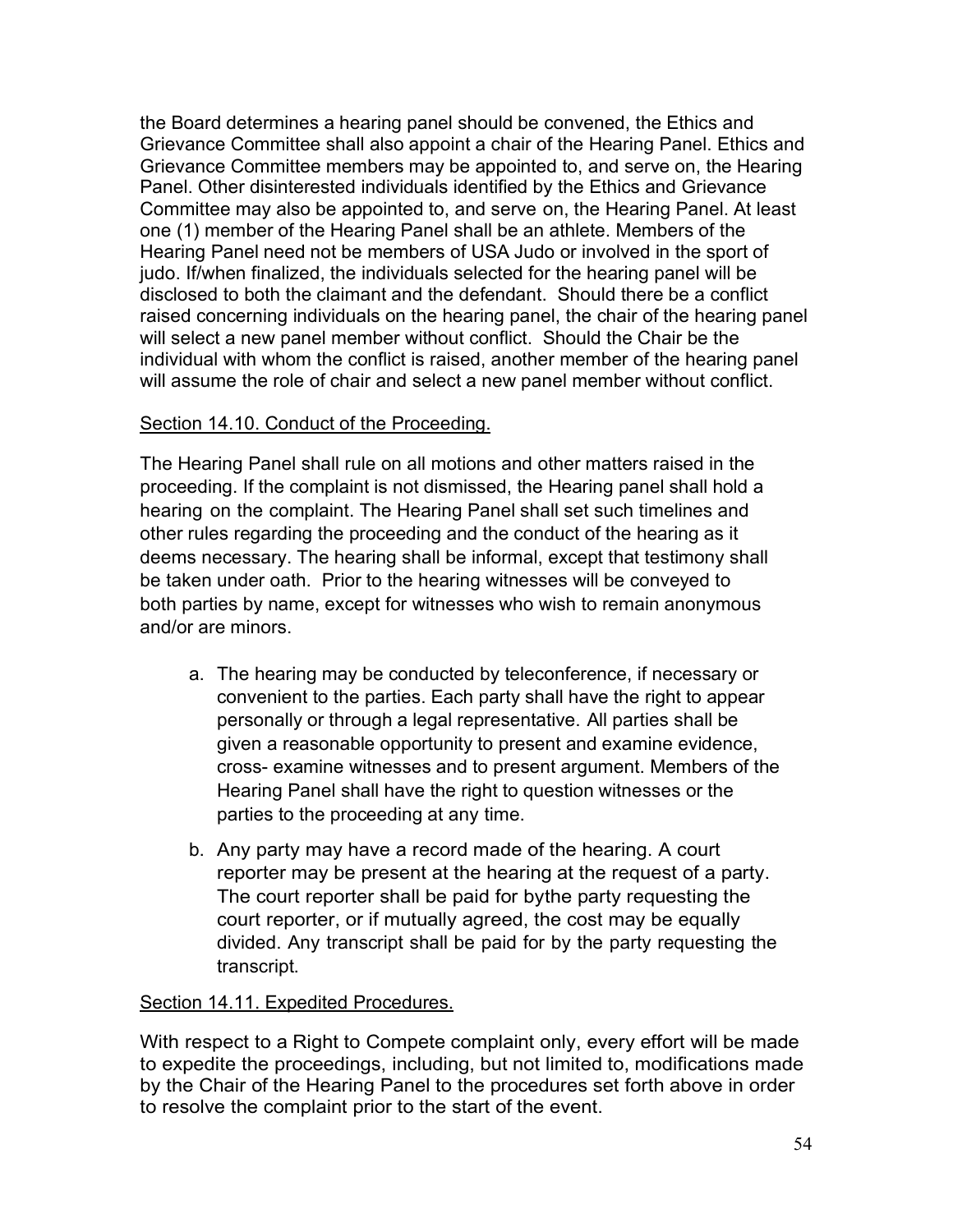# <span id="page-60-0"></span>Section 14.12. Complaints Involving Selection to Participate in a Competition.

Where a complaint is filed involving selection of an individual to participate in a competition,the complainant shall include with the complaint a list of all other individuals, together with their contact information, that may be adversely affected by a decision rendered on the complaint. The Hearing Panel shall determine which additional individuals must receive notice of the complaint. The complainant shall then be responsible for providing appropriate notice to these individuals. Any individual so notified then shall have the option to participate in the proceeding as a party. If an individual is notified of the complaint, then that individual shall be bound by the decision of the Hearing Panel even though the individualchose not to participate as a party.

### <span id="page-60-1"></span>Section 14.13. Decision.

A decision shall be determined by a majority of the Hearing Panel. The Hearing Panel's decision shall be in writing and distributed to the USA Judo Board of Directors. The Board of Directors may, in its sole discretion without regard to any recommendation received fromthe committee, deviate from the above-designated types of discipline from time-to-time, as it determines that the circumstances warrant. A final written decision will be provided to all involved parties after the hearing.

### <span id="page-60-2"></span>Section 14.14. Arbitration.

USA Judo agrees to submit to binding arbitration conducted under the commercial rules of theAmerican Arbitration Association, in any controversy involving its recognition as a national governing body, as provided in the Ted Steven's Act, or in any controversy involving the opportunity of any athlete, coach, trainer, manager, administrator, or official to participate in Athletics competition as provided for in the constitution and bylaws of the USOPC.

USA Judo shall adopt Complaint Procedures setting forth the types of complaints that USA Judo may be asked to resolve, the processes and procedures for hearing and resolving such complaints, and the remedies and sanctions available.

USA Judo's Complaint Procedures are available at [https://www.teamusa.org/usa](https://www.teamusa.org/usa-judo/about-us/governance/usa-judo-ethics)[judo/about-us/governance/usa-judo-ethics](https://www.teamusa.org/usa-judo/about-us/governance/usa-judo-ethics) .

# **SECTION 15. SANCTIONING EVENTS**

### <span id="page-60-4"></span><span id="page-60-3"></span>Section 15.1.Prompt Review of Request.

USA Judo shall promptly review every request submitted by an amateur sports organization or person for a sanction and make a determination on such request: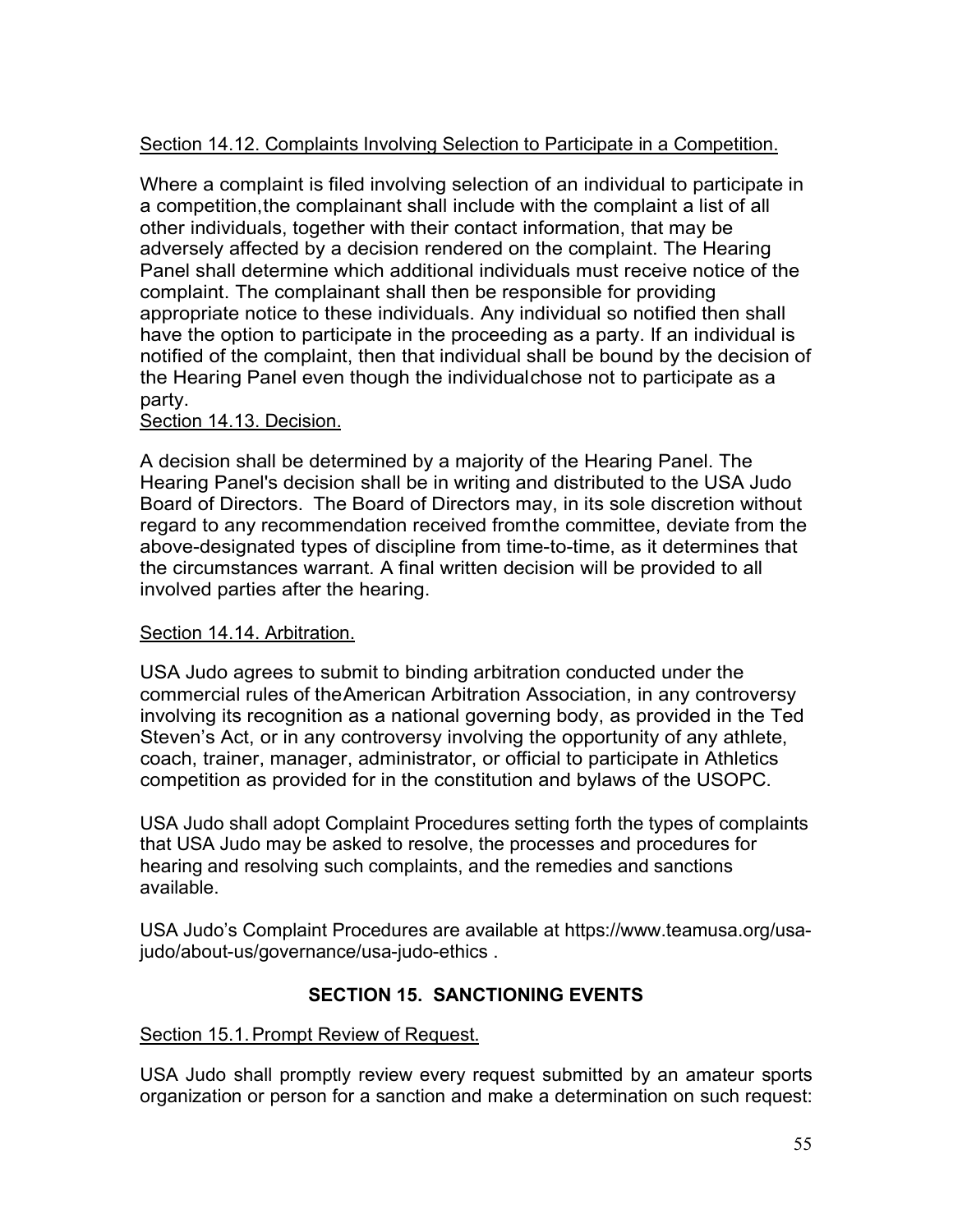(i) to hold an international or national amateur athletic competition in the United States, or (ii) to sponsor United States Judo athletes to compete in an international athletic competition held outside the United States.

#### <span id="page-61-0"></span>Section 15.2.Standard for Review.

If USA Judo, as a result of its review: (i) does not determine by clear and convincing evidence that holding or sponsoring an international or national amateur athletic competition would be detrimental to the best interest of United States Judo, and (ii) confirms that the amateur sports organization or person meets the requirements for obtaining a sanction as set forth in these Bylaws, then USA Judo shall grant the sanction requested by the amateur sports organization or person.

#### <span id="page-61-1"></span>Section 15.3. Requirements for Holding an International or National Amateur Athletic Competition in the United States.

An amateur sports organization or person requesting a sanction to hold an international or national amateur athletic competition in the United States shall comply with the following requirements:

- a. submits, in the form required by USA Judo, an application to hold such competition;
- b. pays to USA Judo the required sanctioning fee, provided that such fee shall be reasonable and nondiscriminatory;
- c. submits to USA Judo an audited or notarized financial report of similar events, if any, conducted by the organization or person; and
- d. demonstrates that
	- 1. appropriate measures have been taken to protect the amateur status of athletes who will take part in the competition and to protect their eligibility to compete in amateur competition;
	- 2. appropriate provision has been made for validation of records which may be established during the competition;
	- 3. due regard has been given to any international amateur athletic requirements specifically applicable to the competition;
	- 4. the competition will be conducted by qualified officials;
	- 5. proper medical supervision will be provided for athletes who will participate in the competition;
	- 6. proper safety precautions have been taken to protect the personal welfare of the athletes and spectators at the competition; and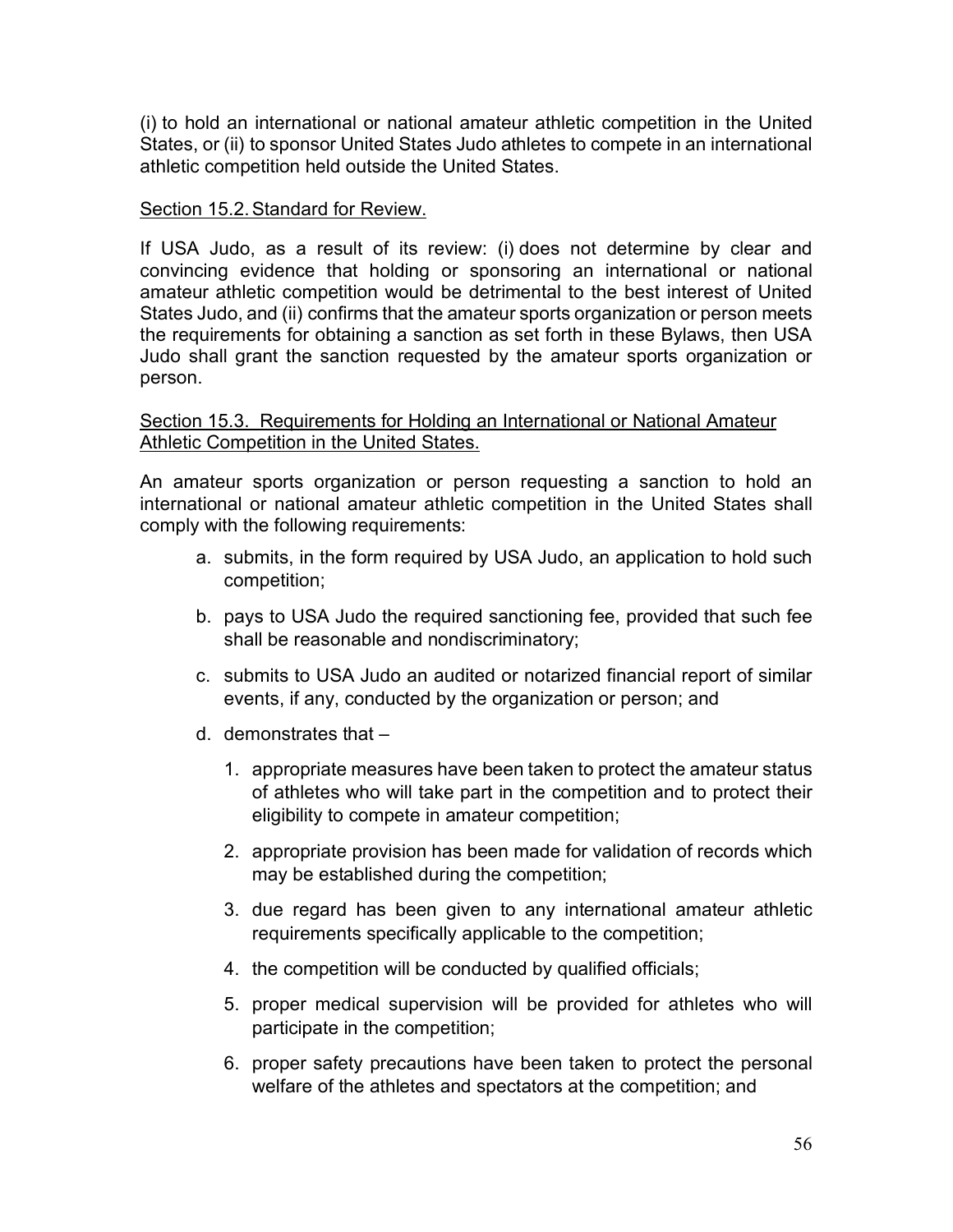7. appropriate measures have been taken to prevent abuse of athletes, including emotional, physical, child and sexualized abuse.

### <span id="page-62-0"></span>Section 15.4. Requirements for Sponsoring United States Judo Athletes to Compete in An International Athletic Competition Held Outside the United States.

An amateur sports organization or person requesting a sanction to sponsor United States Judo athletes to compete in an international athletic competition held outside the United States shall comply with the following requirements:

- a. submits, in the form required by USA Judo, an application to hold such competition;
- b. pays to USA Judo the required sanctioning fee, provided that such fee shall be reasonable and nondiscriminatory;
- c. submits a report of the most recent trip to a foreign country, if any, that the amateur sports organization or person sponsored for the purpose of having United States amateur athletes compete in international amateur athletic competition; and
- d. submits a letter from the appropriate entity that will hold the international amateur athletic competition certifying that –
	- 1. appropriate measures have been taken to protect the amateur status of athletes who will take part in the competition and to protect their eligibility to compete in amateur competition;
	- 2. appropriate provision has been made for validation of records which may be established during the competition;
	- 3. due regard has been given to any international amateur athletic requirements specifically applicable to the competition;
	- 4. the competition will be conducted by qualified officials;
	- 5. proper medical supervision will be provided for athletes who will participate in the competition;
	- 6. proper safety precautions have been taken to protect the personal welfare of the athletes and spectators at the competition; and
	- 7. appropriate measures have been taken to prevent abuse of athletes, including emotional, physical, child and sexualized abuse.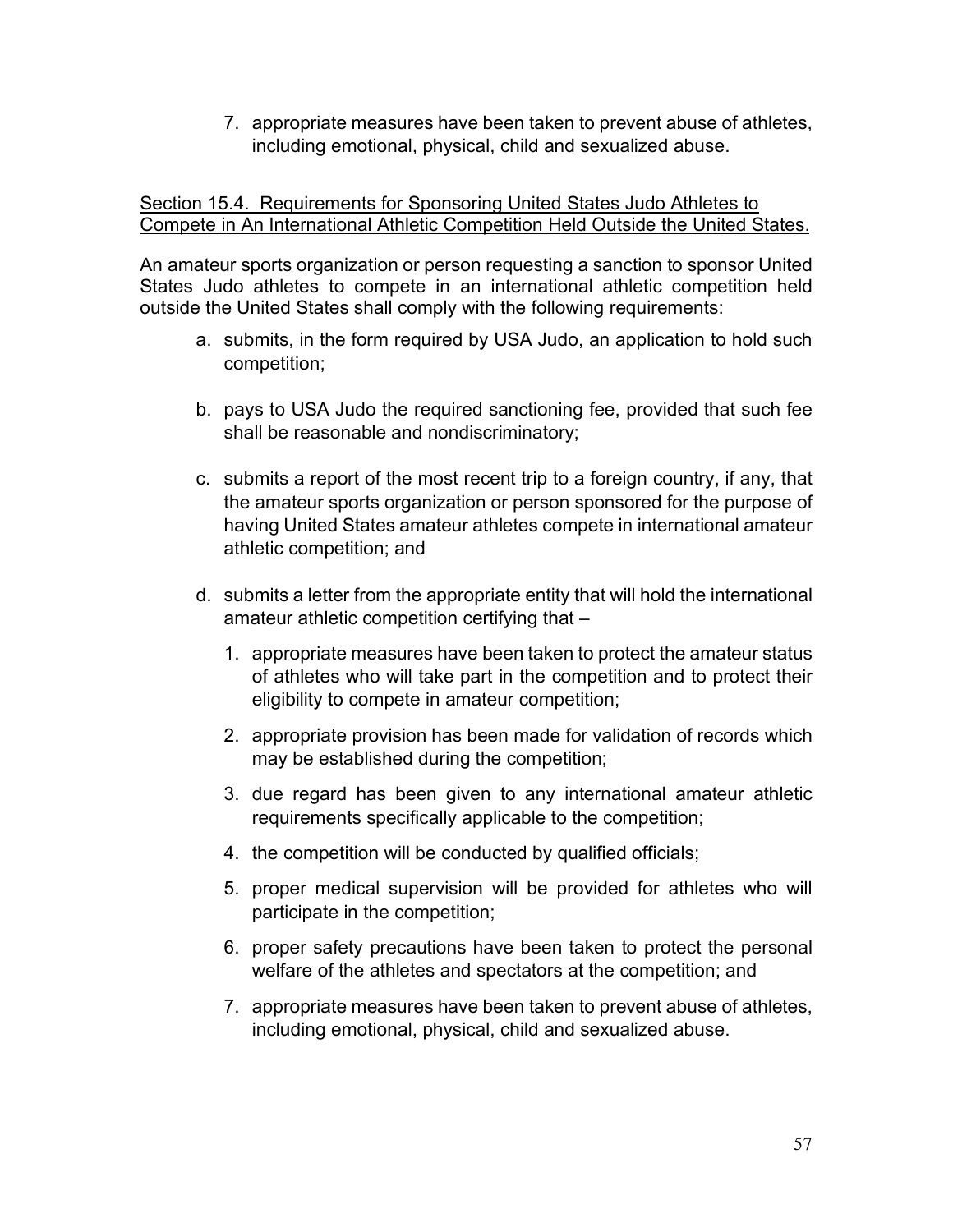# **SECTION 16. RECORDS OF THE CORPORATION**

#### <span id="page-63-1"></span><span id="page-63-0"></span>Section 16.1. Minutes.

USA Judo shall keep as permanent records minutes of all meetings of the Board, a record of all actions taken by the Board without a meeting, and a record of all waivers of notices of meetings of the Board.

#### <span id="page-63-2"></span>Section 16.2. Accounting Records.

USA Judo shall maintain appropriate accounting records.

#### <span id="page-63-3"></span>Section 16.3. Membership List.

USA Judo shall maintain a record of the members in a form that permits preparation of a list of the names and addresses of the members in alphabetical order, by class.

#### <span id="page-63-4"></span>Section 16.4. Records In Written Form.

USA Judo shall maintain its records in written form or in another form capable of conversion into written form within a reasonable time.

#### <span id="page-63-5"></span>Section 16.5. Website.

USA Judo shall maintain a website for the dissemination of information to its members. USA Judo shall publish on its website (i) its Bylaws, (ii) its rules, and regulations (iii) a procedure for communicating with the Chair of the Audit and Finance Committee regarding accounting, internal accounting controls, or auditrelated matters; (iv) its three (3) most recent audited financial statements; and (v) its three (3) most recent 990 Forms filed with the Internal Revenue Service.So as to facilitate the ability of interested parties to communicate their concerns or questions, USA Judo shall publish on its website a mailing address and an e-mail address for communications directly with the USA Judo.

#### <span id="page-63-6"></span>Section 16.6. Records Maintained at Principal Office.

USA Judo shall keep a copy of each of the following records at its principal office:

- a. the articles of incorporation;
- b. these Bylaws;
- c. rules or regulations adopted by the Board of Directors pertaining to the administration of the sport of Judo;
- d. rules or regulations that govern the conduct of USA Judo, the USA Judo Board and Committees and USA Judo members;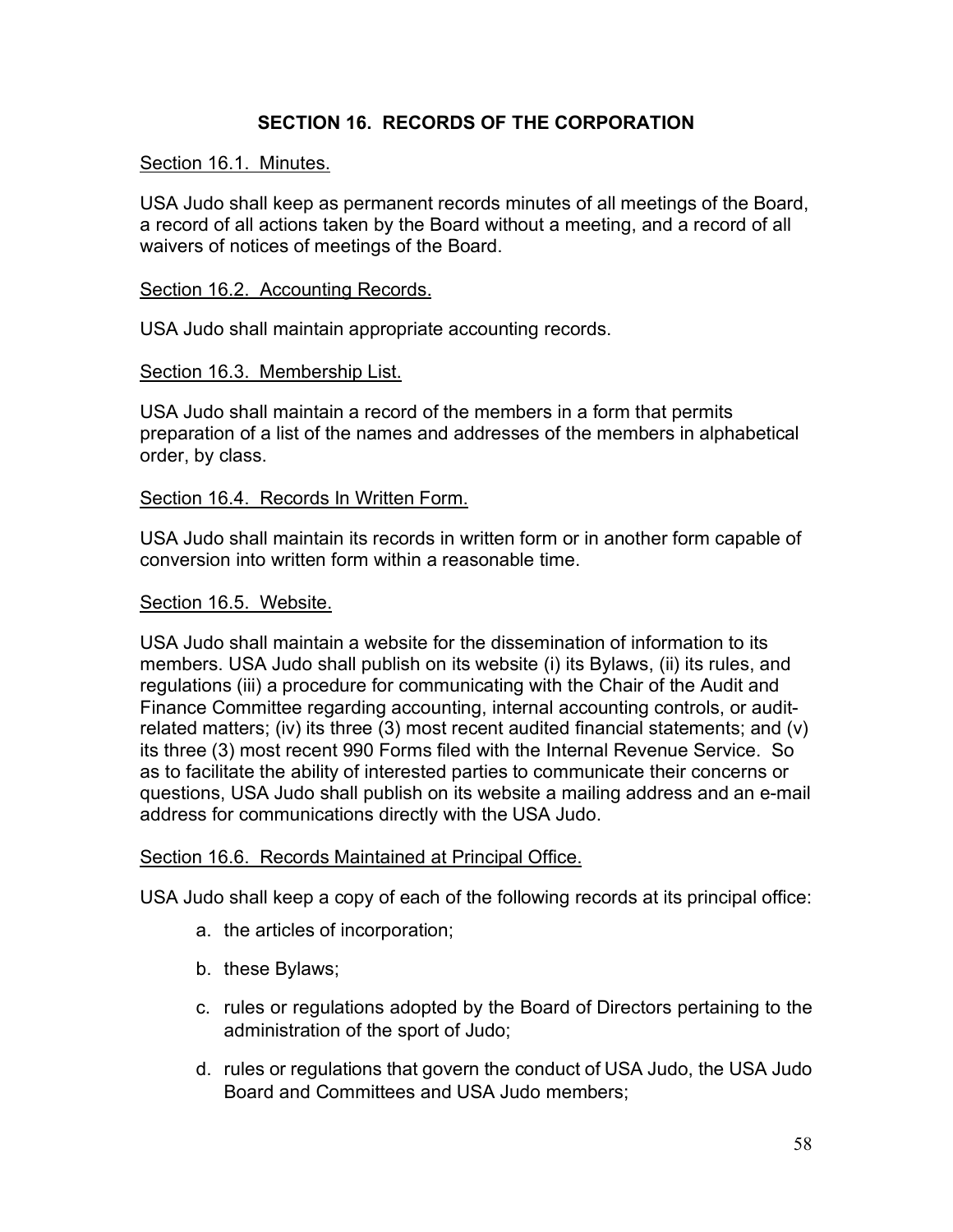- e. rules and regulations that govern the technical conduct of Judo's events in the United States as USA Judo Board and Chief Executive Officer determine is appropriate in their sole discretion;
- f. the minutes of all meetings of the Board of Directors, and records of all action taken by the Board without a meeting.
- g. All written communications within the past three (3) years to the members generally as the members;
- h. a list of the names and business or home addresses of the current Directors and officers of USA Judo;
- i. a copy of the most recent corporate report delivered to the Colorado secretary of state;
- j. all financial statements prepared for periods ending during the last three (3) years;
- k. USA Judo's application for recognition of exemption and the taxexemption determination letter issued by the Internal Revenue Service; and
- l. all other documents or records required to be maintained by USA Judo at its principal office under applicable law or regulation.

### <span id="page-64-0"></span>Section 16.7. Inspection of Records by Members.

The following rights and restrictions shall apply to the inspection of records by members:

- a. *Records Maintained at Principal Office.* A member shall be entitled to inspect and copy, during regular business hours at USA Judo's principal office, any of the records of USA Judo described in Section 16.6, provided that the member gives USA Judo written demand at least five (5) business days before the date on which the member wishes to inspect and copy such records.
- b. *Financial Statements.* Upon the written request of any member, USA Judo shall mail to such member either a hard copy or electronic copy of its most recent annual financial statements showing in reasonable detail its assets and liabilities and results of its operations.
- c. *Membership List.*
	- 1. Preparation of Membership Voting List. After determining the members entitled to vote in an election USA Judo shall prepare, by class, an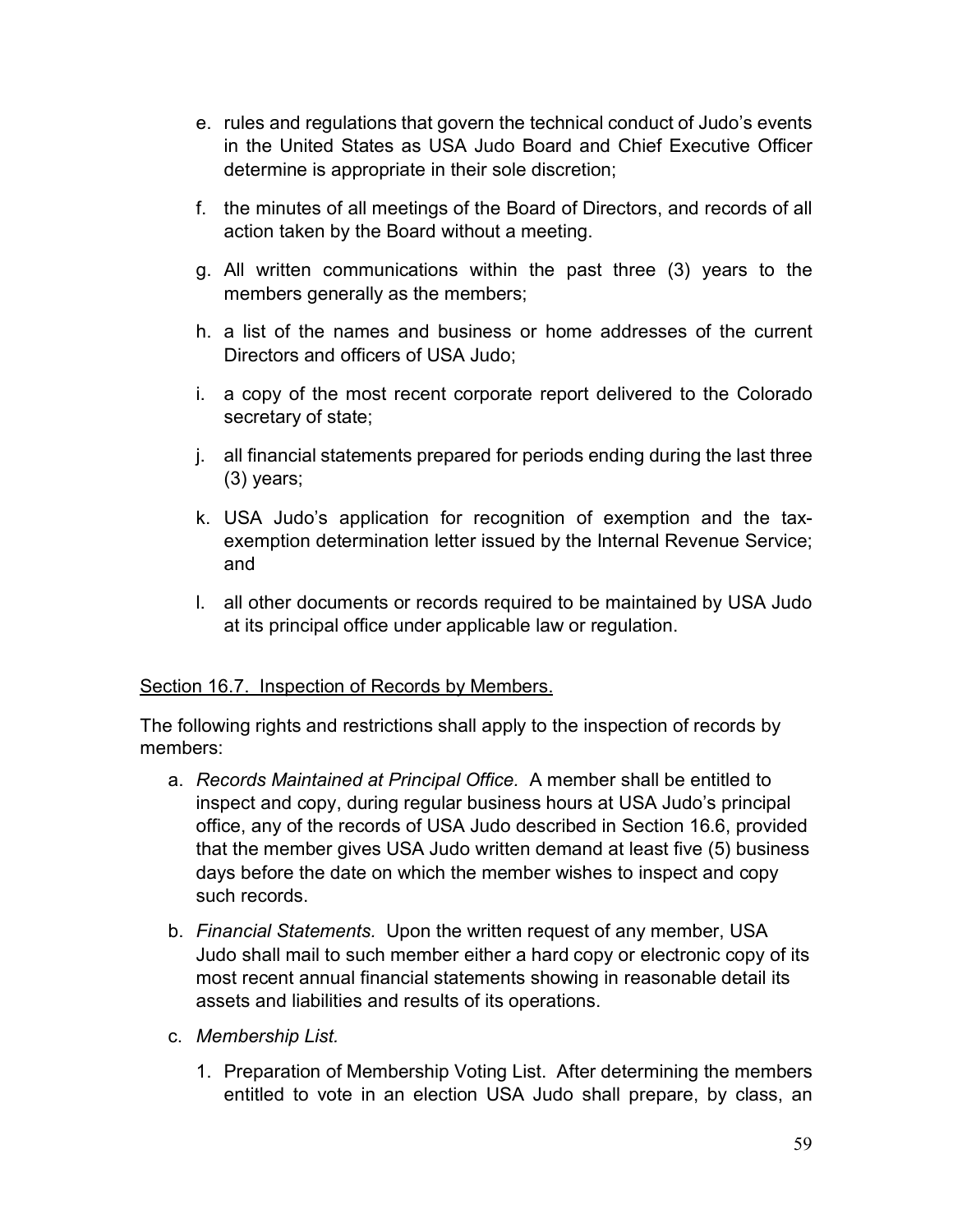alphabetical list of the names of all members who are entitled to vote. The list shall show for each member entitled to vote, that member's name and address, and the number of votes the member is entitled to cast.

- 2. Right of Inspection. A member shall be entitled to inspect and copy, during regular business hours at USA Judo's principal office, a list of member names who are entitled to vote in an election, provided that (i) the member has been a member for at least sixty (60) days (not applicable for athlete elections) immediately preceding the demand to inspect or copy; (ii) the demand is made in good faith and for a proper purpose reasonably related to the member's interest as a member; (iii) the member gives USA Judo written demand at least five (5) business days before the date on which the member wishes to inspect and copy such voting list; (iv) the member describes with reasonable particularity the purpose for the inspection; and (v) the inspection of the list of members is directly connected with the described purpose. Any member seeking to inspect and copy a membership list shall, prior to such inspection and copying, execute a signed agreement in the form as approved by USA Judo limiting the use of such list in accordance with Section 16.7 c.3.
- 3. Limitation on Use of Membership Voting List. Without consent of the Board of Directors, a membership voting list may not be obtained or used by any person for any purpose unrelated to a member's interest as a member. Without limiting the generality of the previous sentence, without the consent of the Board a membership voting list may not be: (i) used to solicit money or property; (ii) used for any commercial purpose; or (iii) sold to or purchased by any person.
- d. Scope of Members' Inspection Rights.
	- 1. *Agent or Attorney.* The member's duly authorized agent or attorney has the same inspection and copying rights as the member.
	- 2. *Right to Copy.* The right to copy records under these Bylaws includes, if reasonable, the right to receive copies made by photographic, xerographic, electronic or other means.
	- 3. *Reasonable Charge for Copies.* USA Judo may impose a reasonable charge, covering the costs of labor and material, for copies of any documents provided to a member. The charge may not exceed the estimated cost of production and reproduction of the records.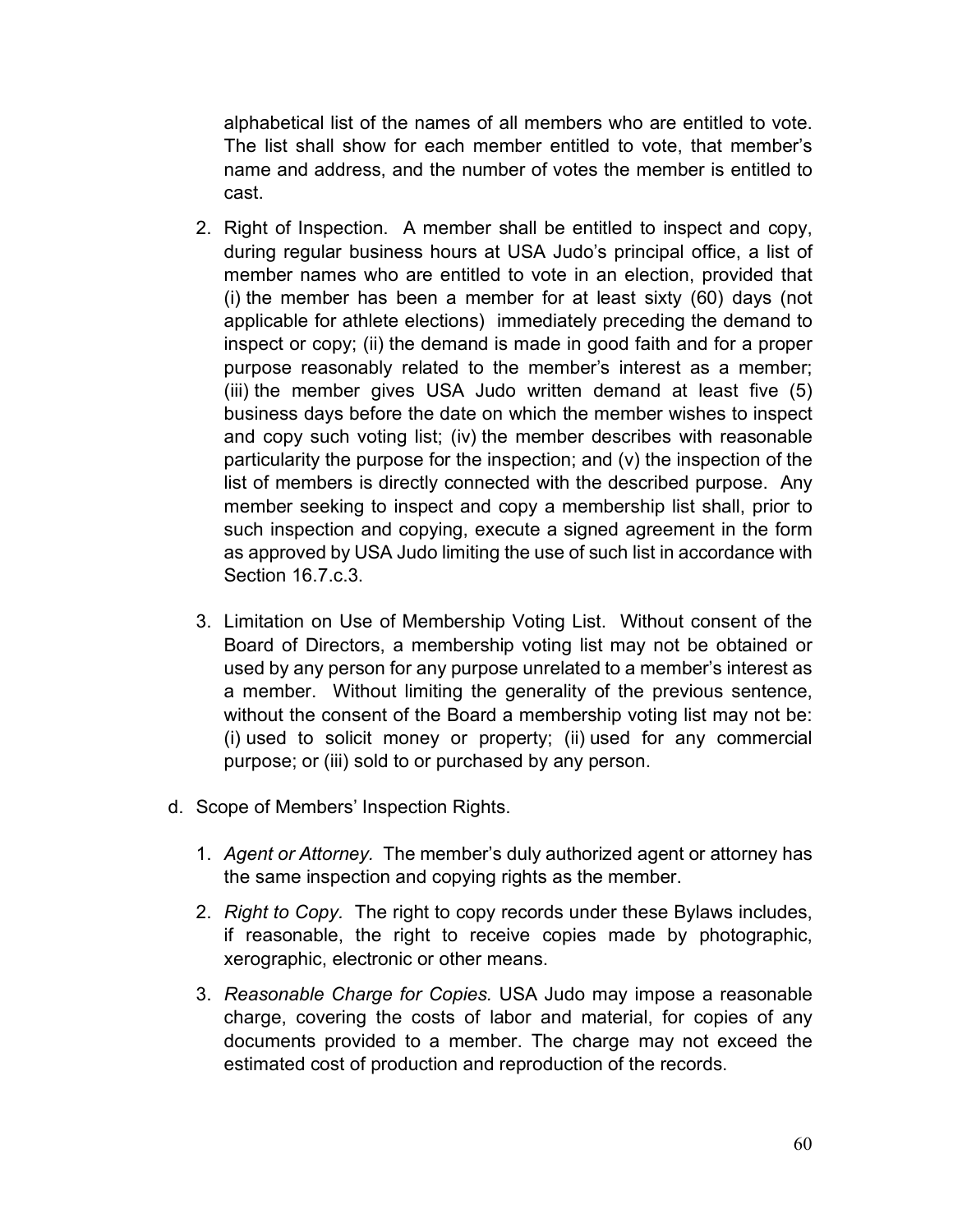4. *Litigation.* Nothing in these Bylaws shall limit the right of a member to inspect records to the same extent as any other litigant if the member is in litigation with USA Judo, or the power of a court to compel the production of corporate records for examination.

# **SECTION 17. POLICIES**

#### <span id="page-66-1"></span><span id="page-66-0"></span>Section 17.1. Gifts & Entertainment Policy.

USA Judo shall adopt a Gifts & Entertainment Policy applicable to all USA Judo employees, board members, officers, committee members, task force members, hearing panel members, and volunteers.

#### <span id="page-66-2"></span>Section 17.2. Conflicts of Interest Policy.

USA Judo shall adopt a Conflicts of Interest Policy applicable to all USA Judo employees, Directors of the Board, committee members, task force members, and volunteers. Additionally, these individuals shall disclose any possible conflict for review by the Ethics Committee.

#### <span id="page-66-3"></span>Section 17.3. Code of Conduct.

USA Judo shall adopt a general Code of Conduct applicable to all USA Judo members, employees, Directors of the Board, committee members, task force members, and volunteers. USA Judo shall additionally implement specific Codes of Conduct for the following constituent groups: (i) Athletes; and (ii) Coaches.

#### <span id="page-66-4"></span>Section 17.4. Athlete Safety Policy.

USA Judo shall adopt an Athlete Safety Policy applicable to all USA Judo members, employees, Directors of the Board, committee members, task force members, and volunteers, which policy must satisfy the minimum standards mandated by the USOPC.

#### <span id="page-66-5"></span>Section 17.5. Complaint Procedures

USA Judo shall adopt Complaint Procedures as set forth in Section 14 above.

#### <span id="page-66-6"></span>Section 17.6. Job Reference Policy

No individual who is an employee, contractor, or agent of USA Judo may assist a member or former member of USA Judo in obtaining a new job (excluding the routine transmission of administrative or personnel files) if the individual knows that the member or former member a) violated the policies or procedures of the U.S. Center for SafeSport related to sexual misconduct; and/or b) was convicted of a crime involving sexual misconduct with a minor in violation of applicable law or the policies and procedures of the U.S. Center for SafeSport.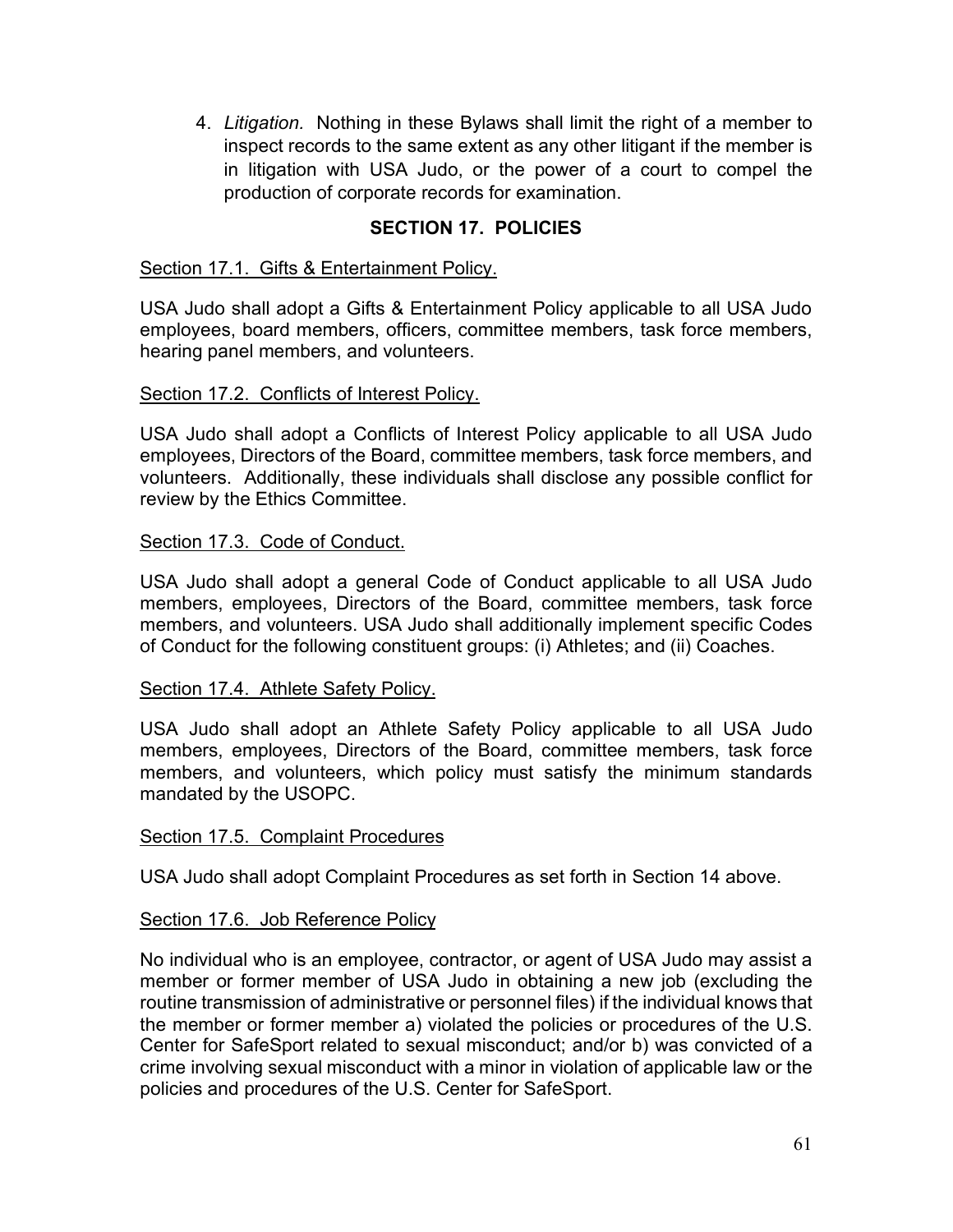### <span id="page-67-0"></span>Section 17.7. Other Policies.

USA Judo shall adopt other relevant policies to effectively run and govern the organization.

# **SECTION 18.**

# **FIDUCIARY MATTERS**

### <span id="page-67-1"></span>Section 18.1. Indemnification.

USA Judo shall defend, indemnify and hold harmless each Director of the Board and each officer from and against all claims, charges and expenses which he or she incurs as a result of any action or lawsuit brought against such Director or officer arising out of the latter's performance of his or her duties with USA Judo, unless such claims, charges and expenses were caused by fraud, gross negligence, or willful misconduct on the part of said officer or Director.

#### <span id="page-67-2"></span>Section 18.2. Discharge of Duties.

Each Director of the Board and officer shall discharge his or her duties: (i) in good faith; (ii) with the care an ordinarily prudent individual in a like position would exercise under similar circumstances; and (iii) in a manner the Director or officer reasonably believes to be in the best interests of USA Judo.

#### <span id="page-67-3"></span>Section 18.3. Conflicts of Interest.

If any Director of the Board, officer, committee or task force member has a financial interest in any contract or transaction involving USA Judo, or has an interest adverse to USA Judo's business affairs, and that individual is in a position to influence a determination with regard to the contract, transaction or business affair, such individual shall: (i) disclose the conflict of interest; (ii) not participate in the evaluation of the contract, transaction or business affair; and (iii) not vote on the contract, transaction or business affair, unless the procedures set forth in USA Judo's Conflict of Interest Policy are followed.

#### <span id="page-67-4"></span>Section 18.4. Prohibited Loans.

No loans shall be made by USA Judo to the Chair of the Board, to any Director of the Board, to any officer of USA Judo, or to any committee or task force member or to any USA Judo employee.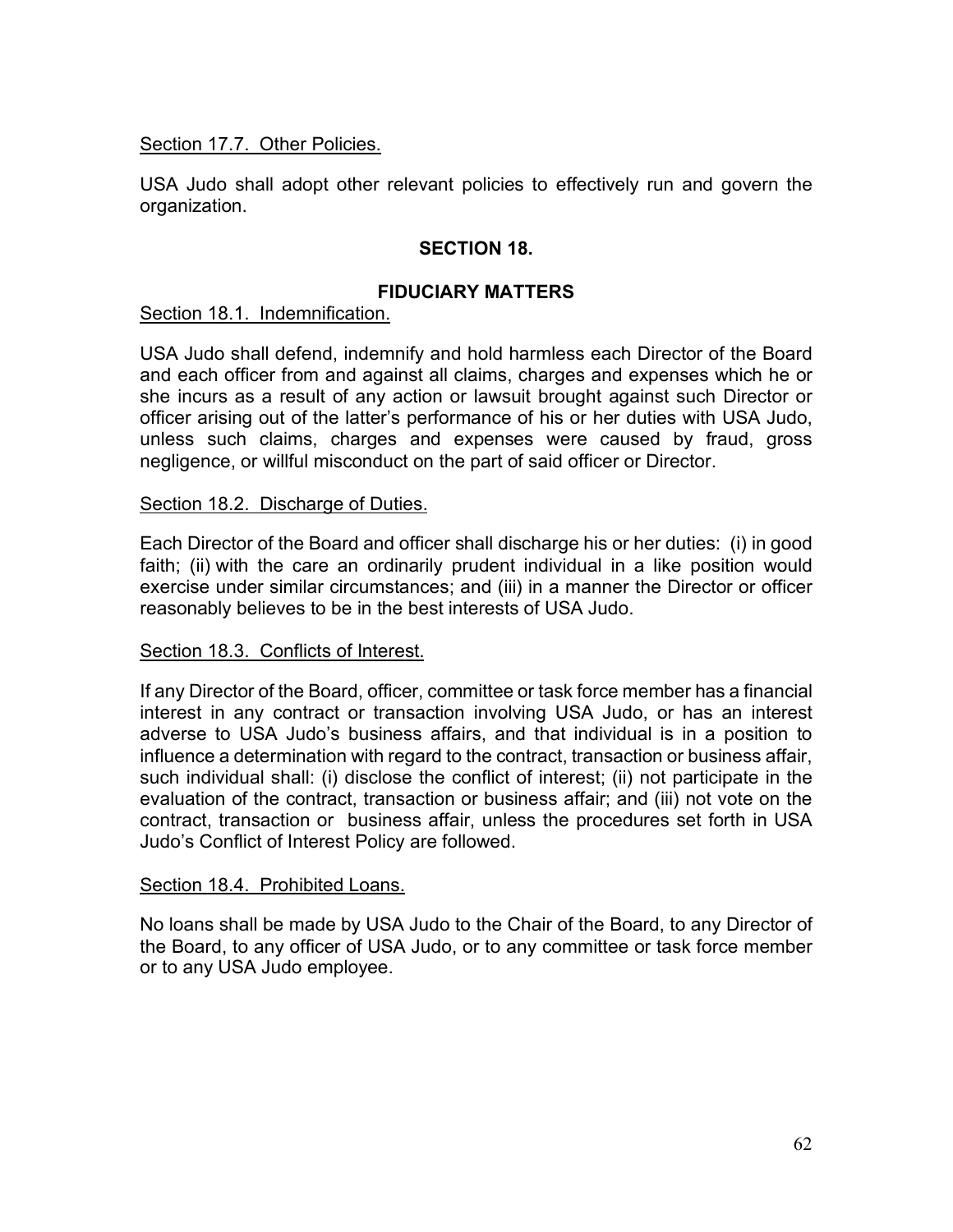# **SECTION 19. FINANCIAL MATTERS**

#### <span id="page-68-1"></span><span id="page-68-0"></span>Section 19.1. Fiscal Year.

The fiscal year of USA Judo shall commence January 1 and end on December 31 each year.

#### <span id="page-68-2"></span>Section 19.2. Budget.

<span id="page-68-3"></span>USA Judo shall have an annual budget approved by the Board of Directors. Section 19.3. Audit

Each year USA Judo shall have an annual audit of its books and accounts prepared by an independent certified public accountant.

#### <span id="page-68-4"></span>Section 19.4. Individual Liability.

No individual Director of the Board or officer shall be personally liable in respect of any debt or other obligation incurred in the name of USA Judo pursuant to the authority granted directly or indirectly by the Board of Directors.

#### <span id="page-68-5"></span>Section 19.5. Irrevocable Dedication and Dissolution.

The property of USA Judo is irrevocably dedicated to charitable purposes, and no part of the net income or assets of USA Judo shall inure to the benefit of private persons. Upon the dissolution or winding up of USA Judo, its assets remaining after payment, or provision for payment, of all debts and liabilities of USA Judo shall be distributed to a nonprofit fund, foundation, or corporation which is organized and operated for charitable purposes, and which has established its tax exempt status under Section 501(c)(3) of the Internal Revenue Code, as amended.

### **SECTION 20. MISCELLANEOUS PROVISIONS**

#### <span id="page-68-7"></span><span id="page-68-6"></span>Section 20.1. Severability and Headings.

The invalidity of any provision of these Bylaws shall not affect the other provisions of these Bylaws, and in such event these Bylaws shall be construed in all respects as if such invalid provision were omitted. The headings in these Bylaws are for the purpose of reference only and shall not limit or define the meaning of any provision hereof.

#### <span id="page-68-8"></span>Section 20.2. Saving Clause.

Failure of literal or complete compliance with any provision of these Bylaws in respect of dates and times of notice, or the sending or receipt of the same, or errors in phraseology of notice of proposals, which in the judgment of the Directors of the Board do not cause substantial injury to the rights of the Directors, shall not invalidate the actions or proceedings of the Directors at any meeting.